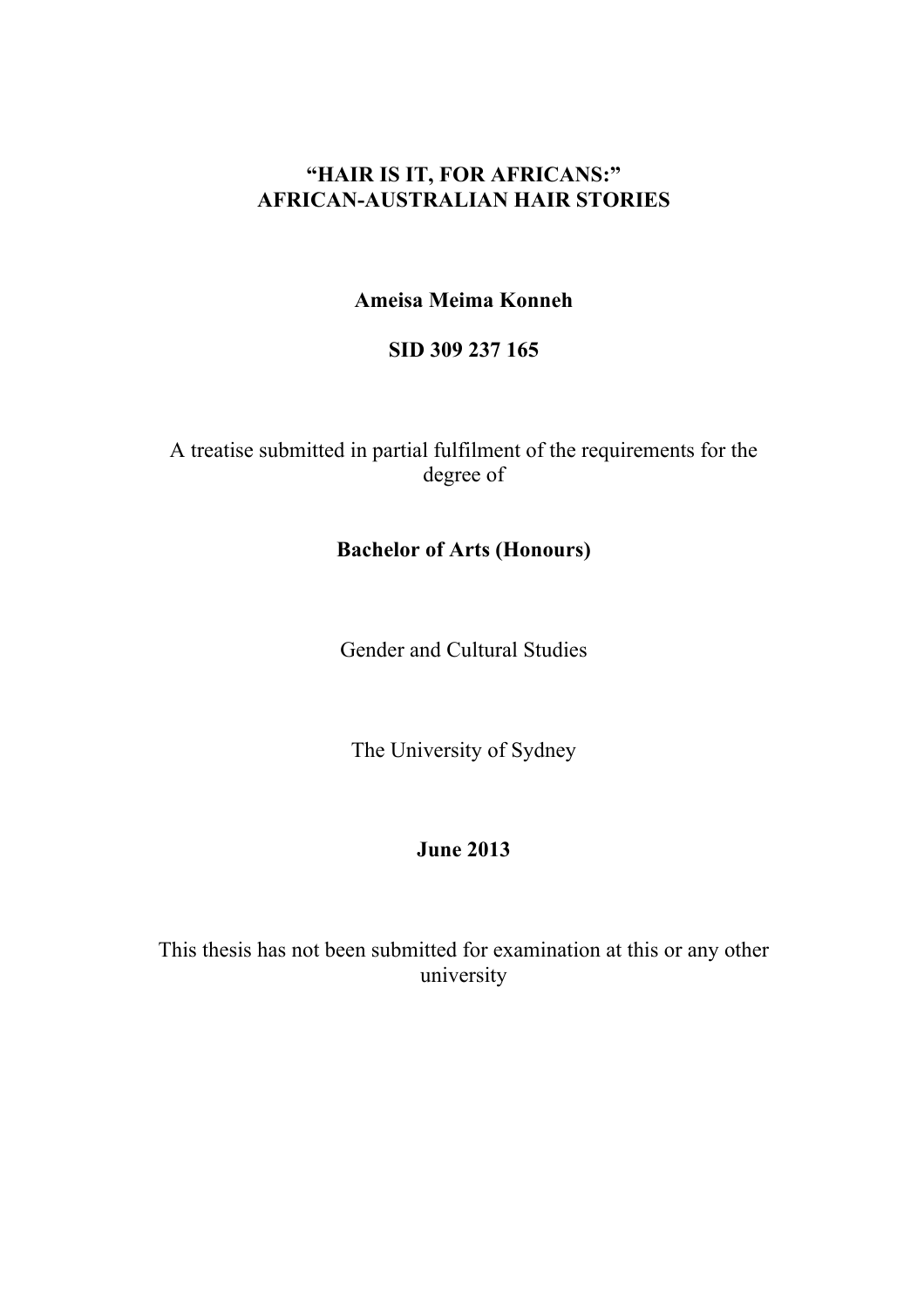#### **Acknowledgements**

I begin by acknowledging and paying respects to the traditional owners of the land on which this thesis was written – the Gadigal people of the Eora Nation. As we share our own knowledge, teaching, learning and research practices within this university may we also pay respect to the knowledge embedded forever within the Aboriginal Custodianship of Country.

Thanks to Hillary, Kwame, Lynda, Elroy, Shonae, Nadine, and Amelia for being incredibly generous with their time and opening up about their experiences with their hair. Each of these African brothers and sisters has infused this thesis with insight, humour and unparalleled knowledge.

I thank my supervisor, Dr. Fiona Probyn-Rapsey, for her critical feedback and support during each stage of this project's development. It has been a privilege to be supervised by the academic who sparked my intellectual curiosity in gender and cultural studies as an undergraduate and furthered it at honours level. Thanks also to Dr. Ruth Barcan for your interest in, and support of, this project. Thank you Shona Fitzgerald, Isobel Parker Philip, Sue Parker, and Ruby Mitchell for your words of encouragement, assistance and feedback.

And finally, my deepest thanks go to my incredible Mum and Dad, and beautiful Adam Guzowski for their unimaginable love, patience and support.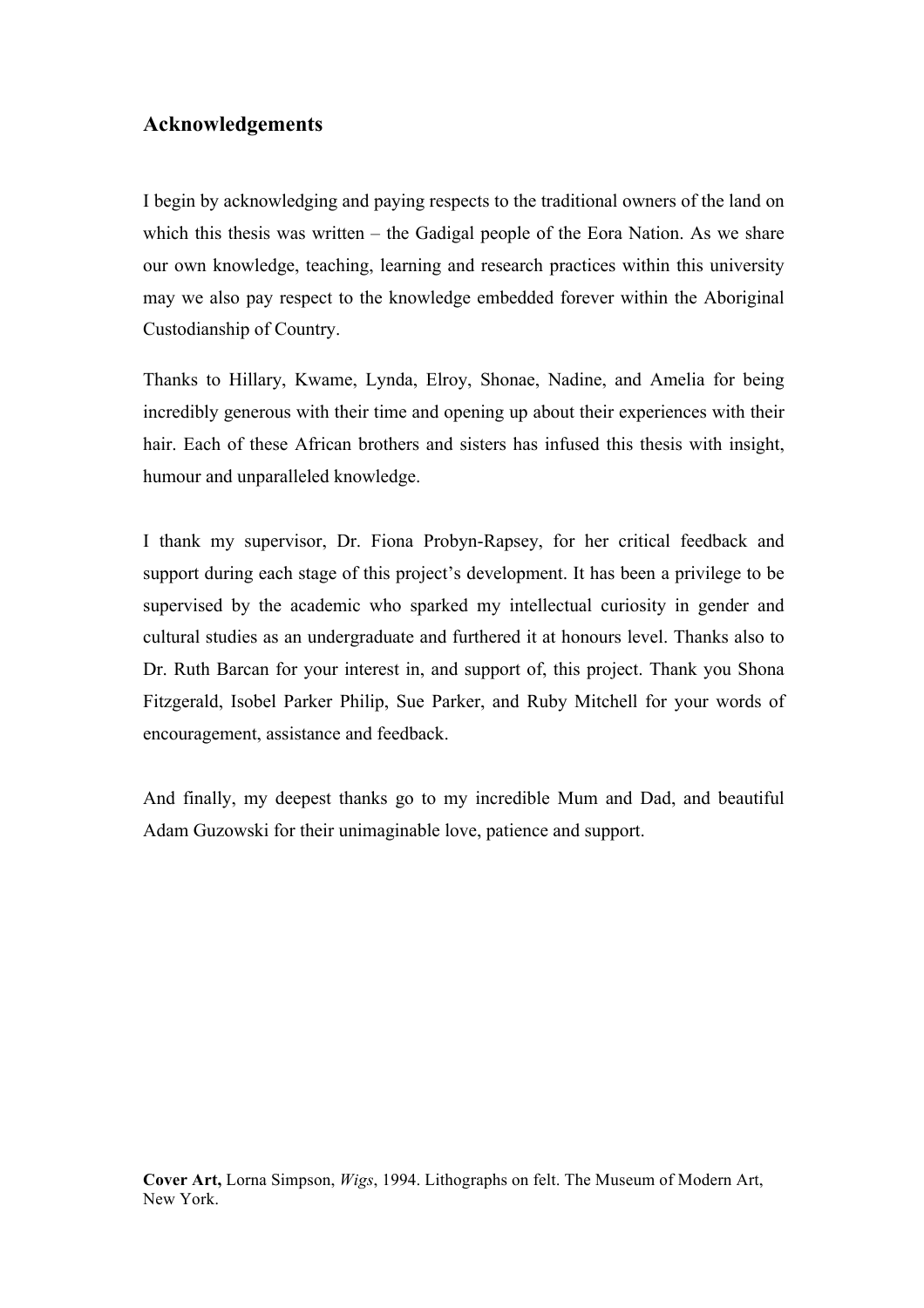#### **Abstract**

This thesis examines the relationship African-Australian men and women have with their hair. Through open-ended interviews with seven African-Australian men and women, aged 22-63, this thesis analyses the cultural significance of hair and its methods of stylization in the African-Australian diaspora. Building upon empiricism and scholarship from the United States and Britain, this thesis broadens the debate by including the voices of African-Australians. It explores the highly ritualized modes of black hairstyling practices in Australia as intra-racially disciplined, managed and contained. I examine Afro-diasporic hair practices of weaving, braiding, and going 'natural,' through established frameworks that psychologise and depsychologise black hair practices. This thesis problematises academic and socio-cultural arguments that situate Afro-diasporic women who choose to process their hair as engaged in 'inauthentic' practices engendered by self-hatred, low self-esteem, and the desire to be white. I explore the gendered nature of Afro-diasporic hairstyling, and the significant burden of representation placed upon African-Australian girls and women to perform culture on behalf of the African-Australian diaspora. Finally, this thesis examines the industrial and personal economy of black hair as imbricated with the explicit and implicit labour of African-Australian identity.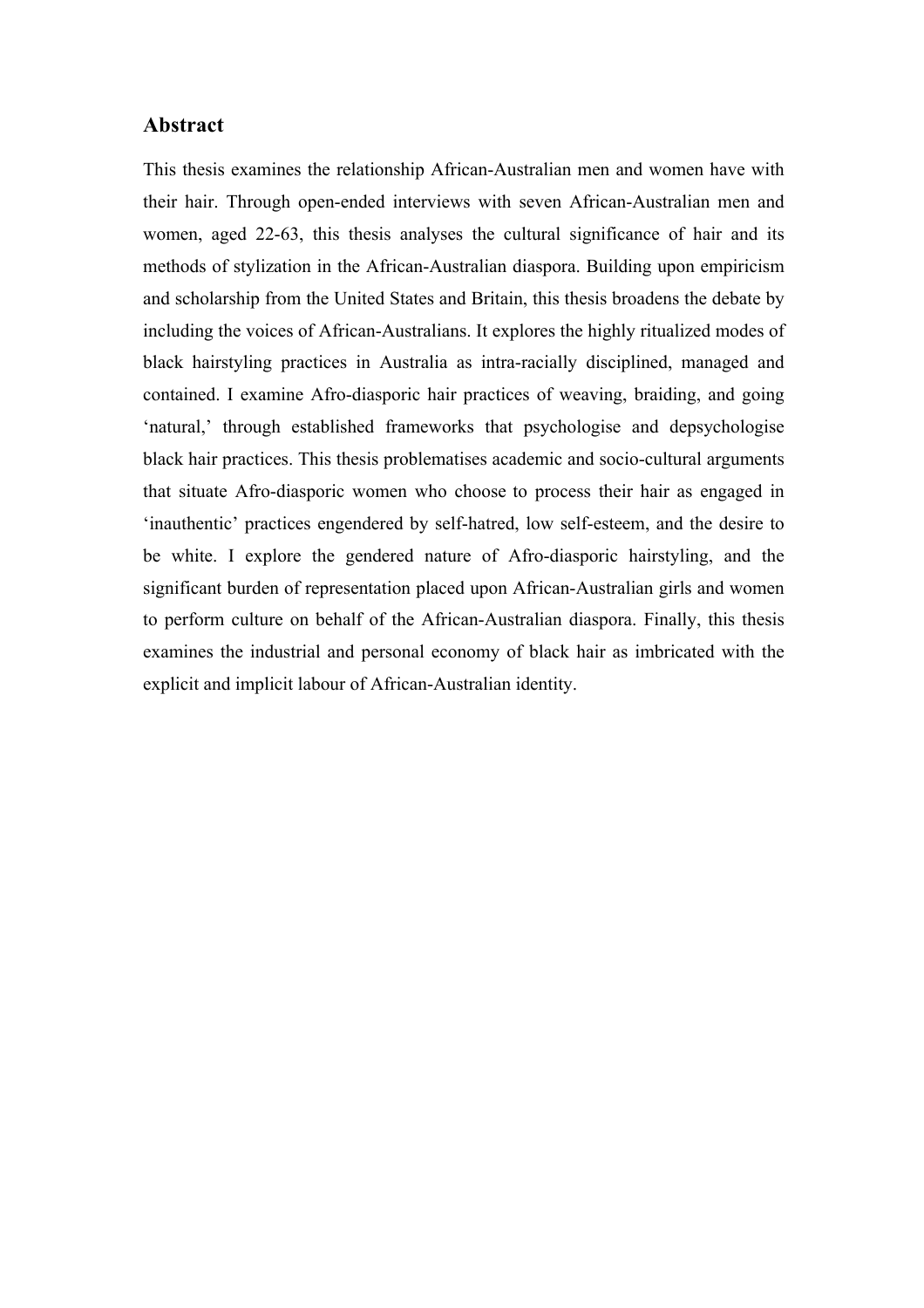# **Table of Contents**

| Introduction:                                           |
|---------------------------------------------------------|
|                                                         |
|                                                         |
| 3. Branding, Touching and the Labour of Racialisation37 |
|                                                         |
|                                                         |
|                                                         |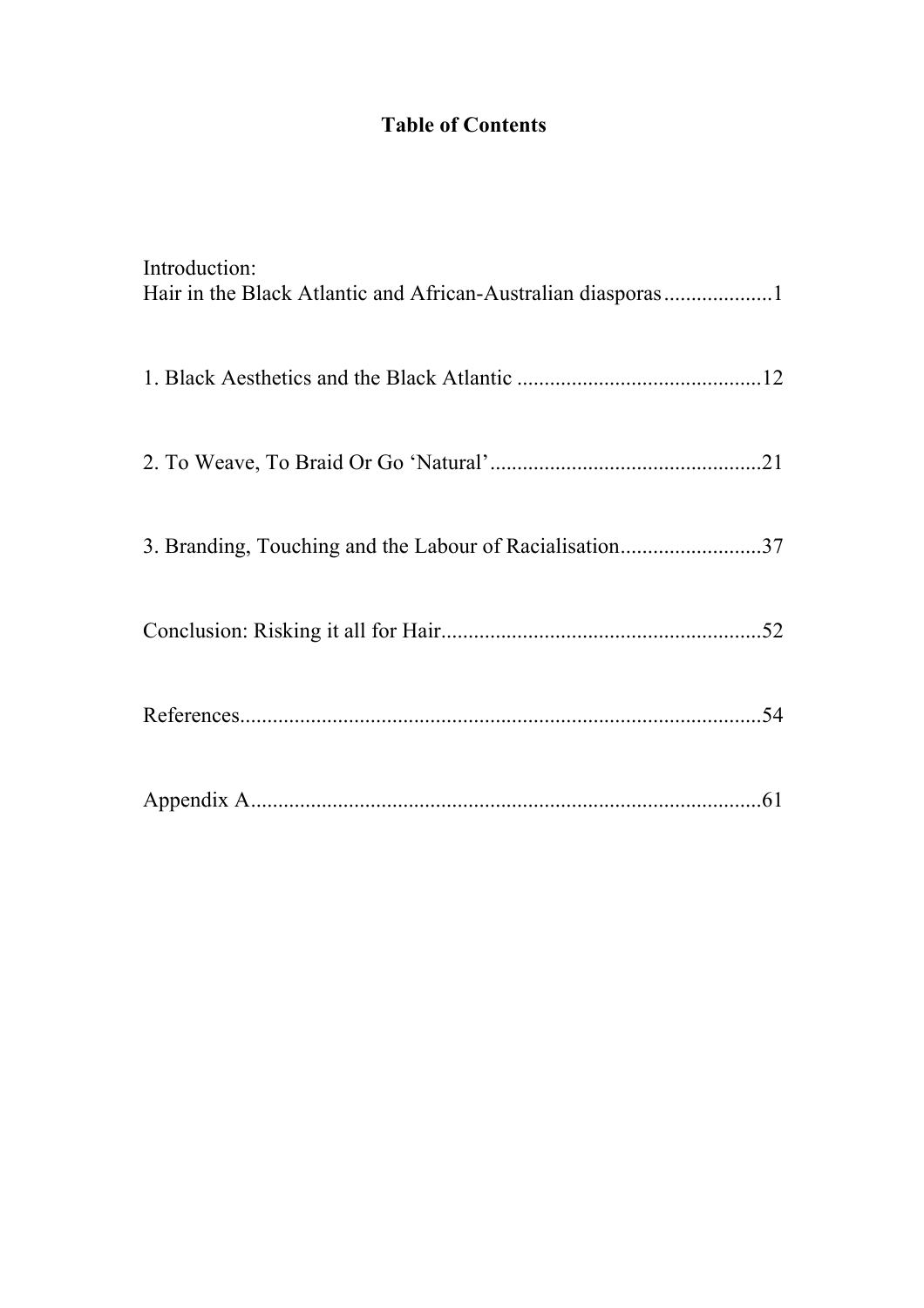## **Introduction: Hair in the Black Atlantic and African-Australian diasporas**

*I am not my hair, I am not this skin, I am not your expectations I am a soul that lives within.* — India Arie, "I am not my hair"

The lyrics to India Arie's song, "I am not my hair," highlights the manner in which women of African descent have sought to define themselves *beyond* their hair, while also, somewhat paradoxically, re-centralising hair as a powerful signifier of difference. African hair styled in all its tangled, straightened, dyed, curled, braided, twisted and locked<sup>1</sup> glory is a complex and intricate topic, and most importantly, is a filament woven with meaning. Arie's declaration, "it's not what's on your head/it's what's underneath," is familiar to women of the African diaspora, and in some ways these lyrics form the starting point of this project. But the title of this thesis, "Hair is *it*, for Africans,"<sup>2</sup> is taken from one of the interviews I conducted for this thesis. It is a statement made by Hillary, a Ghanaian Australian woman and it stands alongside but also in contrast to Arie's lyrics because it speaks to the various enduring investments that African-Australians make in their hair. In using this as part of my title, I aim to show under what conditions (positive and/or negative) "hair is *it*, for Africans."<sup>3</sup>

In this thesis, I continue the conversation with seven African-Australian men and women about their relationship with their hair and all that interweaves with it: shame and pride; visibility and invisibility; the labour of racialised identity

<sup>1</sup> 'Locked' hair indicates African textured hair that is turned into dreadlocks, freeform locks, genie locks, interlocks, micro locks, braid locks, two-strand twists, or single twists.

<sup>2</sup> Hillary, interview by Ameisa Meima Konneh, Sydney, February 2, 2013.

 $3$  Ibid.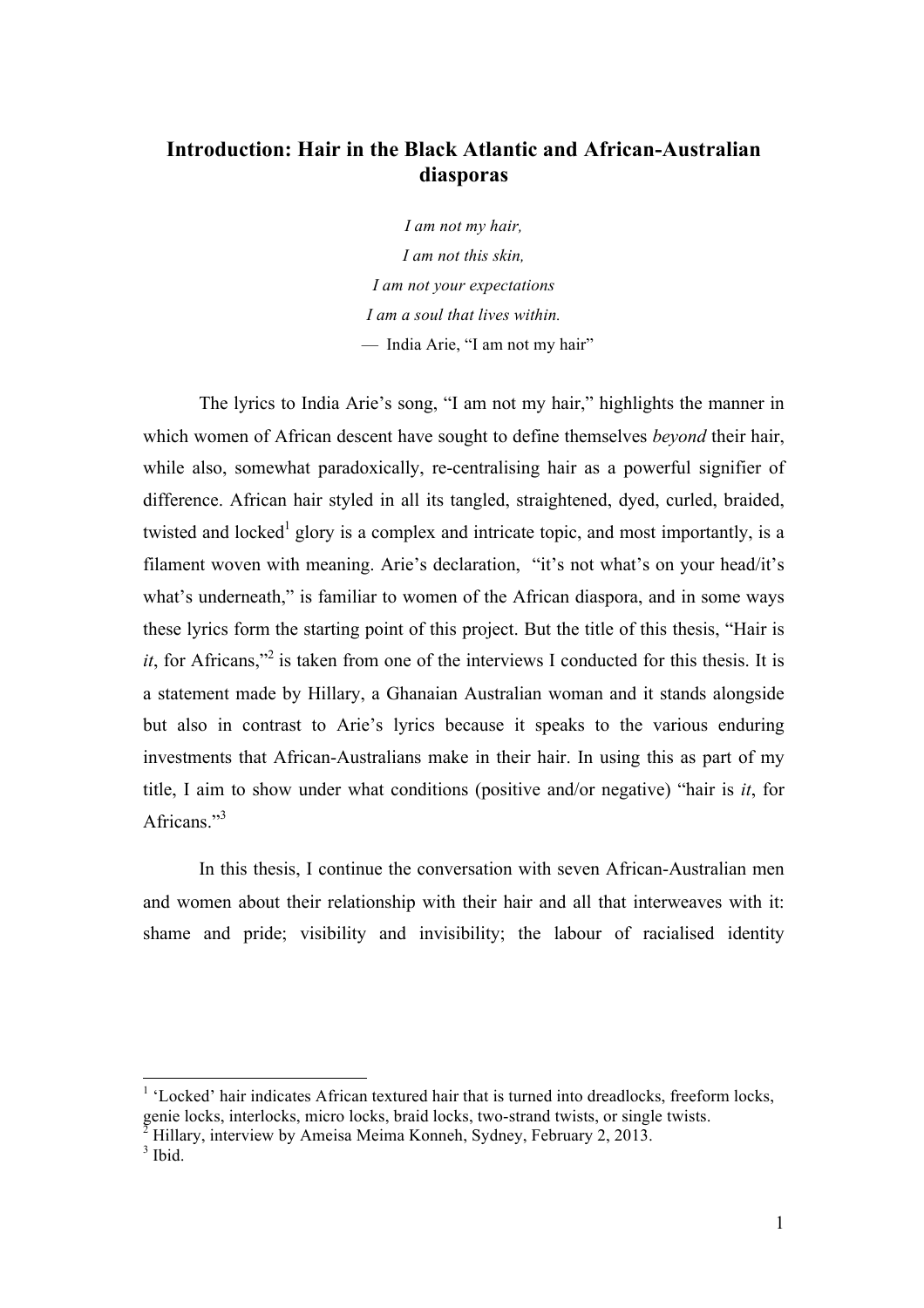("branding"<sup>4</sup> ), and the gendered experiences of the seemingly relentless pursuit of "good hair."<sup>5</sup>

My Liberian born father instilled in me the view that my hair would never be *just* hair. It was he, as opposed to my Australian born mother, who took control of my hair. My hair story has taken me from curls to 'relaxer,'<sup>6</sup> braids to weaves, from bright orange to pink to purple, and finally back to my 'natural' brown curls. Each stage of my hair story has been a significant rite of passage. Every hand, product, tool, and process that transformed my tightly curled hair profoundly reconstructed my sense of self. It inspired this thesis, it informed much of my writing as an undergraduate, and continues to influence much of my life.

In my father's eyes, as a child, my hair never seemed quite right. It was too curly, too frizzy, too coarse, and too knotty. My earliest memories of my relationship with my hair are marred by feelings of shame, embarrassment, pain, confusion, and sadness. I remember, as a little girl, I would take a t-shirt and place it over my head, covering my dark curls. I would let the body of the shirt fall onto my neck, sweeping past my shoulders. I would shake my head and stare into the bathroom mirror imagining that this is how it must feel to have hair that moves the right way.

Outside of this imaginary hair performance, my father devised a practical method for disciplining my hair. Whilst a parent combing their child's hair can be a quotidian task, in retrospect, my reaction to the wide-toothed comb in the hands of my Dad shifted into unique territory as a result of the physical pain and anxiety I encountered. It is an experience that is described in this thesis as hair trauma – something that affected all of the female participants interviewed for this project. The following is my earliest recollection of the process involved in taming my hair:

<sup>4</sup> Elizabeth V. Spelman, ""Race" and the Labor of Identity," in *Racism and Philosophy*, eds. Susan E. Babbitt and Sue Campbell, 202-215. (New York: Cornell University, 1999), 202.

<sup>&</sup>lt;sup>5</sup> Labour intensive black hair practices have begun to be inter-racially understood as a result of the commercial success of Chris Rock's 2009 documentary, *Good Hair.* In the film, Rock investigates what constitutes 'good' hair in the African-American community by interviewing African-American hairstylists, men, women and children as well as travelling to India to document the transnationalism of the African-American hair industry. It was a film that incited thoughtful and heated debate on Afro-diasporic hair stylization. Nevertheless, this discussion continued to focus on a dichotomous paradigm that women are denying their African self during processes of relaxing and weaving.

<sup>&</sup>lt;sup>6</sup> 'Relaxer' or 'relaxing' are the colloquial terms used within the Afro-diasporic community to refer to the process of chemical hair straightening.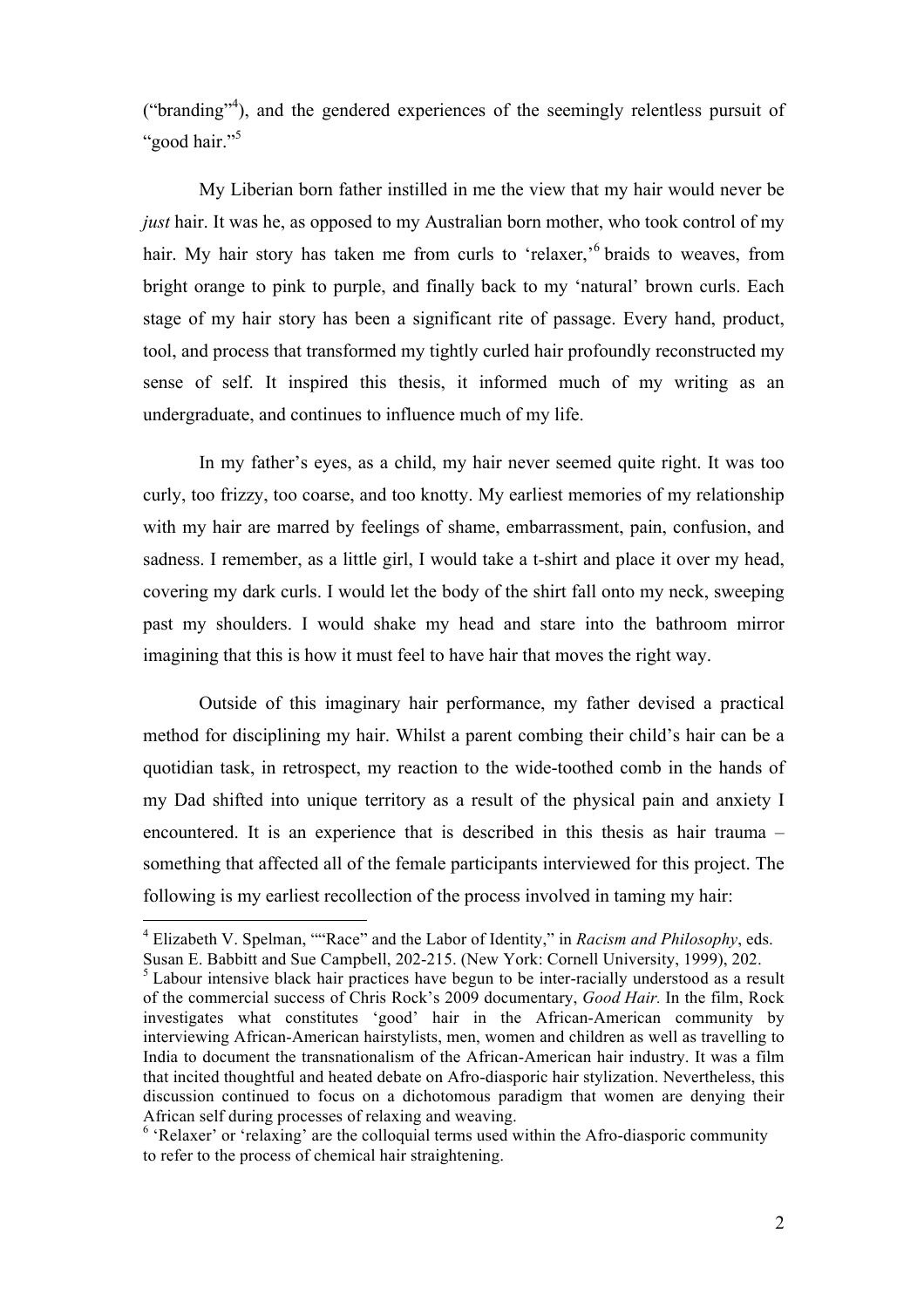In the bath, I take a deep breath and a jug of water is poured over my head. My father pats my curls down, heavy with water. I take another breath, nervous at what is to come. He takes a sturdy wide-toothed comb — an object of pain — and wipes it clean on a dry towel. He begins at the base of my neck, pushing my head forward with his palm, guiding the comb from the tips of my hair to the root. Each pull of the comb and my head bounces back toward him.

I can feel strands of my tight, spiralled curls being *wrenched* from my scalp. The comb gets stuck and one of its teeth snaps off, flying violently across the bathroom. With that, my Dad takes the comb and dips it into the bath water. As he does, clumps of curls fall from the comb and begin swimming through the mass of soapy water.

These are the strands that have proven too weak to withstand the process; curls that have matted into thick, locked hair that refuses to loosen. By now, the tears are welling up; I bite my lip, willing them away. But the pain consumes my six-year old body and the tears roll down my cheeks. My father continues combing, focused on turning my matted locks into soft curls, cursing the state of my hair.

This was a constant scene in my childhood; visiting my dad who would 'manage' my hair and apply thick layers of Vaseline, ensuring that it was resplendent with petroleum jelly. On the other hand, my mother with her light brown, straight hair found it too difficult to deal with my screams and tears whenever she would attempt to comb my hair. Consequently, for the most part, my hair was left unkempt. It matted into dreadlocks so thick that by the time I was allowed near scissors sharp enough, I had taken to excising these thick knots from my scalp. Needless to say, my hair — with its short tufts and bald patches — was a source of shame, particularly within the African-Australian community.

Close family friends would grab my hair and rub my scalp, shaking their heads. They would castigate me, while offering to 'fix' my hair or bellow with disdain; "your hair is your beauty," as though my hair had failed my body, my family, my beauty, my femininity, and my own community. As I got older the pressure to 'fix' my hair was so strong that by aged eight I got my first 'relaxer.' I remember the tension of nervous excitement at the thought of 'solving' my hair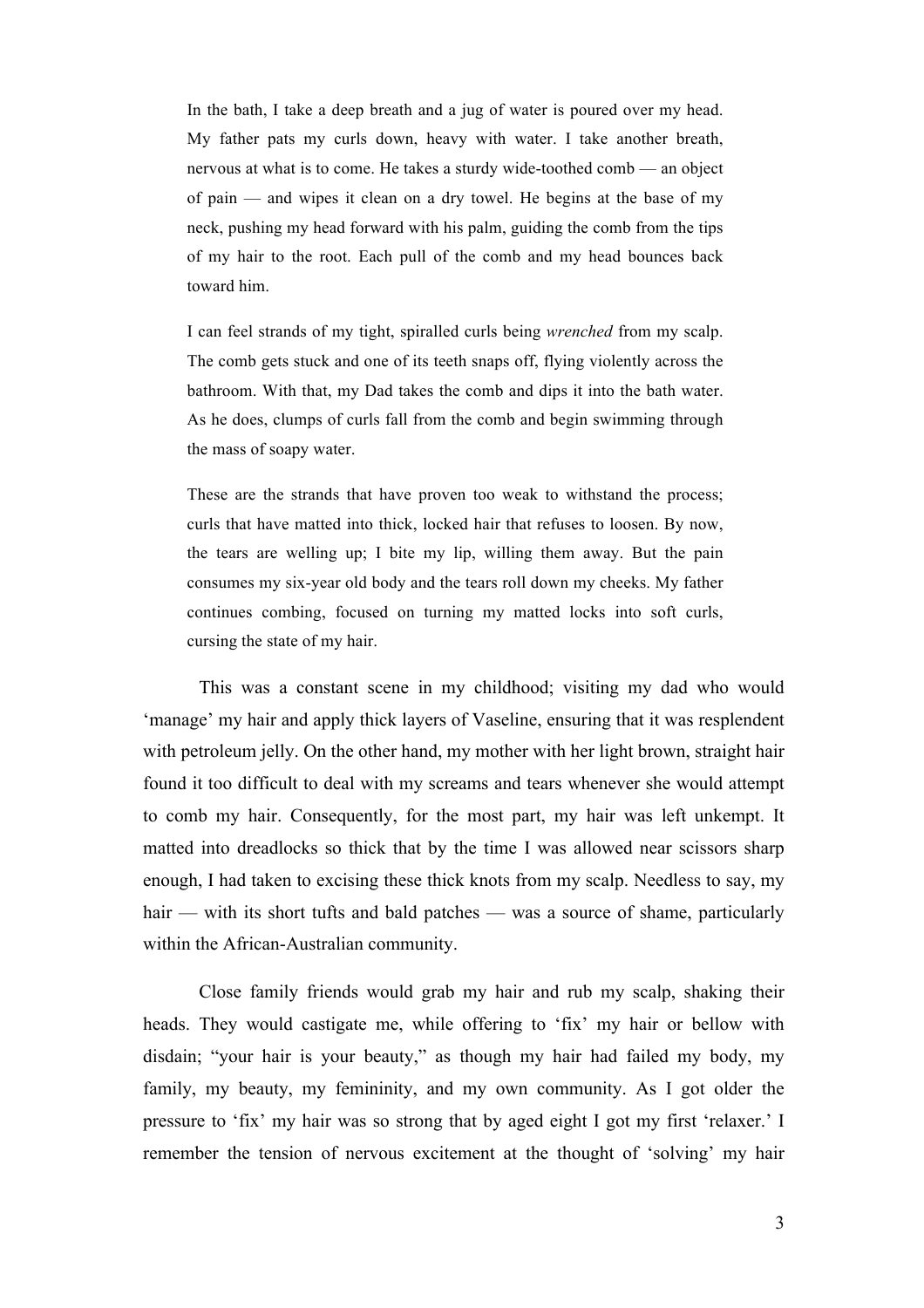'problem.' A close family friend<sup>7</sup> relaxed my hair in her laundry, and I remember it vividly for a number of reasons.

Firstly, the overwhelming smell of sodium hydroxide — also known as  $lye$  that was so intense I could no longer breathe through my nose; secondly, the moment that the chemicals came in contact with my scalp, I experienced my first burn. This process stings the scalp, however, it is this feeling that is the rite of passage, with the logic being that the stronger the burn, the straighter the hair. Instead of removing the sodium hydroxide, my stylist began fanning my head to relieve the pain, cajoling with, "just a little longer ... not long now."

Once the lye is removed — a process in itself, where the hair is immersed in water multiple times before the chemicals are completely abstracted — heat is then applied. At this point, the scalps pores are open and the skin is hypersensitive. The hair is then combed whilst being blow-dried. The heat from the hair dryer and comb scraping across your scalp results in another form of torment. However, once the lanthionization<sup>8</sup> is complete, the response intra-racially is unreservedly affirmative. In spite of the flattery, I felt confused. My hair was flat yet it still did not move and bounce the way straight white hair would, but more than that, I did not recognise myself.

As an adult, I have chosen to keep my hair in its 'natural' state with the addition of hair colour. I recently dyed it pink and went in search of a job. The first time I handed in my résumé I was hired because of my hair. The CEO of the company said, "you'll look good in the shop." I laughed it off thinking it was absurd to hire someone to work in a store on the basis of his or her hair. However, it was only later in my employment that I decided to dye over the blonde and pink, back to a 'natural' brown. In the coming months I chose to cut my shoulder length curls off to a short, mini-Afro. My boss walked in and screamed, "What have you done to your hair? GET OUT! We hired you for your hair." It was a confronting experience.

 $<sup>7</sup>$  A common practice within the African-Australian community is hair being processed by a</sup> family member or close friend.

<sup>&</sup>lt;sup>8</sup> Lathionization is an alternative description of the chemical hair straightening process, colloquially referred to as 'relaxing.'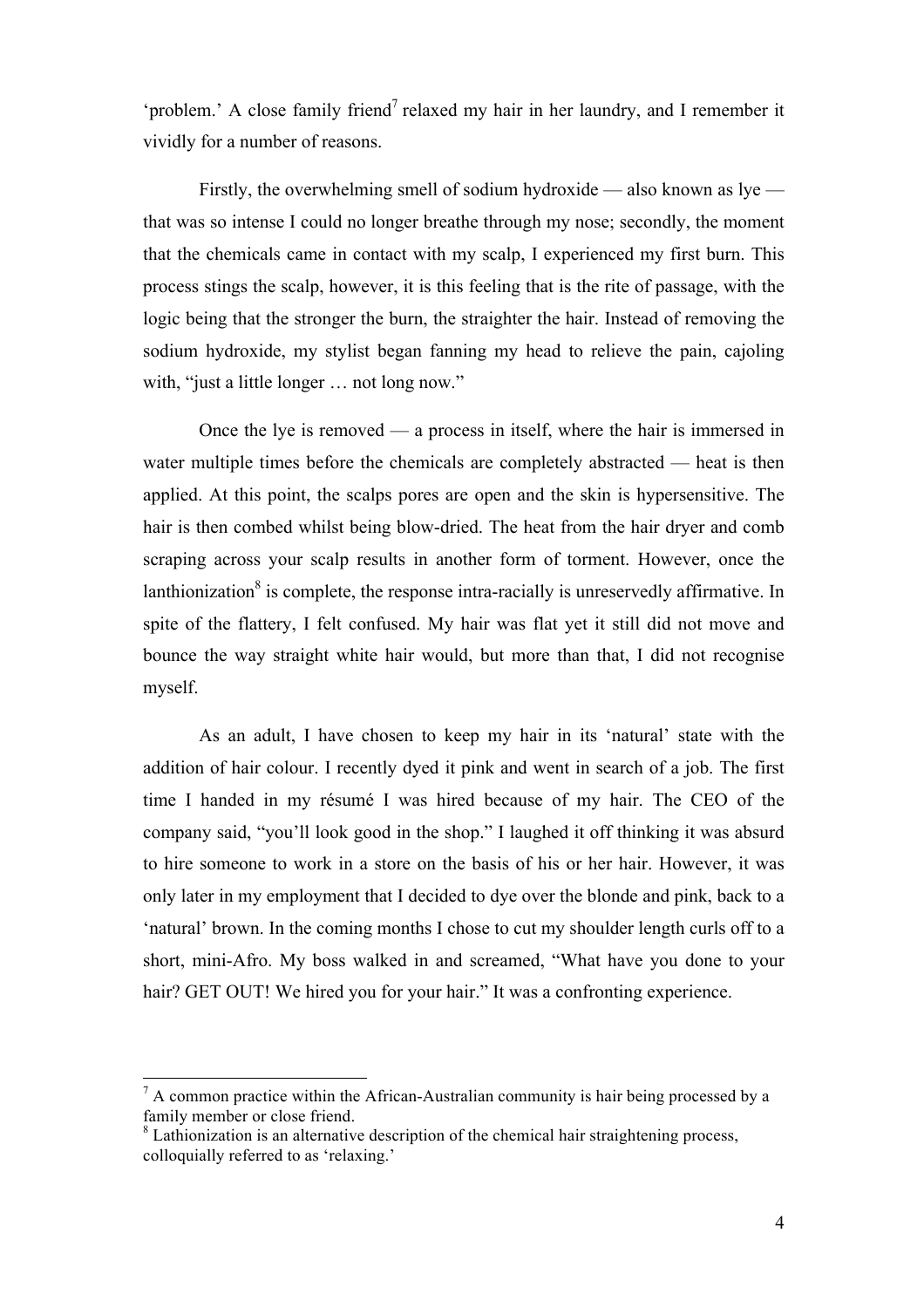My capacity to gain and retain this job was based on the hair on my head. I felt as though my large pink Afro had been used against me, while also being something that worked in my favour when deemed a desirable 'exotic' feature by those outside the African-Australian community. It was a convoluted form of gender and racial discrimination that I struggled to understand.

It intensified my resolve to learn more about African hair: the experiences of those with it; and how African-Australians attempt to work with, and/or against, the paradoxes of their hair in relation to their lives in a predominantly white Australian city such as Sydney. This thesis began because of my own personal experiences but I have gone on to discover other viewpoints, attitudes and experiences in the interviews I conducted with other African Australians; two Ghanaian-Australian men and five African-Australian women. Three of the seven — Shonae, Hillary, and, Lynda — are Ghanaian-Australian, while Amelia is of Nigerian descent, and, Nadine is of Zambian descent. Each of the participants who generously offered their time and knowledge to this project are identified by the following pseudonyms: Amelia, 24; Shonae, 23; Nadine, 22; Hillary, 42; Elroy, 50; Lynda, 53; and, Kwame, 63.

The interviews occurred between December 2012 and March 2013 and were semi-structured. Although I asked prepared questions,<sup>9</sup> much of the dialogue resulted from the open-ended questions driven by the participants. All of the interviews conducted were audiotaped and transcribed, then analysed thematically. The use of a qualitative interview approach allowed participants to play a significant role in directing the length of discussion, the topics covered, and any introduction of new material. The questions focused on the relationship participants had with their hair, the labour involved in their practices of hair stylization, their definition of beauty and 'good' hair, as well as an understanding of how their hair influenced different stages of their lives. Some participants were Australian born, whilst others had migrated to Australia as adults. While their experiences of hair in Australia and Africa differed, the women, in particular shared a common experience; their hair *mattered*.

To date, discourses on African hair practices, both socio-culturally and academically, have been largely centred on the United States and Britain, while in

 $9$  See: Appendix A.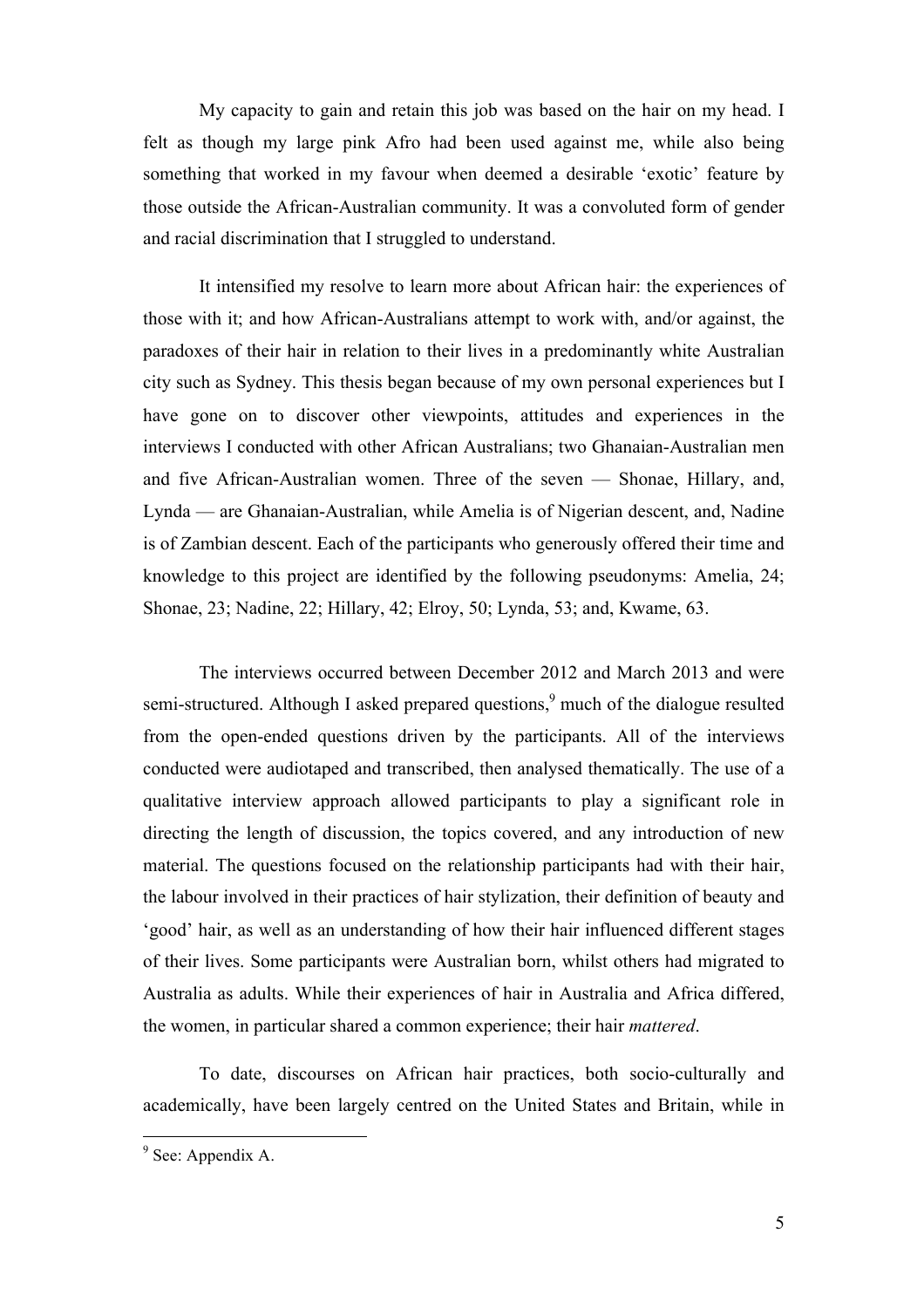Australia there is no research on African Australian hair practices specifically. Research from *The African Studies Association of Australasia and the Pacific* documents Afro-diasporic experience<sup>10</sup> but focuses mostly on the legal, human rights and social implications of being an African refugee in Australia.<sup>11</sup> Part of the challenge in this thesis is to think about how the African-*Australian* experience relates to, but also might differ from the Euro-American framing of hair provided by the literature that has emerged from the US and Britain. This thesis builds upon scholarship on hair from the Black Atlantic, while attending to the differences of location and histories of inclusion and exclusion that comes from an African-Australian perspective.

As a marker of connection and difference, I refer to the African-Australian *diaspora* to describe the dynamic processes by which individuals from a shared homeland are divided by distance and yet united in their African provenance. It is this connectivity to Africa as the motherland; imagined intra- and inter-racially, that can become "a rhetoric of desire and fantasy."<sup>12</sup> In this model, Africa becomes the site in which discussions of 'authenticity' abound, where "the insistence on a unitary point of origin becomes untenable and … politically undesirable." <sup>13</sup> However, I use the terms 'African diaspora' and 'Afro-diasporic' *vis-à-vis* hair and identity as a means of highlighting the continuation and reinterpretation of culture outside of Africa the metaphorical and literal homeland. Given that the African diaspora "has been conceived in very narrow terms … [focusing] primarily on African descendants in

<sup>&</sup>lt;sup>10</sup> The most comprehensive article at present is: Virginia Mapedzahama and Kwamena Kwansah-Aidoo, "Negotiating Diasporic Black African Existence in Australia: A Reflexive Analysis," *The Australasian Review of African Studies* 34, no. 1 (June 2013): 61-81.

<sup>&</sup>lt;sup>11</sup> With specific reference to: Mike Oliver, "Standing Up, Reaching Out and Letting Go: Experiences of Resilience and School Engagement for African High Schoolers From Refugee Backgrounds," *The Australasian Review of African Studies* 33, no. 1 (June 2012): 151-164.

Melissa Phillips, "Convenient Labels, Inaccurate Representations: Turning Southern Sudanese Refugees into 'African-Australians,'" *The Australasian Review of African Studies*  32, no. 2 (December 2011): 57-79; Julie Robinson, "Sudanese heritage and living in Australia: Implications of demography for individual and community resilience," *The Australasian Review of African Studies* 32, no. 2 (December 2011): 25-56; David Lucas, Monica Jamali and Barbara Edgar, "The Sudan-born in Australia: a Statistical Profile," *The Australasian Review of African Studies* 32, no. 2 (December 2011): 10-24.

<sup>&</sup>lt;sup>12</sup> Lola Young, "Hybridity's Discontents: rereading science and 'race," in *Hybridity and Its Discontents: Politics, Science, Culture*, eds. Avtar Brah and Annie E. Coombes, 154-170. (London and New York: Routledge, 2000), 166.

 $^{13}$  Ibid.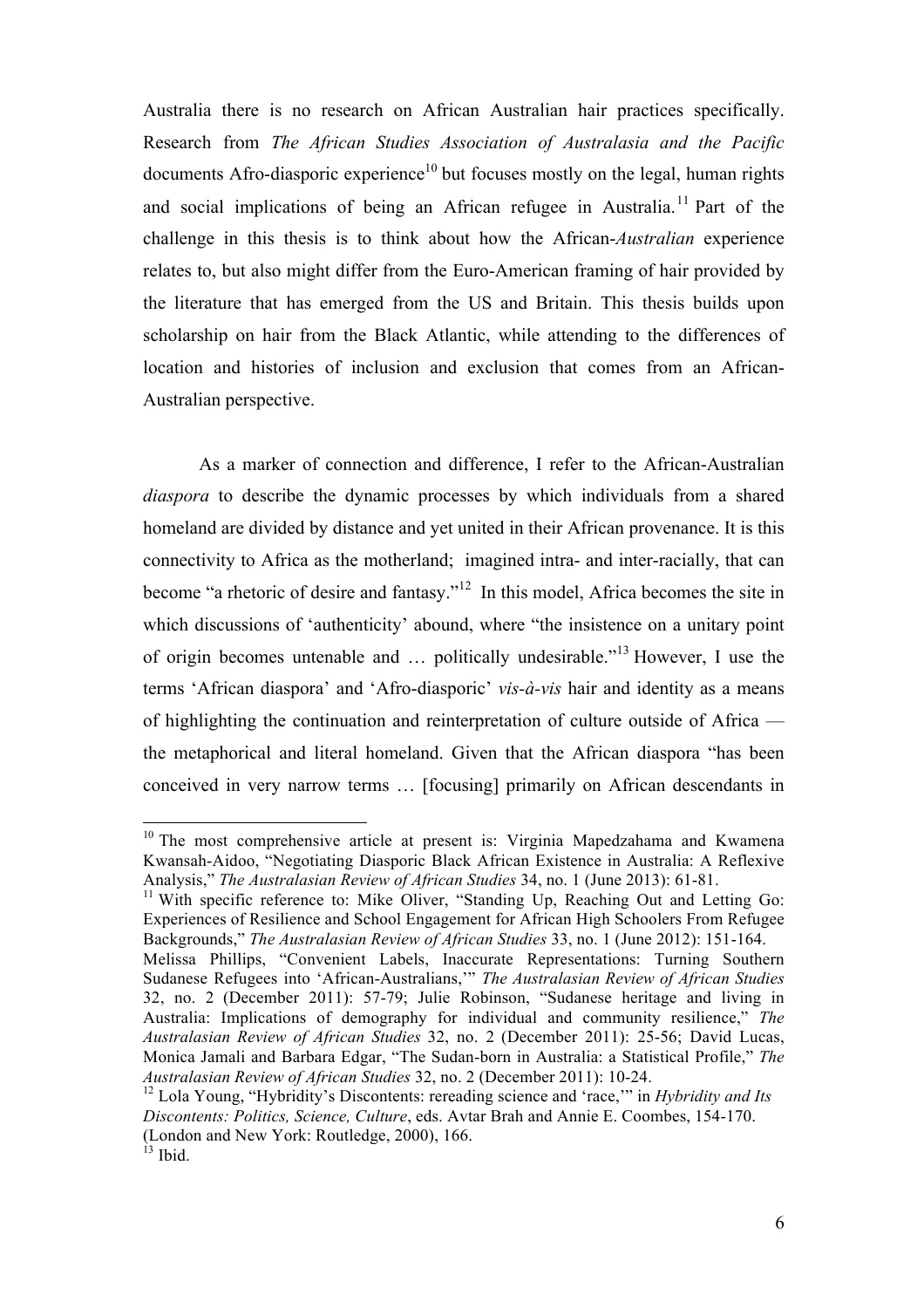western Europe and the Americas,"<sup>14</sup> it is critical to reorganise notions of spatiality to recognise the complexity and heterogeneity of how space is experienced. As Foucault argues, "spaces" are "irreducible to one another and absolutely not superimposable on one another.<sup>"<sup>15</sup> This concept of spatiality is useful to my project that engages with</sup> the term 'African diaspora' not as a reification of Black Atlantic discourses, but rather as an extension of this scholarship. The inclusion of African-Australian voices and perspectives is then strategically necessary in African diasporic scholarship to ensure the term does not simply reinscribe Euro-American centrism.

African-Australian diasporic identities in Australia are revealed as constituted through a set of distinct factors including, but not limited to: gender, socialisation, language, history, location, culture and power. These create spaces, identities and empiricism *beyond* the Black Atlantic, where African-Australians have lived since the very beginning of colonisation of this continent by the British. This fact alone constitutes a significant point of difference that is worth exploring further, not least because it has, up until recently, been overlooked in the history of Australia.

According to Cassandra Pybus "there were at least a dozen black convicts on the first fleet which landed at Sydney Cove in January 1788." <sup>16</sup> Pybus continues that, "between 1788 and the middle of the nineteenth century, almost every convict ship carried people of the African diaspora to New South Wales and Van Diemen's Land."<sup>17</sup> Many of these Afro-diasporic people were freed slaves from North America, the West Indies and Britain who committed petty crimes and had been sentenced to transportation to this newly established and distant colony. Of these former slaves, the story of John Black Caesar has gained notoriety due in part to his accolade as Australia's first bushranger. However, what distinguished Caesar from the revered status of Irish-Australian Ned Kelly was his blackness. As Pybus asserts, "he was not

<sup>&</sup>lt;sup>14</sup> Judith Byfield, "Introduction: Rethinking the African Diaspora," African Studies Review 43, no. 1 (April 2000): 1.

<sup>&</sup>lt;sup>15</sup> Michel Foucault and Jay Miskowiec, "Of Other Spaces," *Diacritics* 16, no. 1 (Spring) 1986): 23.

<sup>&</sup>lt;sup>16</sup> Cassandra Pybus, "A Touch of the Tar: African settlers in colonial Australian and the implications for issues of Aboriginality," *Australian Studies* 3 (2001): 3.

<sup>17</sup> Cassandra Pybus, *Black Founders: The unknown story of Australia's first black settlers*, Sydney: UNSW Press, 2006), 180.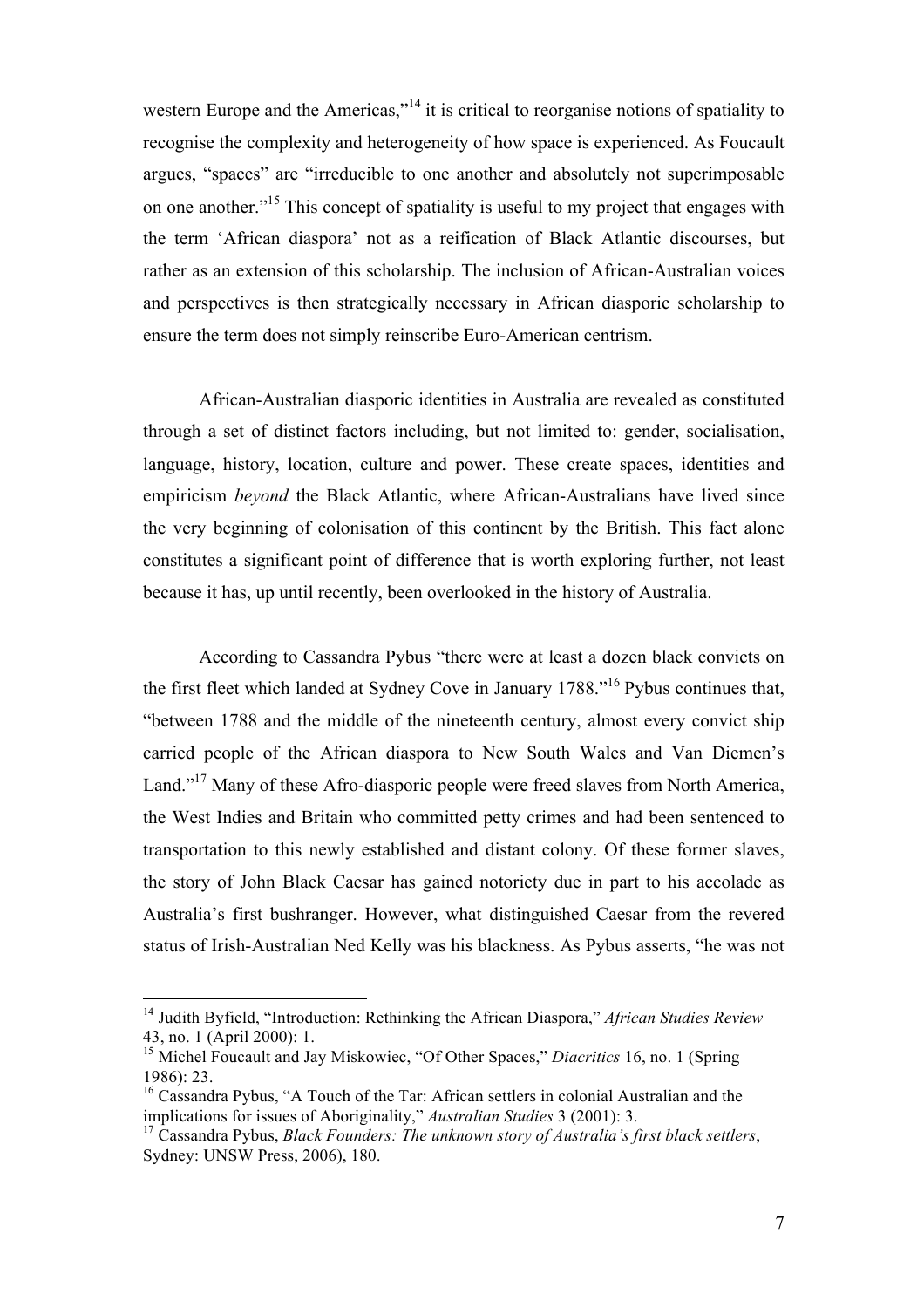Aboriginal as one might suppose  $\dots$  He was a man of the African diaspora."<sup>18</sup> Black Caesar was described by David Collins, Deputy Judge Advocate and Lieutenant-Governor of the colony, as a "mere animal"<sup>19</sup> whose body "was muscular and well calculated for hard labour; but in his intellects he did not very widely differ from a brute."<sup>20</sup> Collins's rhetoric simultaneously severed Black Caesar from the settlement that he was forcibly brought into, and from the very condition of being human. The added effect of such rhetoric was to naturalise whiteness as inextricably linked to humanness, giving whites the power over "their troublesome black chattel"<sup>21</sup> to determine membership of humanity itself.

I emphasise this history to show that the African diaspora extended to Australia from the moment of invasion and to highlight that race relations in Australia were not limited to a contest between Aboriginal Australians and their white invaders. The forcible and voluntary transportation of Afro-diasporic people to Australia ensured that "the settlement ... was a multi-racial process."<sup>22</sup> This history not only complicates the hegemony of Australia's supposed white colonial past and present, it also highlights the need to include the specific African-Australian experiences as equally valid to those of other Australians, and also different to the predominantly American and British contexts of African studies.

As Pybus states, the neglect in accounting for this aspect of Australian history has become:

One of the many tragedies of race relations in this country that we have not allowed space for the stories of people of colour who were not Aboriginal, especially those of the African diaspora.<sup>23</sup>

This oversight speaks of the determination of settlers to define Australia as an intrinsically white settlement in order to consolidate the subsequent national myth of

 $18$  Ibid., 3.

<sup>19</sup> David Collins, *An Account of the English Colony in New South Wales, with remarks on the dispositions, customs, manners, etc. of the native inhabitants of that country* (London: T. Cadell & W. Davis, 1798-1802), 58.

 $20$  Ibid.

 $21$  Pybus, "A Touch of the Tar," 13.

<sup>22</sup> Pybus, *Black Founders*, 181.

 $23$  Pybus, "A Touch of the Tar," 23.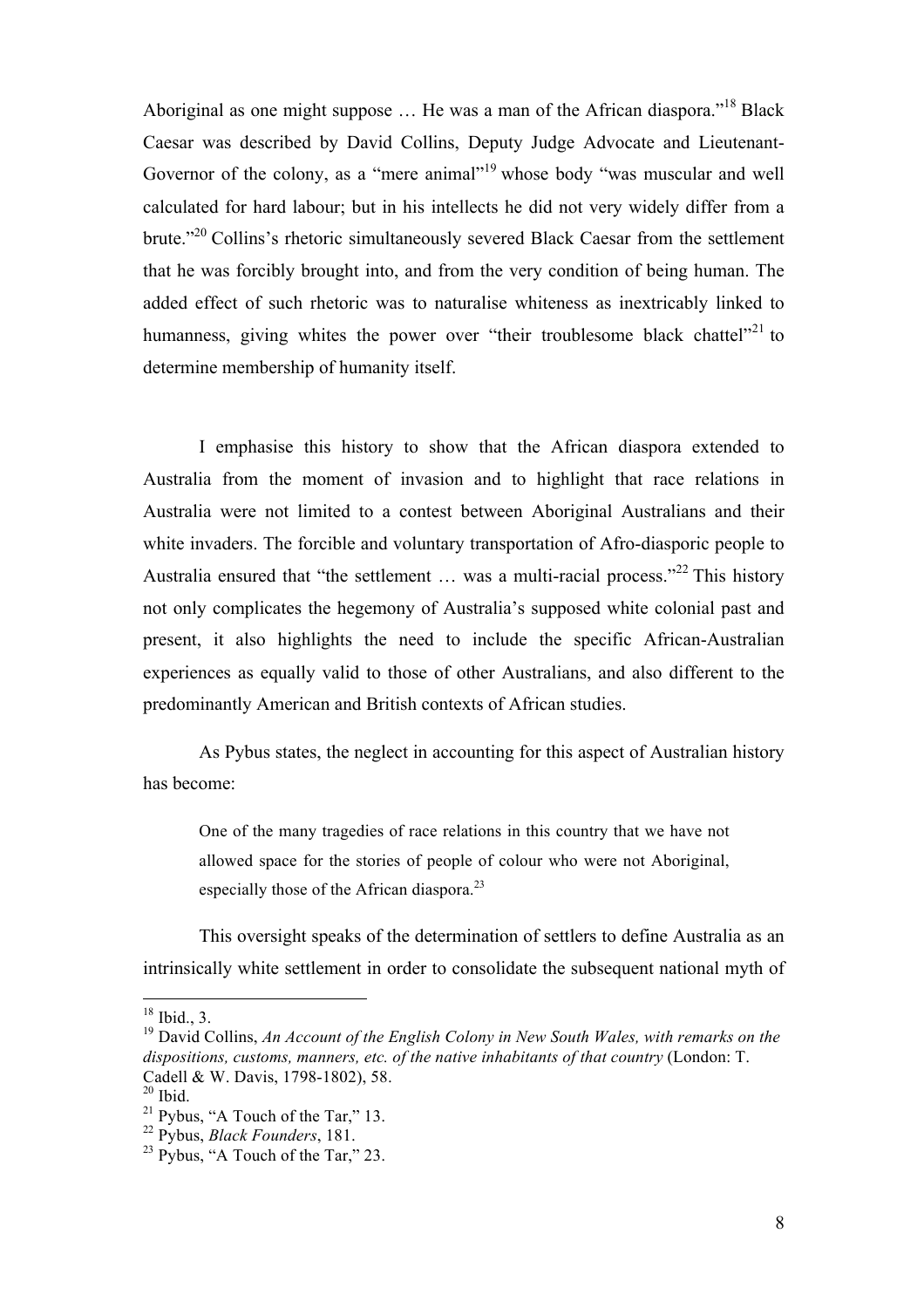white Australia. The disavowal of Indigenous Australians and Afro-diasporic people worked to "more or less subtly emphasise the 'fact' that Australia [had] a core national identity grounded in its Anglo-Irish origins."<sup>24</sup> This was, of course, an idealisation that attempted to "achieve solidarities on an essentially imagined basis."<sup>25</sup> This "imagined sense of community"<sup>26</sup> predicated on whiteness produced "deeply spatialized stories"<sup>27</sup> that ought to be unmapped "in an effort to uncover the hierarchies that are protected and the violence that is hidden when we believe such spatial relations are naturally occurring.<sup>228</sup> The work of Pybus disputes the idea of a homogenously white colonial Australia and shows that while Afro-diasporic people have been present throughout Australia's colonial history, their personal experiences remain underrepresented in Australian history and scholarship.

This thesis seeks to contribute to the circulation of stories of African Australian experience in Australia by highlighting how hair is regarded, politicised and depoliticized, today. As the literature on hair from the Black Atlantic shows, hair is interwoven with so many aspects of cultural life that it remains an intensely rich source for the analysis of the politics of identity and community.

In chapter one, "Black aesthetics and the Black Atlantic," I examine the academic discourses surrounding hair out of the Black Atlantic, in particular, the British scholarship of Shirley Anne Tate and Kobena Mercer, and the work of bell hooks and Tracey Owens Patton from the United States. I analyse the ways in which Tate and Mercer advocate for the depsychologisation of black hair practices as a counterargument to hooks' maintenance of the psychologisation of black hair straightening practices. Building upon this de/psychologising framework, I question whether 'natural' and processed Afro-diasporic hairstyles can co-exist as depsychologised symbols of black female empowerment.

<sup>&</sup>lt;sup>24</sup> Judith Bessant and Rob Watts, *Sociology Australia*, (Sydney: Allen & Unwin, 2007), 279.

<sup>25</sup> Edward Said, *Culture and Imperialism*, (New York: Vintage Books Edition, 1993), 260. <sup>26</sup> Benedict Anderson, *Imagined Communities: Reflections on the Origin and Spread of Nationalism*, (London: Verso, 1983).

<sup>27</sup> Sherene Razack, *Race, Space, and the Law: Unmapping a White Settler Society*, (Toronto: Between the Lines, 2002), 3.

 $28$  Ibid., 128.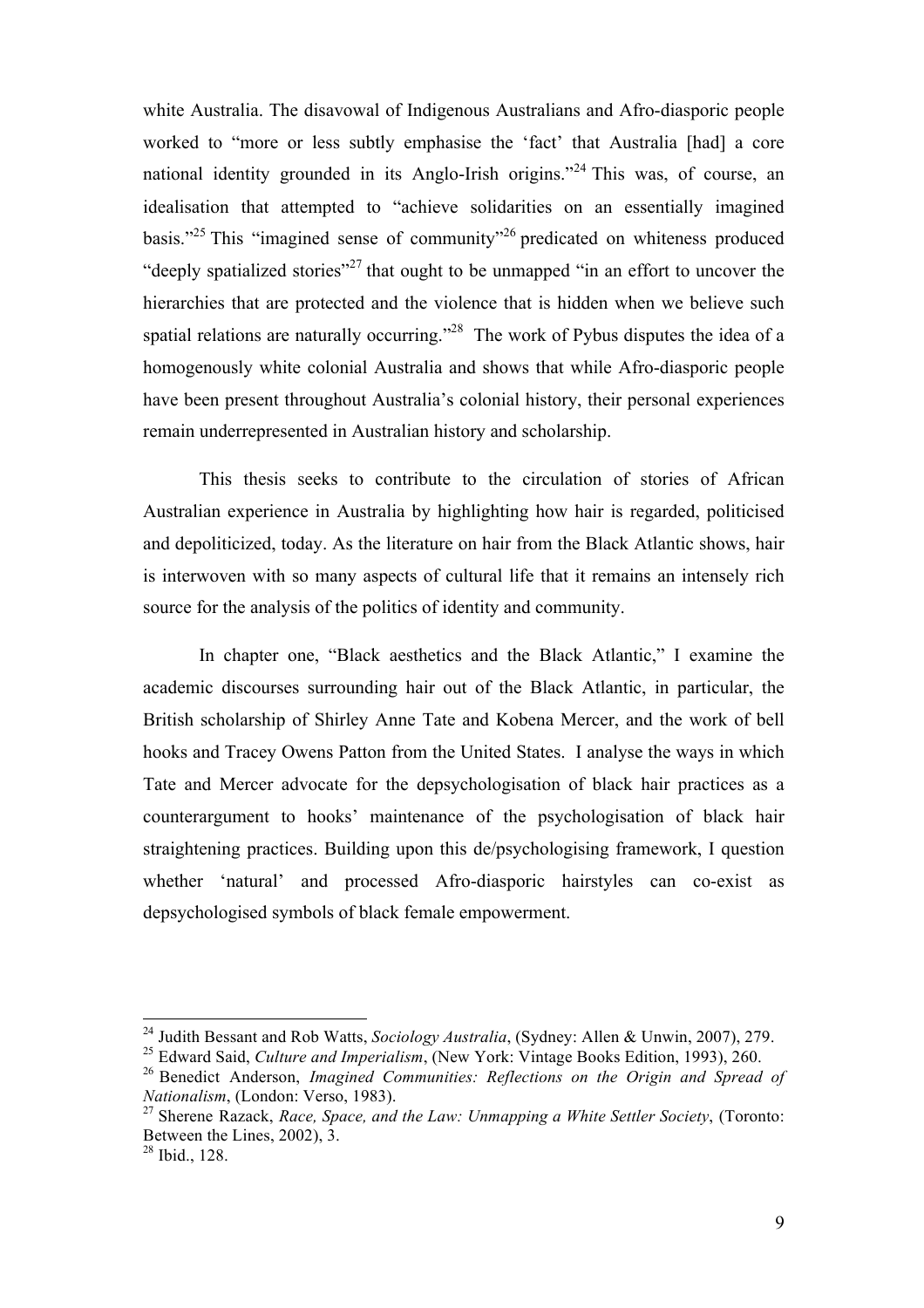In chapter two, "To Weave, to Braid or go 'Natural'," I expand upon scholarship from the Black Atlantic, drawing upon actual interviews conducted with seven African-Australian men and women. My analysis of the interviews will focus on what particular hairstyles — weaves, braids, and going 'natural'— mean to the interview participants. I utilise African-Australian difference as gathered from the interviews, as well as literature from art history, sociology and anthropology, on the significance of hair in African culture. I argue that these discourses problematise the notion that processed Afro-diasporic hairstyles are explicit simulations of whiteness. I suggest that the counterargument that Afros are an 'authentic' representation, or rather, the global expression of African identities does not address, or encompass, the simultaneity of contradictions in the everyday lived experiences of the interview participants.

In chapter three, "Branding, Touching and the Labour of Racialisation," I explore the African-American hair care industry, and its function as both an empowering and exploitative industry. I argue that the current transnational economy of black hair suggests that its empowering and exploitative implications exist simultaneously. I examine the time and money spent on processing hair in the African-Australian community, situating this as the explicit labour of hair and identity. I also explore the interview participant's aversion to inter-racial hair touching, expanding upon what Elizabeth V. Spelman describes as "the shadow work" — the invisible labour exacted upon black people to do the work of 'racial' identity.29 Naming this unnoticed 'race' work is a useful strategy in shifting the responsibility of 'racial' identity back onto the unmarked category of whiteness. Further, utilising the work of Frantz Fanon, I argue that inter-racial hair touching is an action that pathologises black 'difference.' This helps to frame the views of the interview participants, who, I argue, want their 'difference' registered only insofar as it does not become a spectacle in the hands of curious white 'others.'

Finally, I account for the contradictory viewpoints of the interviewees in relation to hair and identity. In doing so, I hope to acknowledge the heterogeneity of

<sup>29</sup> Elizabeth V. Spelman, ""Race" and the Labor of Identity," in *Racism and Philosophy*, eds. Susan E. Babbitt and Sue Campbell, 202-215. (New York: Cornell University, 1999), 209.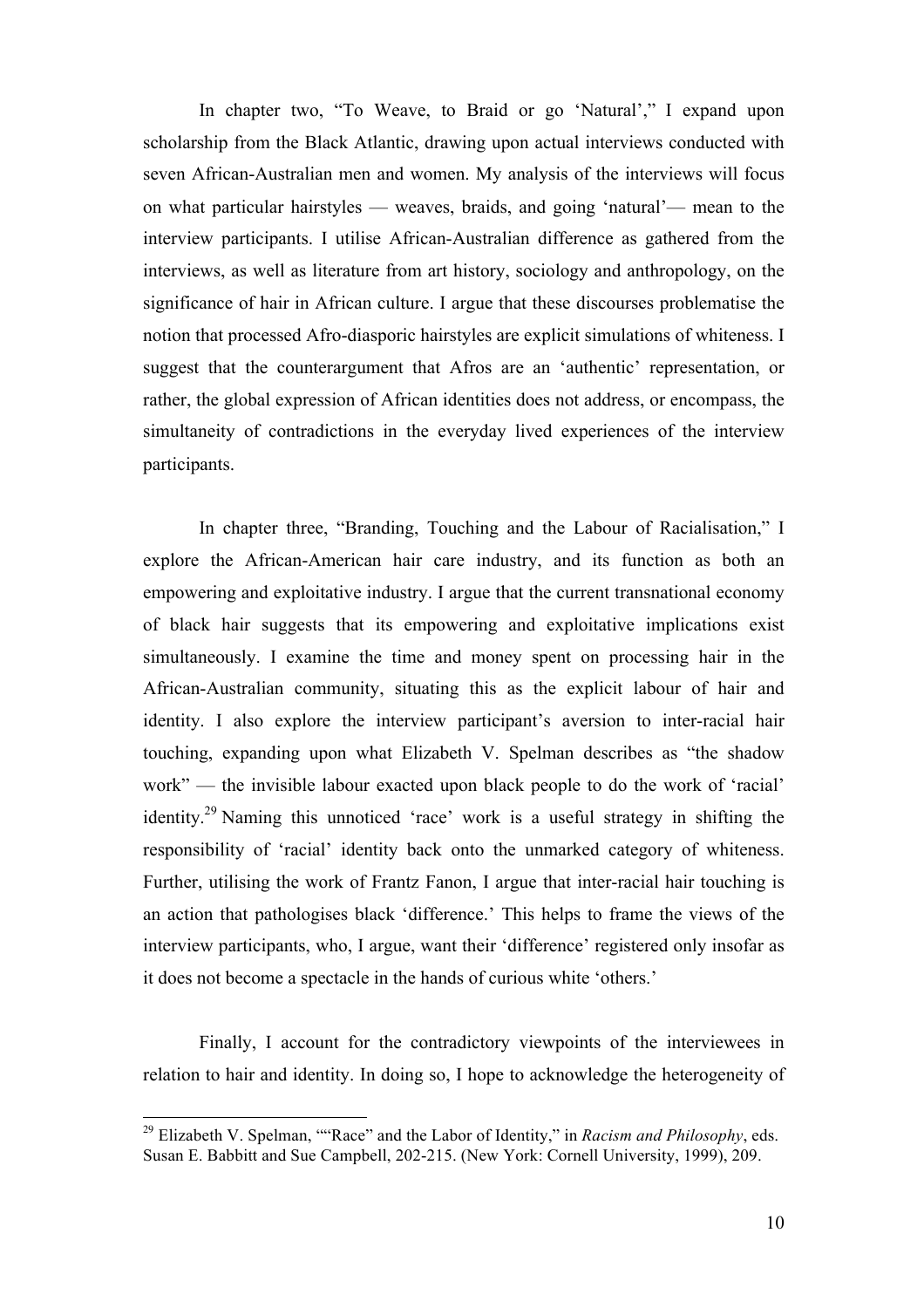these voices; how the experiences of the interview participants differ from each other, from my own views, and from the views expressed within the scholarship that attempts to account for them. While I recognise that it is beyond the scope of this thesis to explore the intricacies of African-Australian hairstyling in full, the interview material gathered is a significant inclusion to the continued understanding of the heterogeneity of Afro-diasporic hairstyling and experiences.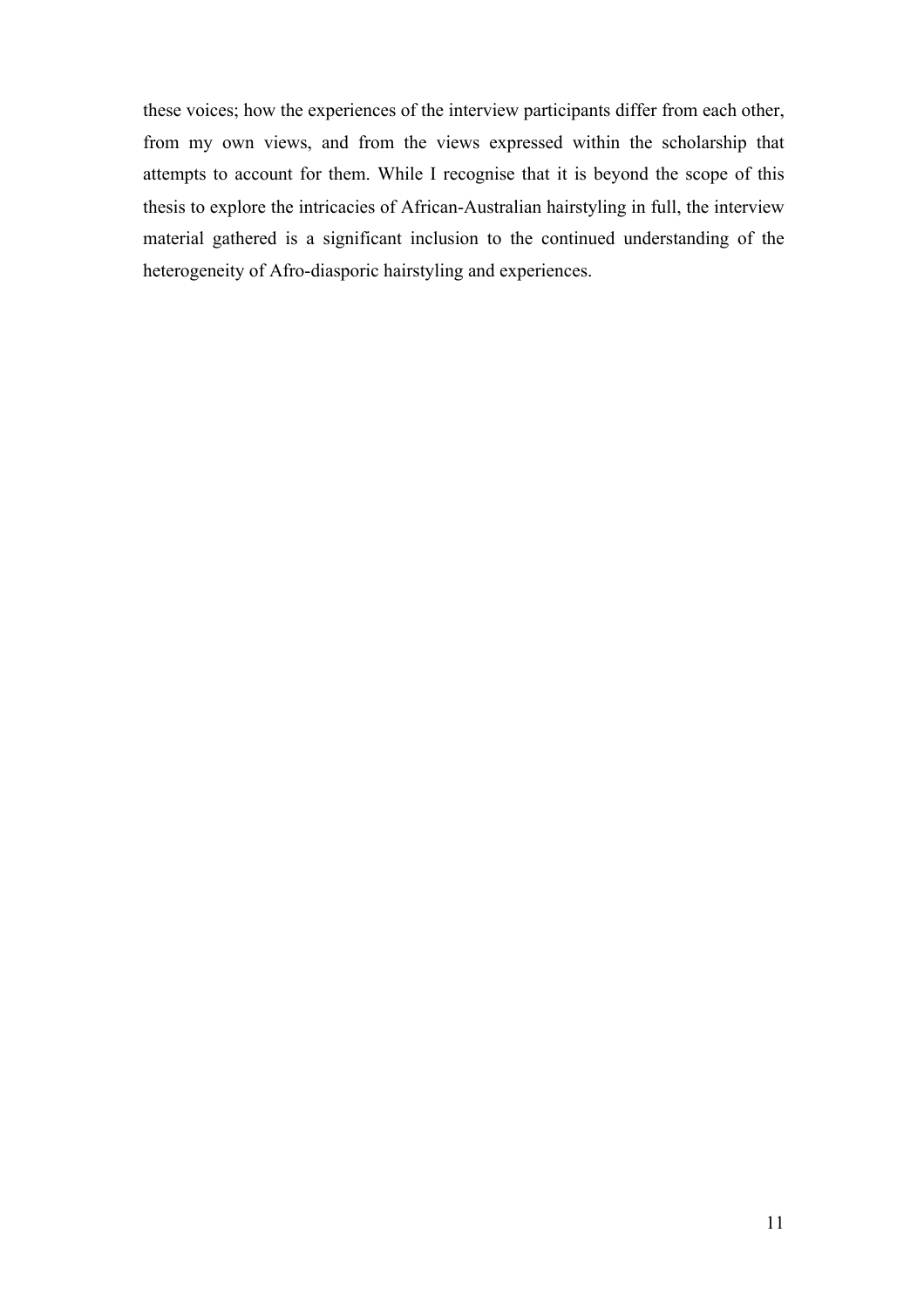#### **Chapter One: Black Aesthetics and the Black Atlantic**

In September 2012, Oprah Winfrey released an issue of her eponymous *O Magazine* with Winfrey on the cover without, according to the press release, "blowdrying or straightening her hair."<sup>30</sup> Inside the September issue, Winfrey wrote a column — "what I know for sure" — about transformations and more specifically, hair transformation. It became newsworthy not just because of Winfrey's high-profile but due, in part, to the manner in which it revealed Winfrey's 'natural' hair in such a public way. However, Winfrey's 'natural' hair became criticised<sup>31</sup> for not being 'natural' enough. The derision was particularly strong from those in the US who are part of the Natural Hair Movement, a community of African-Americans who do not apply chemicals to their hair.

For celebrated African-American poet and early 'natural' hair advocate Gwendolyn Brooks, 'natural' hair is a signifier of respect for the African self. In "To Those of My Sisters Who Kept Their Naturals," Brooks declares that 'natural' sisters are those who, "have not hailed the hot-comb recently … never worshipped Marilyn Monroe  $\ldots$  [and] have not wanted to be white.<sup>33</sup> For Brooks, 'natural' hair is "an important vehicle in which to rally black sisterhood and Black Nationalist consciousness." <sup>33</sup> Today, the Natural Hair Movement has continued to gain

Whitney Patterson, "Oprah's Natural Hair Controversy," Sporty Afros, August 3, 2012, http://sportyafros.com/hair/oprahs-natural-hair-controversy/; "The Hair Controversy – Gabby Douglas and Oprah Winfrey" narrated by Pamela and Dianne Shaddock, *Natural Hair Care News*, August 1, 2012, http://www.naturalhaircarenews.com/2012/08/15/nhcn-podcast-002 the-hair-controversy-gabby-douglas-and-oprah-winfrey/; Hilary George-Parkin, "Oprah's natural hair debut stirs controversy," *Today*, August 2, 2012,

http://www.today.com/style/oprahs-natural-hair-debut-stirs-controversy-

<sup>&</sup>lt;sup>30</sup> The Oprah Magazine (O Magazine), "Check Out Oprah's Natural Hair on O Magazine's September 2012 Cover!" *Oprah,* August 1, 2012, http://www.oprah.com/style/Oprahs-Natural-Hair-on-O-Magazine-September-2012--Oprahs-Real-Hair. 31 Criticism was particularly strong on 'natural' hair blogs. For a detailed discussion, see:

<sup>919705?</sup>franchiseSlug=stylemain.<br><sup>32</sup> Geraldine Brooks, "To Those of My Sisters Who Kept Their Naturals (Never to look a hot comb in the teeth)," in *Confirmation: An Anthology of African American Women,* eds. Imamu Amiri Baraka and Amina Baraka, 84-85. (New York: William Morrow and Company, 1983),

<sup>84.</sup> <sup>33</sup> Kim Curry-Evans and Neal A. Lester, *Hair Stories* (Scottsdale, Arizona: Scottsdale Museum of Contemporary Art, 2004), 38.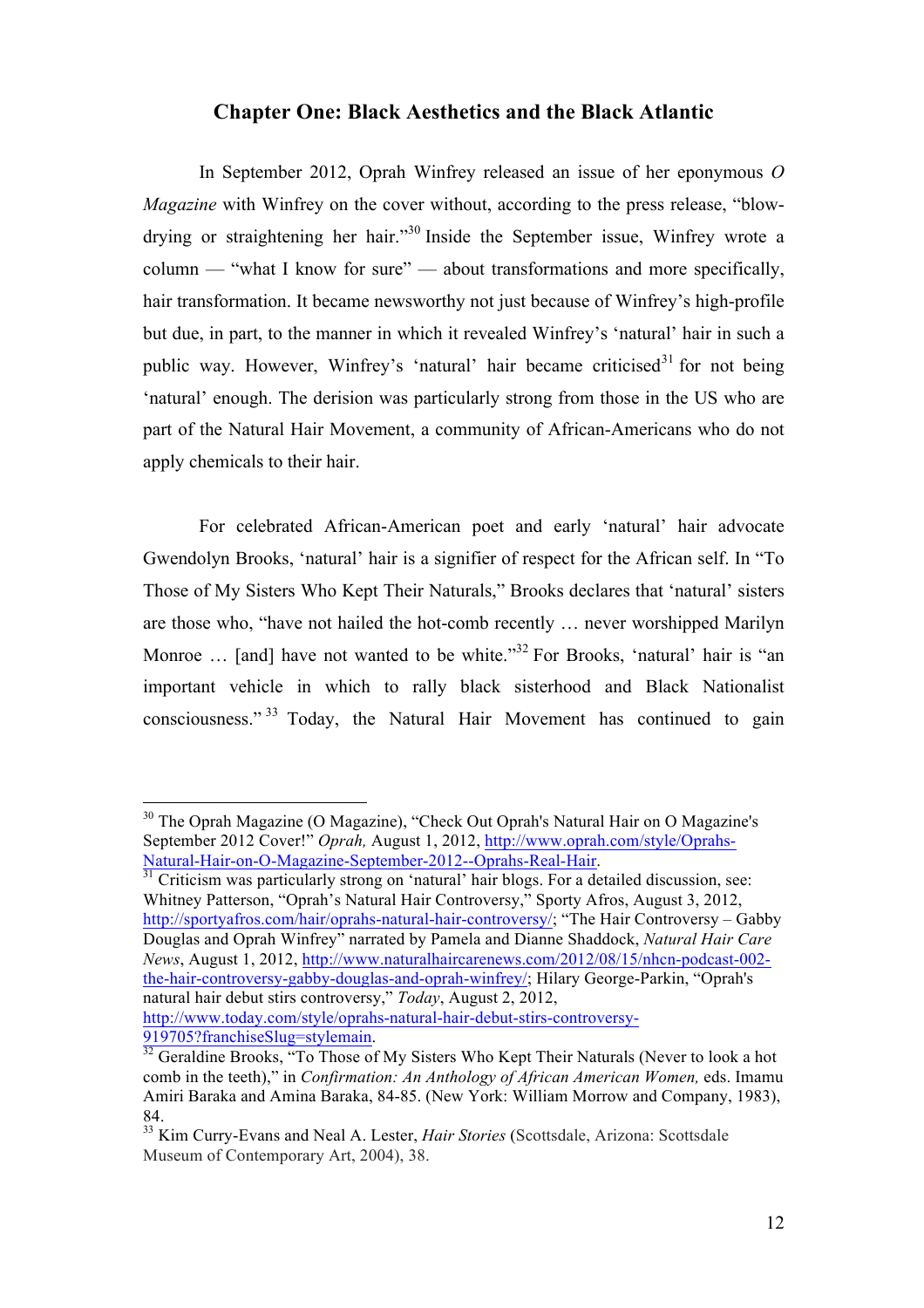supporters through a message of liberation and Afrocentricity where members join in the spirit of committing to:

Hair that is natural and free. Free of chemicals, glue and weaves. Spreading the truth that natural is great. And loving the hair we've been taught to hate. $34$ 

An important element in the Natural Hair Movement is transitioning; the period in which one goes from chemically altered hair to 'natural.' It is such a significant process that it inspired British-Nigerian filmmaker Zina Saro-Wiwa to make a documentary — aptly named, *Transition* — on the subject. Saro-Wiwa discovered that "transitioning changed [her] relationship with [her] entire body,"<sup>35</sup> influencing her to photograph women with 'natural' hair. In doing so, Saro-Wiwa found that "the images help us [Afro-diasporic women] affirm and celebrate our aesthetic." 36

However, the Natural Hair Movement has proven divisive in the Black Atlantic diaspora by constructing yet another mediated image that black women are encouraged to adhere to. Proponents of the Natural Hair Movement once again place a heavy burden on the heads of Afro-diasporic women. The privileging of 'natural' hair as the culturally 'authentic' representation of the black self excludes an already marginalised group. The notion that Afros and dreadlocks express a "more ideologically right-on<sup>37</sup> black self imbues these hairstyles with a 1960s-Black Power sensibility in what Kobena Mercer argues is the repetition of "slogans of a bygone era."<sup>38</sup> Mercer asserts that while the slogans of the 1960s — with particular reference to "Black is Beautiful" — were indisputably powerful during that context, their continued usage "no longer has the same cultural or political resonance it once did."<sup>39</sup> From this perspective, African-American civil rights leader, Angela Davis, whose

<sup>&</sup>lt;sup>34</sup> The Natural Hair Movement, February 24, 2013,  $\frac{http://www.naturalhairmovement.com/}{http://www.naturalhairmovement.com/}$ .<br><sup>35</sup> Zina Saro-Wiwa. "Transition," *The New York Times Op-Docs*, 5:53, May 31, 2012, http://www.nytimes.com/video/2012/05/31/opinion/100000001579773/transition.html.<br><sup>36</sup> Ibid.

<sup>&</sup>lt;sup>37</sup> Mercer, 99.

 $38$  Ibid.

 $39$  Ibid.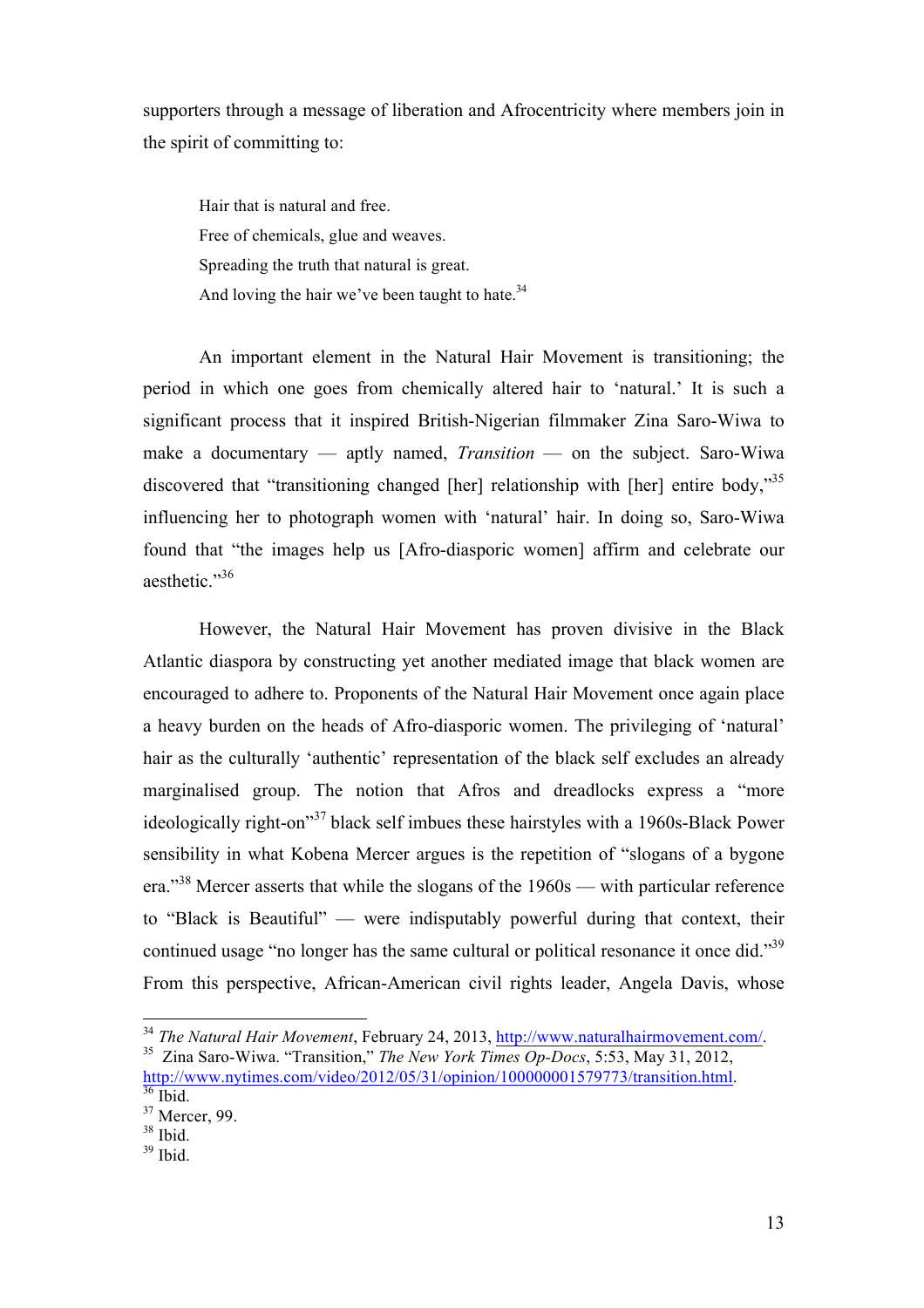Afro became symbolic of African-American radical resistance during the 1960s, argues that the Afro, "has survived, disconnected from the historical context in which it arose"<sup>40</sup> where today it is "understood less as a political statement than as fashion."<sup>41</sup>

Saro-Wiwa explores the depoliticisation of the Afro in *Transition* explaining that while "many naturals … are happy to be part of a movement, almost none … consider it political, [backing] away from any talk about black power."<sup>42</sup> Saro-Wiwa accounts for this depoliticisation and yet maintains that going 'natural' is "the most potent and political act of all<sup>143</sup> for Afro-diasporic women. However, my interviews with Hillary, Nadine, and Amelia complicate this idea; these women have firm views on Afro-diasporic hairstyling and do not want their perspectives locked into one particular slogan which positions the Afro as the most 'political' hairstyle.

Therefore, rather than categorising 'natural' hairstyles as explicitly political and authentically 'African,' I find it useful to draw upon Mercer's argument that such claims surrounding the Afro reveal more "about the making of Africanness in a diasporic context."<sup>44</sup> In other words, proponents of the Natural Hair Movement who advocate going 'natural' prescribe the boundaries of political and so-called 'authentic' blackness as limited to hair texture. In exploring the politics of black hair/styling Mercer emphasises the "need to depsychologise the question of hairstraightening.<sup>345</sup> That is to say, "the widespread argument that because it involves straightening … [it] represents either a wretched imitation of white people's hair or, ... a diseased state of black consciousness."<sup>46</sup>

Mercer contends that one of the common arguments levelled at Afro-diasporic women who relax their hair is a concern about the danger of the chemicals used. Such a contention, according to Mercer, is exaggerated in order to present "a moral

<sup>&</sup>lt;sup>40</sup> Angela Yvonne Davis, "Afro Images: Politics, Fashion and Nostalgia," in *Tenderheaded: A Comb-Bending Collection of Hair Stories*, eds. Juliette Harris and Pamela Johnson, 200- 209. (New York: Washington Square Press, 2001), 202.

 $^{41}$  Ibid.<br> $^{42}$  Saro-Wiwa, "Transition."

<sup>&</sup>lt;sup>43</sup> Ibid. <sup>44</sup> Shirley Anne Tate, *Black Beauty: Aesthetics, Stylization, Politics*, (Farnham and Burlington: Ashgate Publishing, 2009), 39.

<sup>45</sup> Mercer, 99.

<sup>46</sup> Ibid*.,* 97.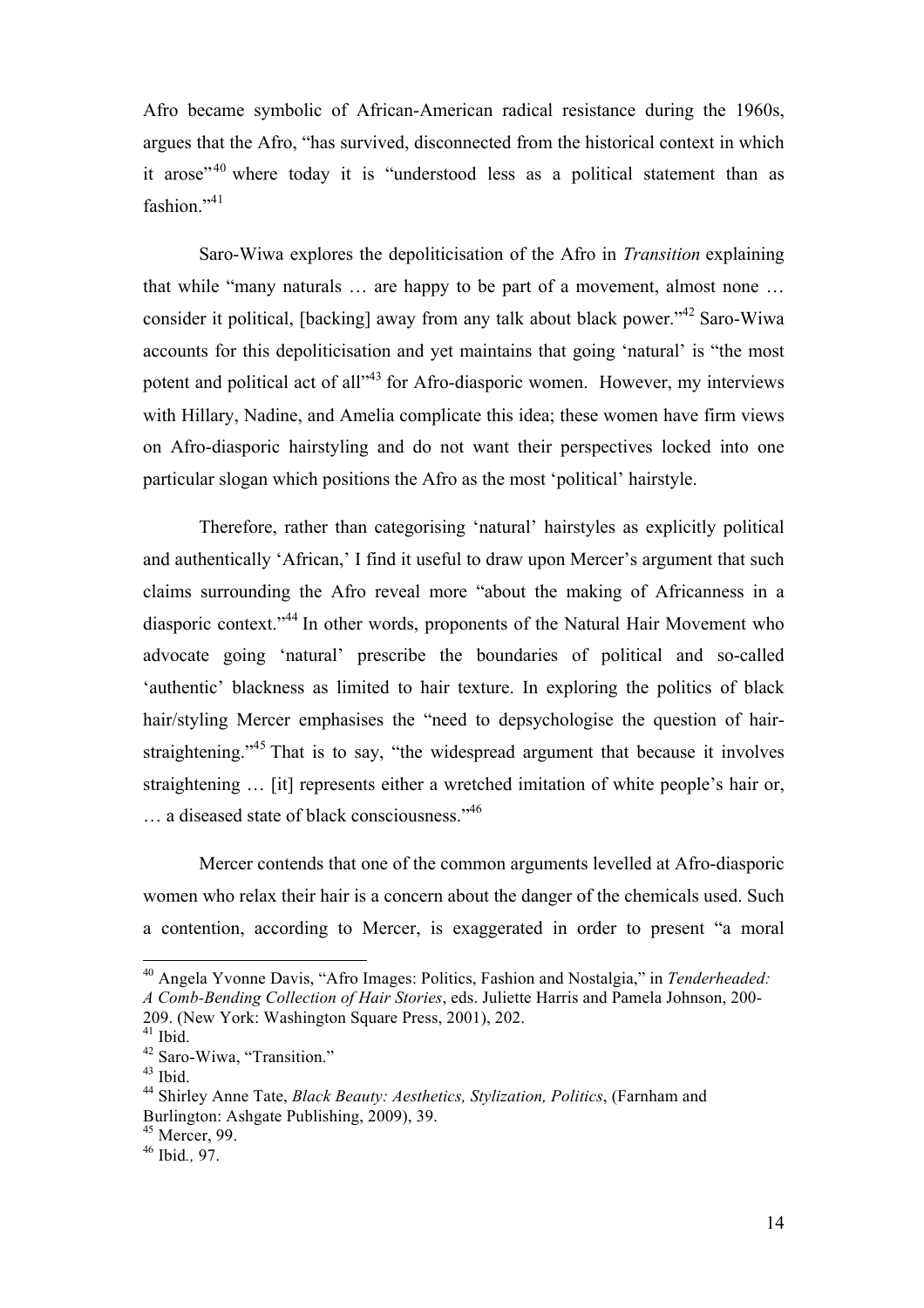grounding … for judgements which are then extrapolated to assumptions about mental health or illness."<sup>47</sup> According to Mercer, the active ingredient in chemical hair straightening, sodium hydroxide carries only a "marginal risk" that is "exaggerated"<sup>48</sup> in discourses on black beauty practices. However, this is where my argument differs from Mercer. From my own experience and interviews, particularly with Elroy who expressed "personal concerns about the application of chemicals and the pain [African-Australian girls and women] go through,"49 I contend that there is validity in discussions on the risks associated with chemical hair straightening. In spite of this, Mercer's attempt at depsychologising hair straightening remains important because it resists the appeal of castigating Afro-diasporic women who process their hair. Mercer contends that the "aesthetic stylization [of] each black hairstyle seeks to *revalorize* the ethnic signifier<sup>"50</sup> rather than participate in its disavowal.

African-American feminist bell hooks views early modes of black hair straightening practices as a means of creating intimacy between African-American women. hooks claims that black women would "meet at home or in the beauty parlor to talk with one another, to listen to the talk … [in] a moment of creativity, a moment of change."<sup>51</sup> The process of straightening hair in this context — hooks' racially segregated childhood in 1960s America — is described as "not connected in [her] mind with the effort to look white"<sup>52</sup> but instead "connected solely with rites of initiation into womanhood.<sup>553</sup> In this way, the hot comb, applied to the hair was deemed only appropriate for women, not the heads of children, ensuring that straightening hair became a rite of passage for many Afro-diasporic girls as they transitioned into womanhood.

According to hooks, the acquisition and exploitation of the black hair care industry — which I discuss in Chapter  $3$  — by white corporations, changed the

 $^{47}$  Ibid.

<sup>48</sup> Ibid.

 $49$  Elroy, interview by Ameisa Meima Konneh, Sydney, February 2, 2013.

 $50$  Ibid., 104.

<sup>51</sup> bell hooks, "Straightening Our Hair" in *Tenderheaded: A Comb-Bending Collection of Hair Stories*, eds. Juliette Harris and Pamela Johnson, 111-116. (New York: Washington Square Press, 2001), 111.

 $52$  Ibid.

 $53$  Ibid.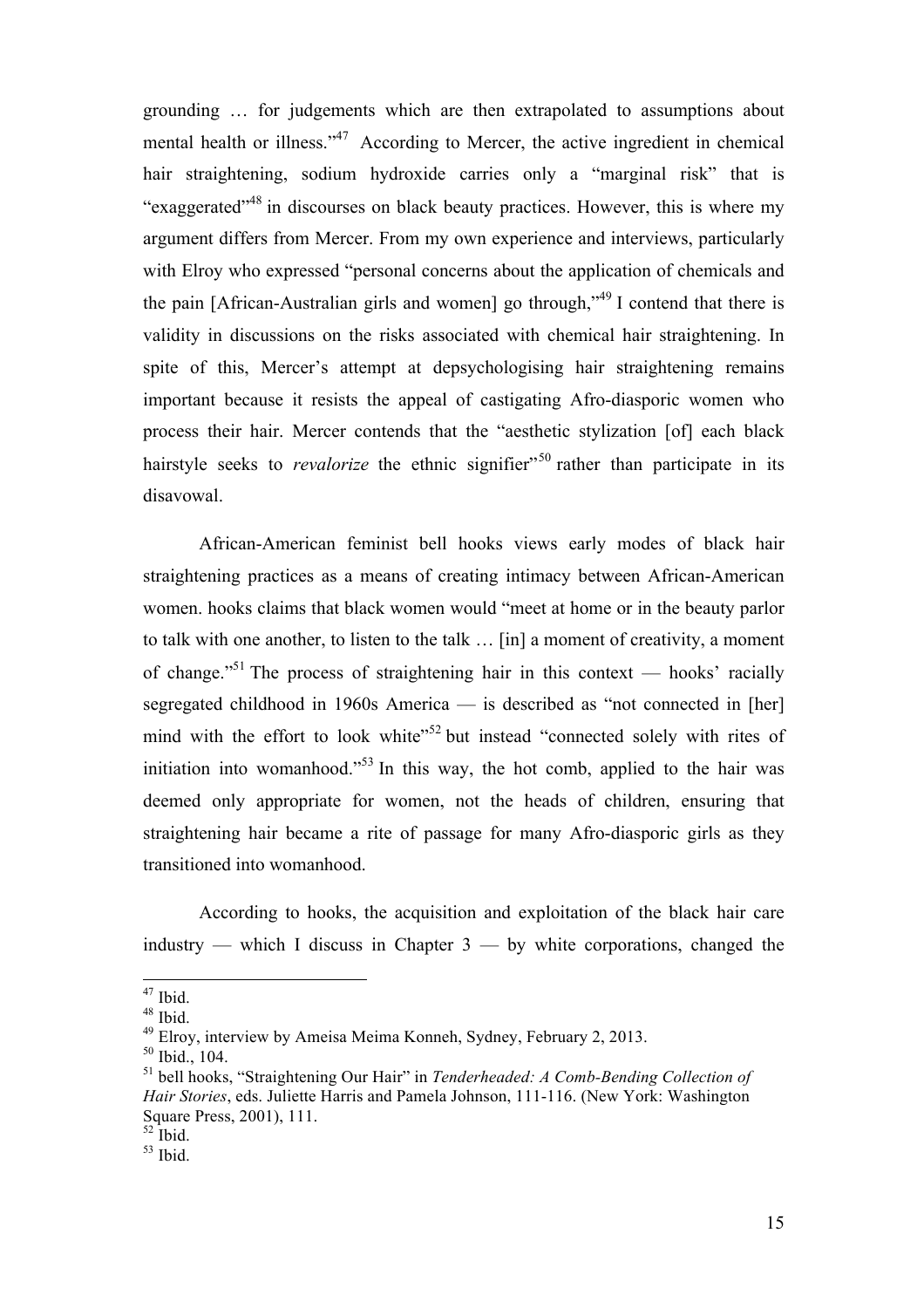context in which black women process their hair, leading hooks to claim that, "gone was the context of ritual, of black women bonding."<sup>54</sup> Instead, hooks claims that these rituals of black female intimacy were "stripped" leading to her argument that "black women straightening our hair seemed more and more exclusively a signifier of white supremacist oppression and exploitation."<sup>55</sup> hooks asserts that processing Afrotextured hair is then concerned with a "need to look as much like white people as possible, to look safe … [in a] desire to succeed in a white world."<sup>56</sup> Similar to hooks, Mariame Kaba explores the notion that straightened African hair offers safety in a hegemonic white society. In "When Black Hair Tangles with White Power," Kaba contends that black women are willing to go through the physical pain and financial cost of chemical hair straightening in order "to achieve access to the economic and social resources within American society."<sup>57</sup> Further, Kaba states that African-American women are often intra-racially pressured<sup>58</sup> to undergo laborious hair processes in order to "[gain] social acceptance from family, friends, and men<sup>759</sup> in a heterosexist culture.

Shirley Anne Tate situates the pressure to fulfil particular aesthetics related to hair stylization as linked to processes of intra- and inter-racialisation. According to Tate, popular sayings such as "beauty comes from within," "beauty is only skin deep," and "beauty is in the eye of the beholder"<sup>60</sup> are not applicable to the bodies of black women because of the invisibility of racialisation, which is unevenly inscribed on the bodies of black women as opposed their white counterparts. The fact that black women have been historically posited as the antithesis of beauty when measured against the socio-cultural ideal of whiteness reveals the continued "racialized paradox of beauty." <sup>61</sup> In other words, the notion of beauty *vis-à-vis* Afro-diasporic women

<sup>57</sup> Mariame Kaba, "When Black Hair Tangles with White Power," in *Tenderheaded: A Comb-Bending Collection of Hair Stories*, eds. Juliette Harris and Pamela Johnson, 102-108. (New York: Washington Square Press, 2001), 103.

 $^{54}$  Ibid.

 $55$  Ibid.

 $56$  Ibid.

 $58$  The interview subjects also experienced these intra-racial pressures in the African-Australian diaspora, which, I discuss in chapter 3.

<sup>59</sup> Kaba, 104.

<sup>60</sup> Tate, *Black Beauty*, 27.

 $61$  Ibid., 18.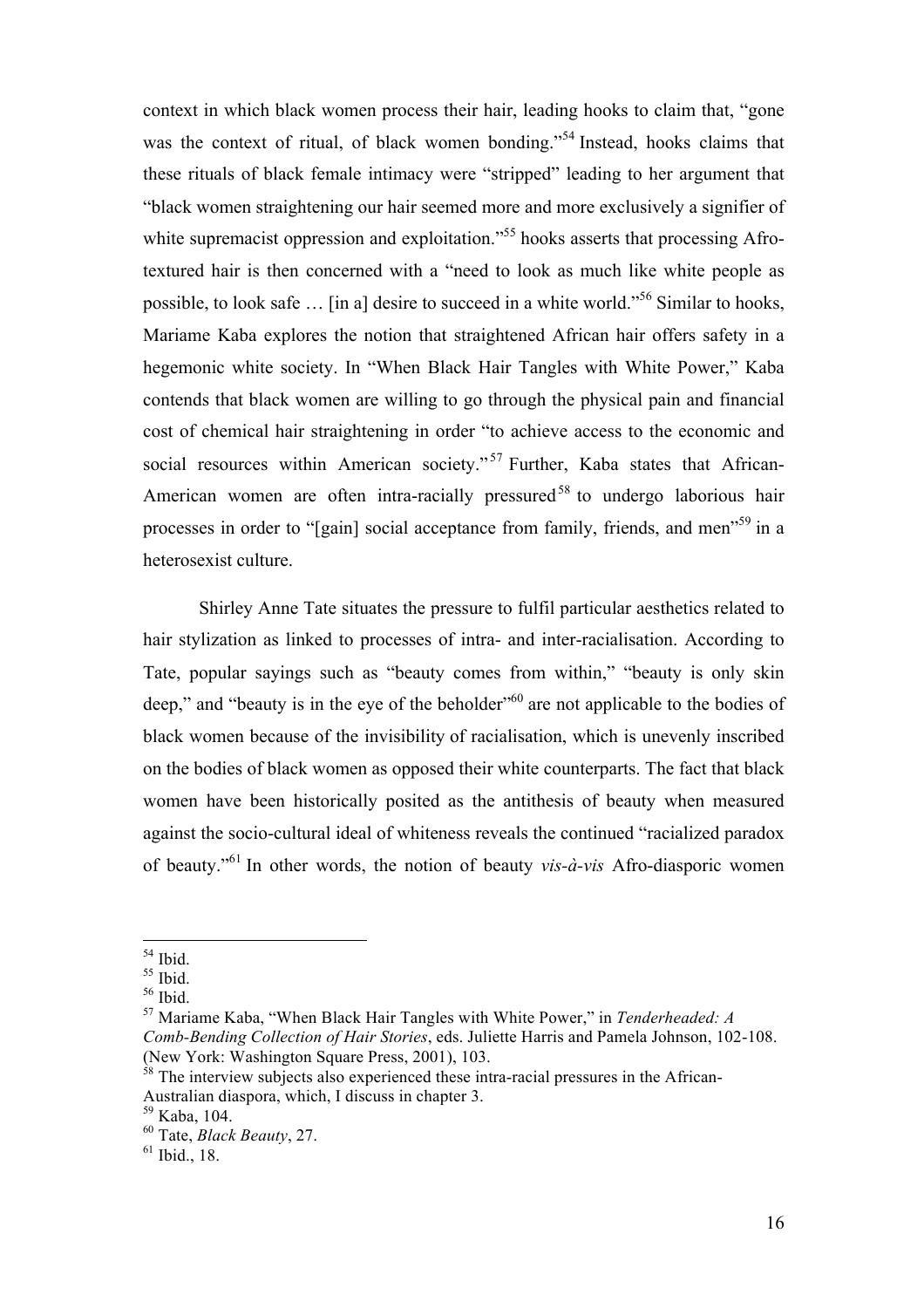ignores the fact "that there is an inscription of beauty on some bodies and not others so that beauty is always embodied *as white*." 62

In order to destabilise the white beauty paradigm, Afrocentric theorist Tracey Owens Patton borrows from Judith Butler's theory on performativity. Butler's seminal work in *Gender Trouble* situates gender performativity as an interrogation of notions of the 'real' and the 'natural.' Patton then expands upon Butler's argument to suggest that African-American hairstyling practices confront the current essentialised beauty model. According to Patton hairstyling as a mode of performativity challenges hegemonic standards of beauty, presenting "a way for the marginalized to attempt to become centered in a world of beauty that tends not to value African American forms of beauty."<sup>63</sup> Therefore, Afro-diasporic modes of hairstyling have the potential to destabilise whiteness within the beauty paradigm and "can be a challenge to assimilationist notions of beauty (regardless of style worn) because it can challenge perceived expectations." 64

In considering the literature from Mercer, hooks, Tate, and Patton, the next section complicates the hierarchy of black 'authenticity' claims that privileges the Afro and dreadlocks whilst disavowing other hairstyles as explicit simulations of whiteness. I contend that it is reductive to assume that Afro-diasporic hairstyling today is exclusively a manifestation of "white supremacist oppression."<sup>65</sup> Instead, I find it useful to examine the academic and socio-cultural arguments that situate Afrodiasporic hairstyling as paradoxically engaged in the production of difference and sameness, and notions of 'good' and 'bad' hair as part of a canon that I call the black hair fantasy.

There are four processes that are critical in the continuation and avowal of the black hair fantasy: Afros and dreadlocks, which are considered 'authentic' and, chemical hair straightening and weaves which are regarded as 'inauthentic.' Weaves involve tightly braiding chemically straightened or 'natural' hair into corn rows then

 $\frac{62}{3}$  Ibid.<br> $\frac{63}{3}$  Tracey Owens Patton, "Hey Girl, Am I more than my hair?: African-American women and their struggle with beauty, body image, and hair," *The National Women's Studies Association Journal* 18, no. 2 (Summer 2006): 36.

 $64$  Ibid., 27.

 $<sup>65</sup>$  hooks, 113.</sup>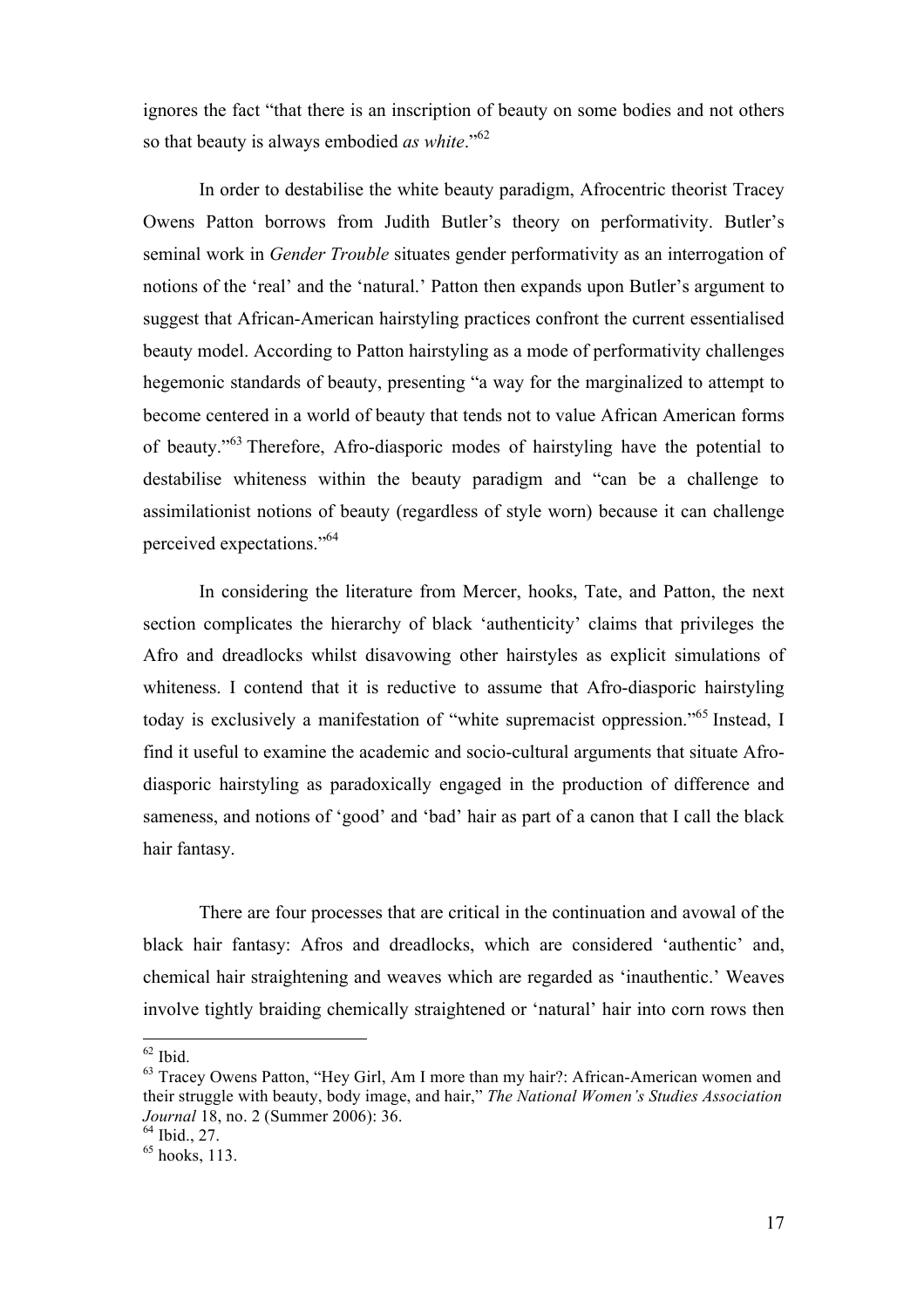sewing either human or synthetic hair into the braids to create the appearance of long, straight locks. This has become a symbol of 'good' hair in the Afro-diasporic community where simulation, in accordance with Jean Baudrillard's theory, "no longer needs to be rational, because it no longer measures itself against an ideal or negative instance."<sup>66</sup> Baudrillard's theory on simulacra and simulation is useful to the problematisation of 'authenticity' claims based on the idea that the Afro and dreadlocks are 'original' and primarily African hairstyles. Expanding upon Baudrillard, I argue that Afros and dreadlocks are untenable icons of Africanness "because it is never clear what 'the real'  $\ldots$  is."<sup>67</sup> I base this argument on the interviews with Elroy, Lynda, Hillary and Kwame whose views complicated the notion of a 'real' African hairstyle. Similar to Mercer, I contend that the valorisation of Afros and dreadlocks as representative of Africanness is a "specifically diasporean<sup>"68</sup> supposition.

As my thesis shows, the claim that 'naturalness' invokes a connection to Africa in a way that processed styles do not, or cannot, ignores the fact that a significant part of continental African hairstyling involves artifice. In spite of this, Afro-diasporic people continue to be locked into an unrelenting debate, socioculturally and academically, that the 'real,' the 'original,' and the 'authentic' African hairstyle is the Afro or dreadlocks while straightened hair is its antagonist. I argue that this is a myopic understanding, symbolic of the "romanticist version"<sup>69</sup> of Africa, which is, more often than not, fantasised in diaspora as home to Afro and dreadlockwearing men and women. This mythic idealisation of continental Africa was realised by Meri Nana-Ama Danquah, an African-American, who travelled to Ghana. Danquah became "completely disillusioned, confused and downright bitter"<sup>70</sup> when her fantasy of Africa did not live up to the reality of Africa. Instead of "ebony-

<sup>66</sup> Jean Baudrillard, *Simulacra and Simulation*, translated by Sheila Faria Glaser, (Ann Arbor: The University of Michigan Press, 1994), 2.

<sup>67</sup> Tate, *Black Beauty*, 27.

<sup>&</sup>lt;sup>68</sup> Mercer, 112.

<sup>69</sup> Ibid., 109.

<sup>70</sup> Meri Nana-Ama Danquah, "Afro-Kinky Human Hair," in *Everything but the Burden: what white people are taking from black culture*, ed. Greg Tate, 204-216. (New York: Harlem Moon, 2003), 214.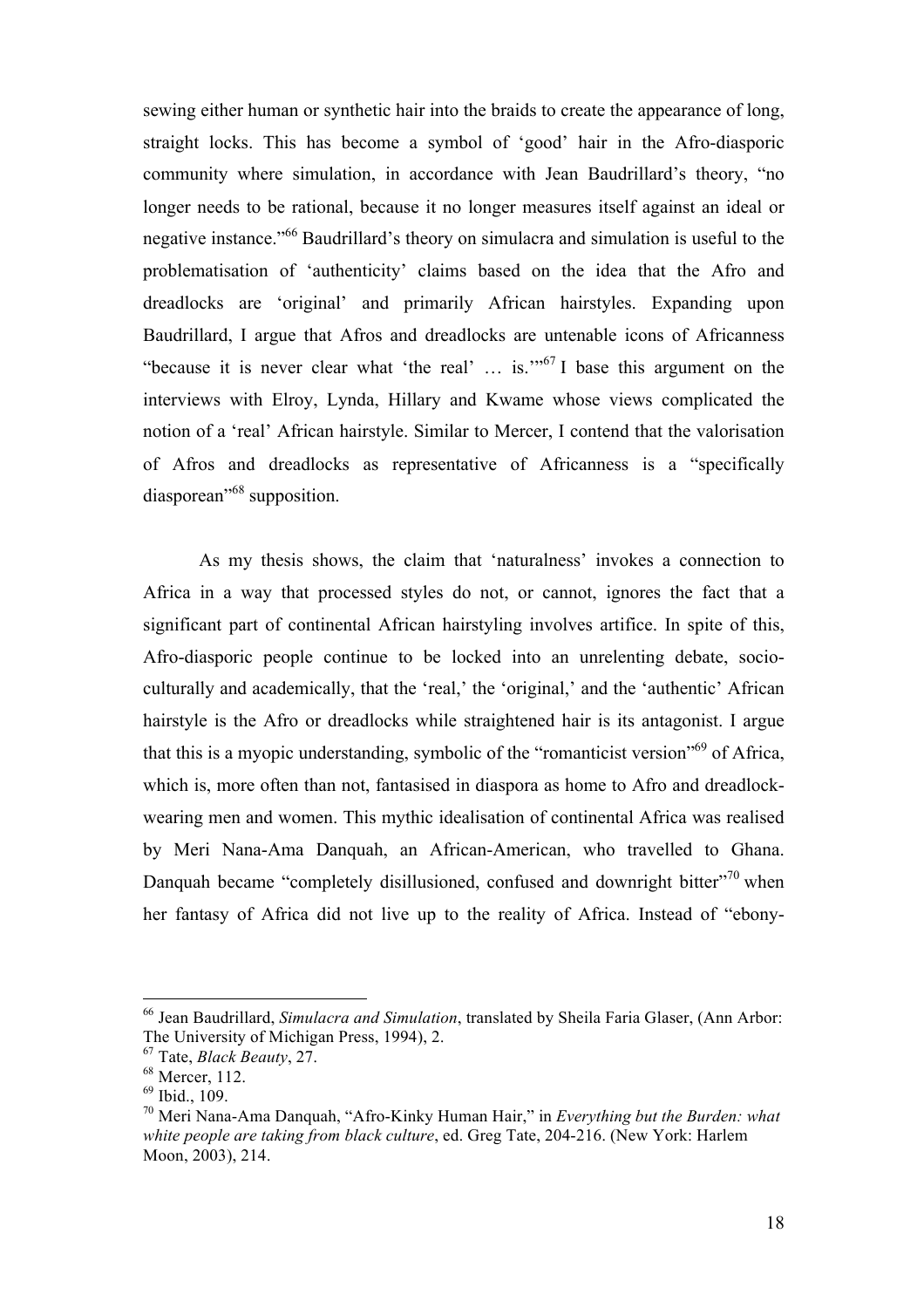skinned, corn-rowed women,"<sup>71</sup> Danquah discovered the popularity of skin-bleaching creams, weaves and relaxers.

Likewise, Elroy, a Ghanaian-Australian interviewed for this project revealed that so-called 'Afrocentric' hairstyles such as dreadlocks "isn't the typical African way."<sup>72</sup> Elroy asserts that dreadlocks "aren't done the way we normally do it back home in Africa<sup>773</sup> where the style is worn almost exclusively by fetish priests and not uninitiated Africans. As Elroy continues, dreadlocks are "done with a reason; it's not just a style. It has a bit of religion attached to it and culture deeper than [what people realise]."<sup>74</sup> This was an argument supported by Kwame who states that in Africa, the reality is that, "about 99% of the women wear wigs or weaves."<sup>75</sup> Elroy went even further to suggest that the notion that there are 'authentic' African hairstyles, such as dreadlocks, "[sends] the wrong message to the wider Australian community."<sup>76</sup>

I find it useful to define the black hair fantasy as a Baudrillardian simulation because the black hair fantasy reifies an unfounded diasporic paradigm based on the notion that Afros and dreadlocks are an explicitly African hairstyle. The various contested modes of 'authentic'/'inauthentic' African hairstyling — dreadlocks, Afros, braids, weaves, and chemical hair straightening — ultimately reveal that claims of 'authentic'/'inauthentic' Afro-diasporic hairstyles are in fact putative. As Kobena Mercer elaborates, Afros and dreadlocks "were never just natural, waiting to be found"<sup>77</sup> by Black Nationalist movements. Rather, "they were stylistically cultivated and politically constructed in a particular historical moment as part of a strategic contestation of white dominance and the cultural power of whiteness."<sup>78</sup>

Like Mercer, I am not suggesting that the political deployment of Afros and dreadlocks was not significant to the mobilisation of Afro-diasporic civil rights.

 $71$  Ibid.

<sup>72</sup> Elroy, interview.

 $73$  Ibid.

 $74$  Ibid.

<sup>75</sup> Kwame, interview by Ameisa Meima Konneh, Sydney, March 16, 2013.

<sup>76</sup> Ibid.

<sup>77</sup> Mercer, 108.

<sup>78</sup> Ibid.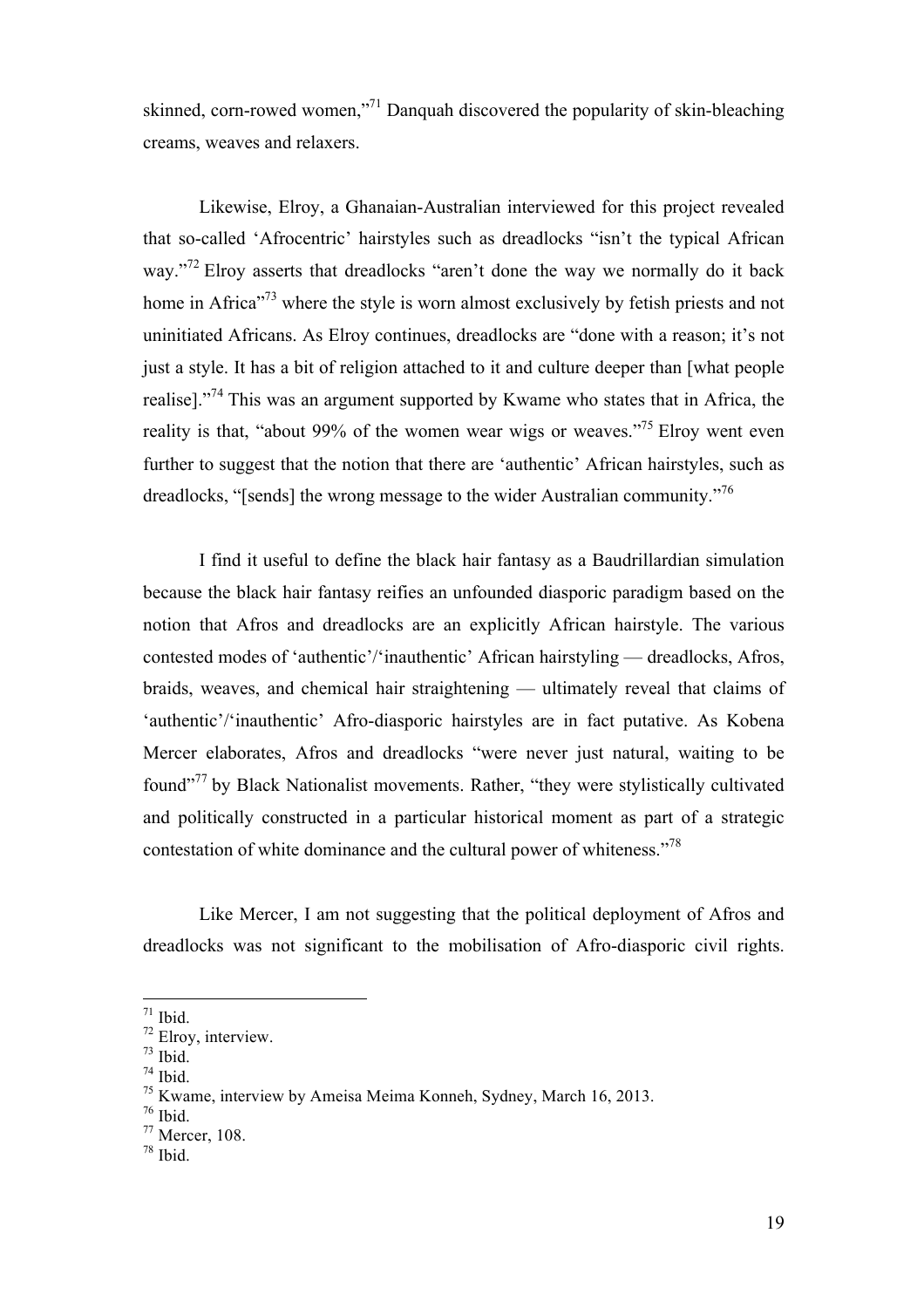Instead, I am arguing that the maintenance of this idea — the nexus that binds Afros and dreadlocks to Africa — is part of the black hair fantasy. The effect of this is to construct processed hairstyles as an aberration of a proud black self. The next chapter continues to problematise the implications of black modes of hairstyling. It presents the discussions I had with African-Australians on their hairstyling practices and what these modes of stylization mean to them. These conversations reveal that African-Australian hairstyling is anything but straightforward.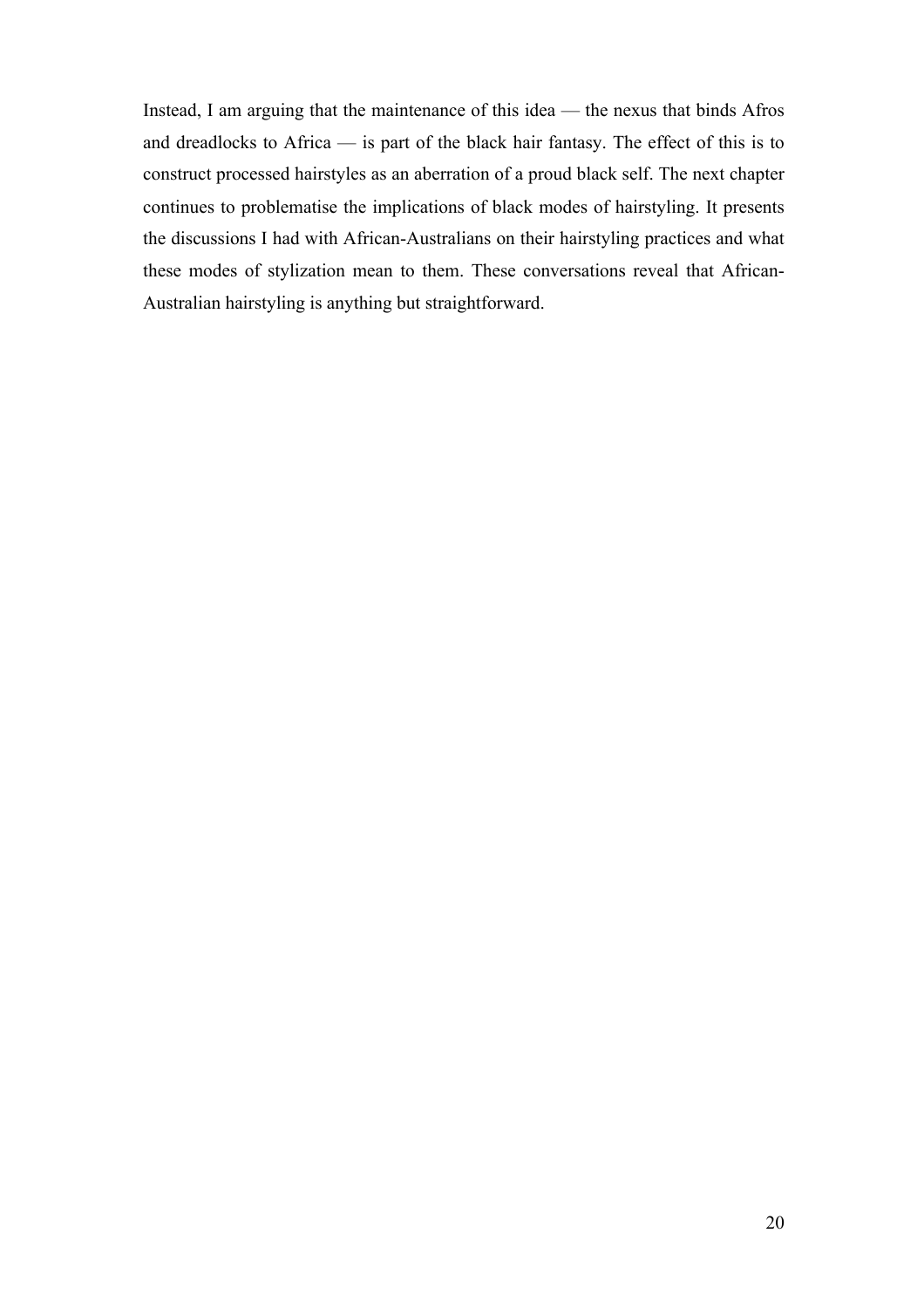#### **Chapter Two: To Weave, To Braid Or Go 'Natural'**

In this chapter, "To Weave, To Braid Or Go 'Natural'," I look at what particular hairstyles — weaves, braids, and going 'natural' — mean to the interview participants. Using African-Australian ideas of difference, as gathered from the interviews and academic discourses on the significance of hair in African culture, I challenge the notion that processing Afro-textured hair is an explicit simulation of whiteness. For example, 'natural' hair in Australia is, according to Hillary, particularly favoured by what she calls "white kids,"79 African Australians who have grown up in Australia. This chapter highlights the significance of the diversity of viewpoints on different hairstyles that are worn by African-Australians. Such diverse perspectives highlight the fact that African-Australians are both part of diasporic conversations about African hair, but that they are also marked by differences of gender and inter- and intra-racial tensions. This chapter explores what African-Australians say about hair, what they find desirable, beautiful, tolerable, and what hair 'says' about African identity here in Australia.

The extract below is from Bola Odeyemi's poem, "It's only hair today… gone tomorrow,"<sup>80</sup> that describes the common Afro-Diasporic process known as weaves:

> *Three packs of false hair on my head, so now I can get out of bed Now I feel like a sell out with my sewn in tracks Patting not really scratching is part of the weave Take this shit out I want my 'fro back PLEASE!* — Bola Odeyemi, "It's only hair today… gone tomorrow"

Hair weaving is a practice that involves tightly cornrowing braids across the entire scalp in a circular pattern. A needle and thread is then used to sew human or

<sup>&</sup>lt;sup>79</sup> Hillary, interview.

<sup>80</sup> Bola Odeyemi, "It's only hair today… gone tomorrow," in *Hair Power – Skin Revolution: A collection of poems and personal essays by Black and Mixed-Race women*, ed. Nicole Moore, 157. (Leicester: Matador, 2010), 157.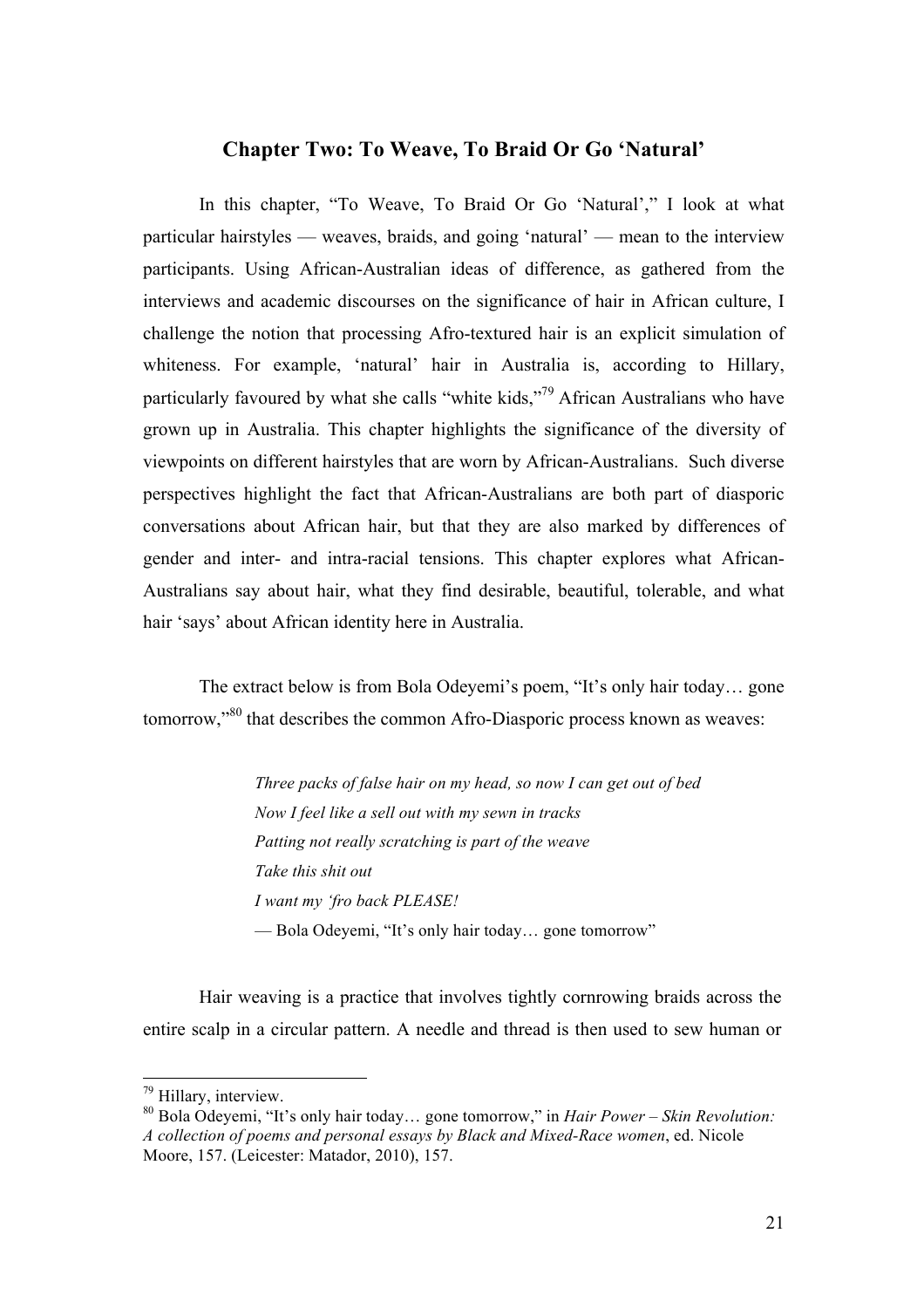synthetic hair extensions into the braids. These braids mimic hair follicles as each cornrow has created a space where human or synthetic hair 'emerges' giving the appearance of uninhibited straight hair. However, these cornrows are often so tight that, after a new weave, your head will throb for at least the first week, or, you will experience the itchy scalp Odeyemi describes.

My first and only weave incurred headaches and an itchy scalp that were not remedied by a strong dose of painkillers. My weave was so unrelentingly painful that I had to have it removed the next morning. I lasted just twelve hours. As my hairstylist painstakingly removed tracks of human hair extensions and undid rows of carefully braided hair I felt embarrassed that I could not withstand the pain. Even the hairstylist seemed disappointed in me and tried to convince me to persevere. "Give it time," she urged.

This brief weave experience altered the meanings I accorded my hair. Instead of constantly viewing my curly hair as the 'problem,' I began to see these processes as the real issue. The weave completely transformed the way I interacted with, and styled, my hair. I developed a new respect for my 'natural' hair and an understanding that my 'natural' hair could be painless in both a literal and figurative sense. I went from fighting my naturally curly hair to not only accepting it but also loving it. It has been eight years since I had that weave. In that time I have not processed my hair. I wear my hair as it naturally grows out of my scalp in tufts of frizz, curls and tangles. For me, this 'natural' mode of hair stylization is a personal rebellion against the intra-racial expectation that I need to style my hair through artifice.

While I have eliminated weaves from my beauty regime, my interviews with Amelia, Shonae, Hillary, Lynda, Elroy, and Kwame reveals the enduring popularity of this hairstyle in the African-Australian community. For instance, Kwame feels that weaves beautify an African woman while dyed hair reveals "a problem of identity."<sup>81</sup> According to Kwame, individuals with dyed hair, "lack self-confidence or they're

<sup>&</sup>lt;sup>81</sup> Kwame, interview.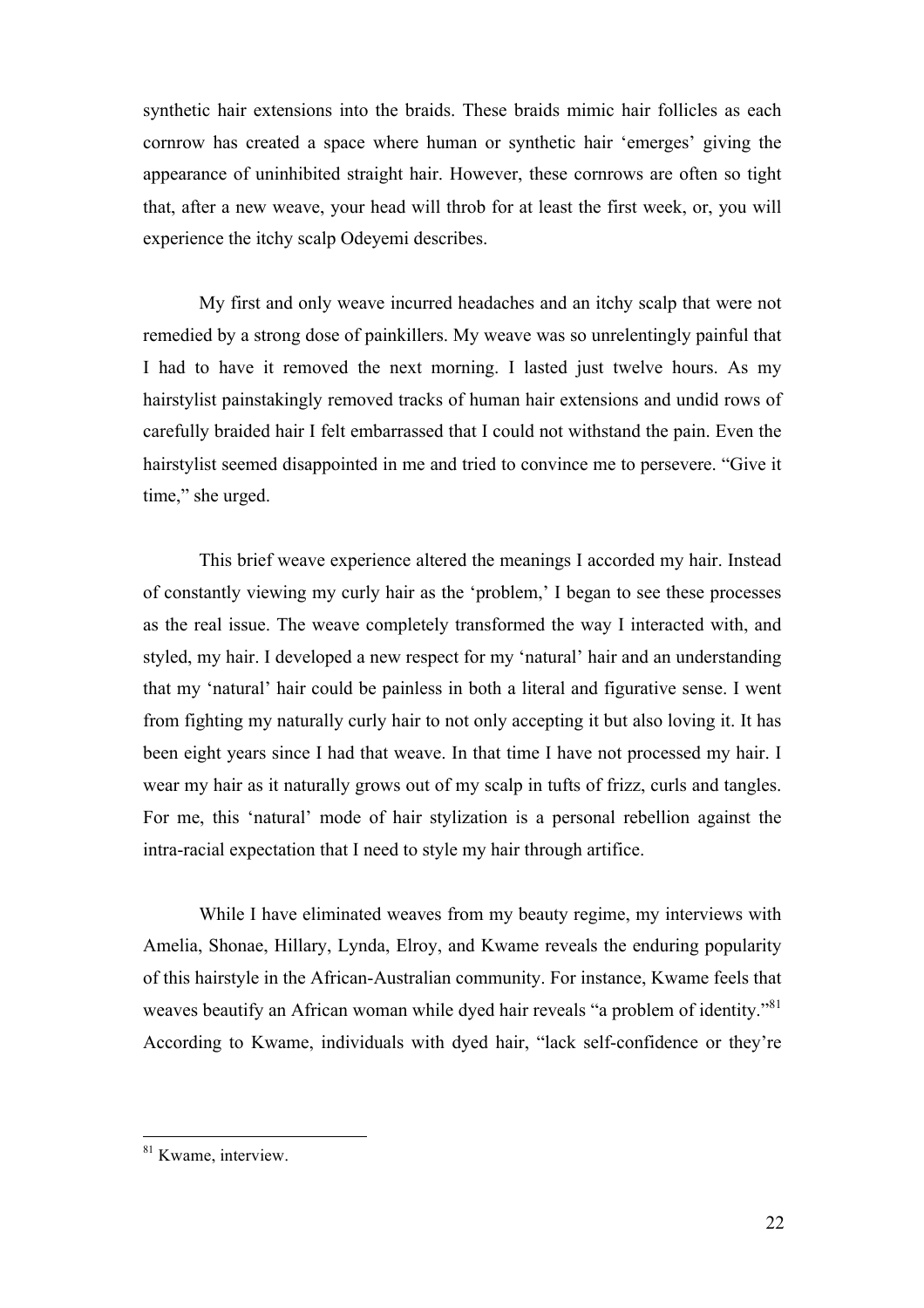crying for deep help."82 When I probed further, asking Kwame why he did not believe that weaves signify "a problem of identity," his response was:

It's different in a sense because weaves enhance their beauty … What we are saying [with weaves] is that hair defines your beauty and unfortunately not everyone is able to have 'good' hair … If you're able to get a very good professional to do it [weaves] for you, obviously you look beautiful, you look better than applying colours.<sup>83</sup>

For Kwame, dyed hair signifies a desire to "look exceptional from the norm"<sup>84</sup> while sewing straightened hair extensions into cornrows becomes a necessary beauty enhancement. Kwame does not perceive store bought hair as artificial or exceptional. Instead, it is one of the critical elements for the production of 'good' hair. Within Kwame's schema, weaves become the new 'natural,' or, as Susan Bordo explains, "the dominant reality, the normalizing standard against which all else is judged."<sup>85</sup> Hairstyles that deviate from "the dominant reality"<sup>86</sup> such as dyed or Afro-textured hair are subject to Kwame's counsel. Kwame further explicated this point in stating:

When I see [dyed hair], I wish I could help this person. To open them up and be able to share what is really hurting them.<sup>87</sup>

Kwame's psychologisation of hair practices that deviate from the straight-hair rule attests to a distortion of African-Australians' self-perception and their perceptions of each other.<sup>88</sup> In other words, weaves are privileged as a naturalised hairstyle by Kwame; the way things are, or, more specifically, the way things ought to be.

<sup>82</sup> Ibid.

 $83$  Ibid.

 $84$  Ibid.

<sup>85</sup> Susan Bordo, "Normalisation and Resistance in the Era of the Image," in *Feminisms,* eds. Sandra Kemp and Judith Squires, 451-455. (New York: Oxford University Press, 1997), 452.  $86$  Ibid.

<sup>87</sup> Kwame, interview.

<sup>&</sup>lt;sup>88</sup> This distortion of perception aligns with the black hair fantasy.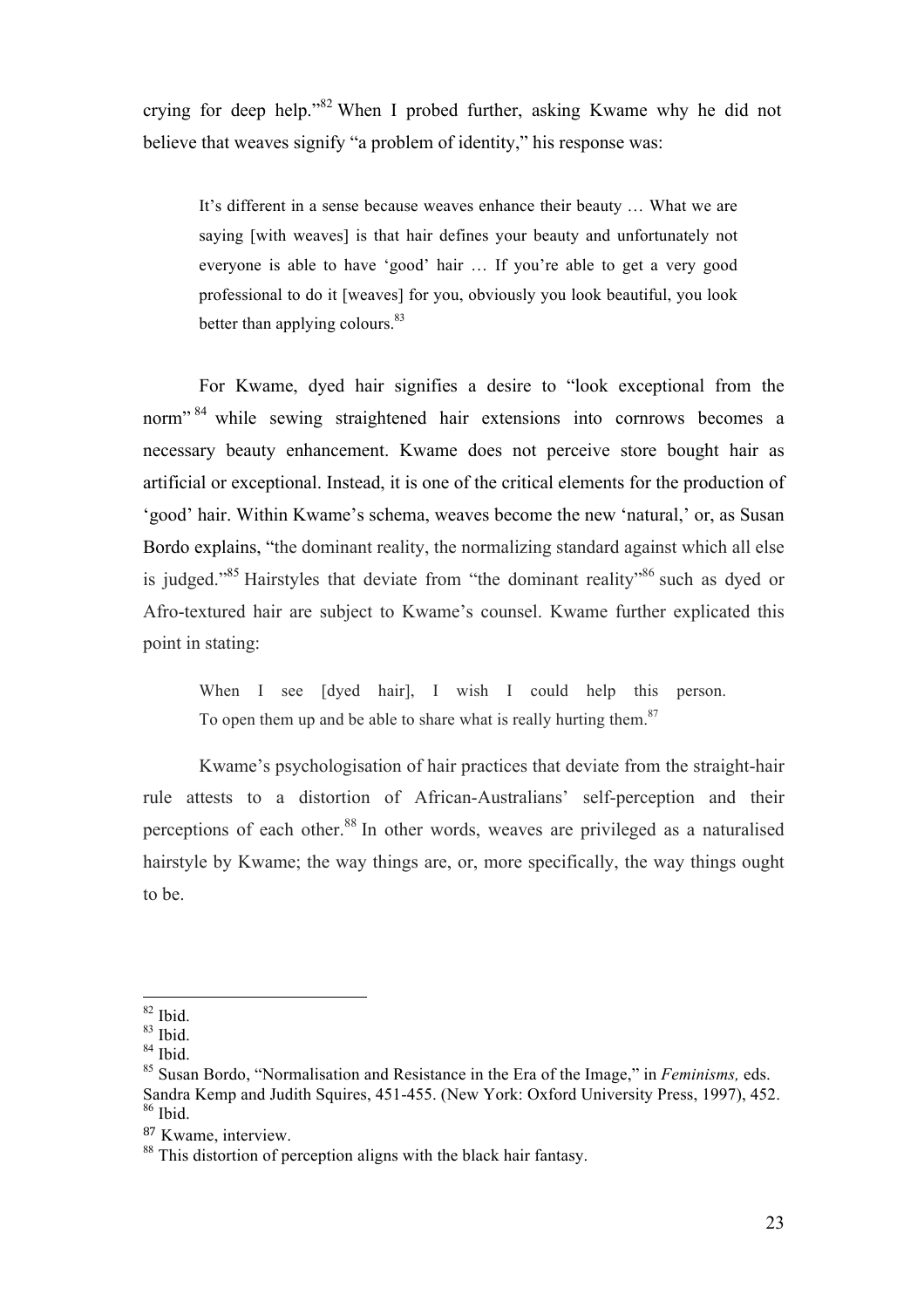Kwame also feels that weaves enable a woman to present herself in a "neat and tidy"89 fashion. This idea that processed hair is clean and tidy hair is espoused in West African culture. In this context, hair is closely linked to "death and disease, on the one hand, or with sexuality, fertility, and vitality, on the other."<sup>90</sup> Ivorian sociologist Harris Memel-Fotê also notes the importance of stylized Afro-textured hair in this way:

The curlier hair is, the more it is apt to become tangled and, as a result, trap dirt … Thus, one would expect Africans to shave their heads or keep them closely cropped, which they frequently do. But *abundance* (emphasis added) of hair is also prized in many African cultures. $91$ 

Affirming Memel-Fôte's point, Kwame believes that an African woman with long, abundant hair is not only a sign of cleanliness but also indicative of a mature woman of marrying age. As Kwame explained:

When you are young you don't care about your hair but when you are married you *need* to care about your hair.<sup>92</sup>

In turn, Judith Wilson states that abundant hairstyles such as weaves are not perceived as "vain, deceitful, grotesque, tasteless, or at best merely frivolous;"<sup>93</sup> instead they are a necessary component of African femaleness. According to Wilson, highly stylized hair in African culture is interpreted as "an extrusion of the life force and, hence [serves] as a corporeal measure of physical and metaphysical potency."<sup>94</sup> Wilson concludes that, "given these associations, it follows that long hair would be aesthetically desirable."<sup>95</sup> In fact, the process of weaving is, partially based on

<sup>89</sup> Kwame, interview.

<sup>90</sup> Frank Herreman and Roy Sieber, *Hair in African Art and Culture*, (Munich: Prestel Books, 2000), 26.

<sup>&</sup>lt;sup>91</sup> Harris Memel-Fôte, "The Perception of Beauty in Negro-African Culture," (paper presented at the annual meeting for the Society of African Culture, Dakar, Senegal, March 30-April 8, 1966).

<sup>92</sup> Kwame, interview.

<sup>&</sup>lt;sup>93</sup> Judith Wilson, "Beauty Rites: Towards an Anatomy of Culture in African American Women's Art," *The International Review of African American Art* 11, no. 3, (1994), 13.  $94$  Ibid.

 $95$  Ibid.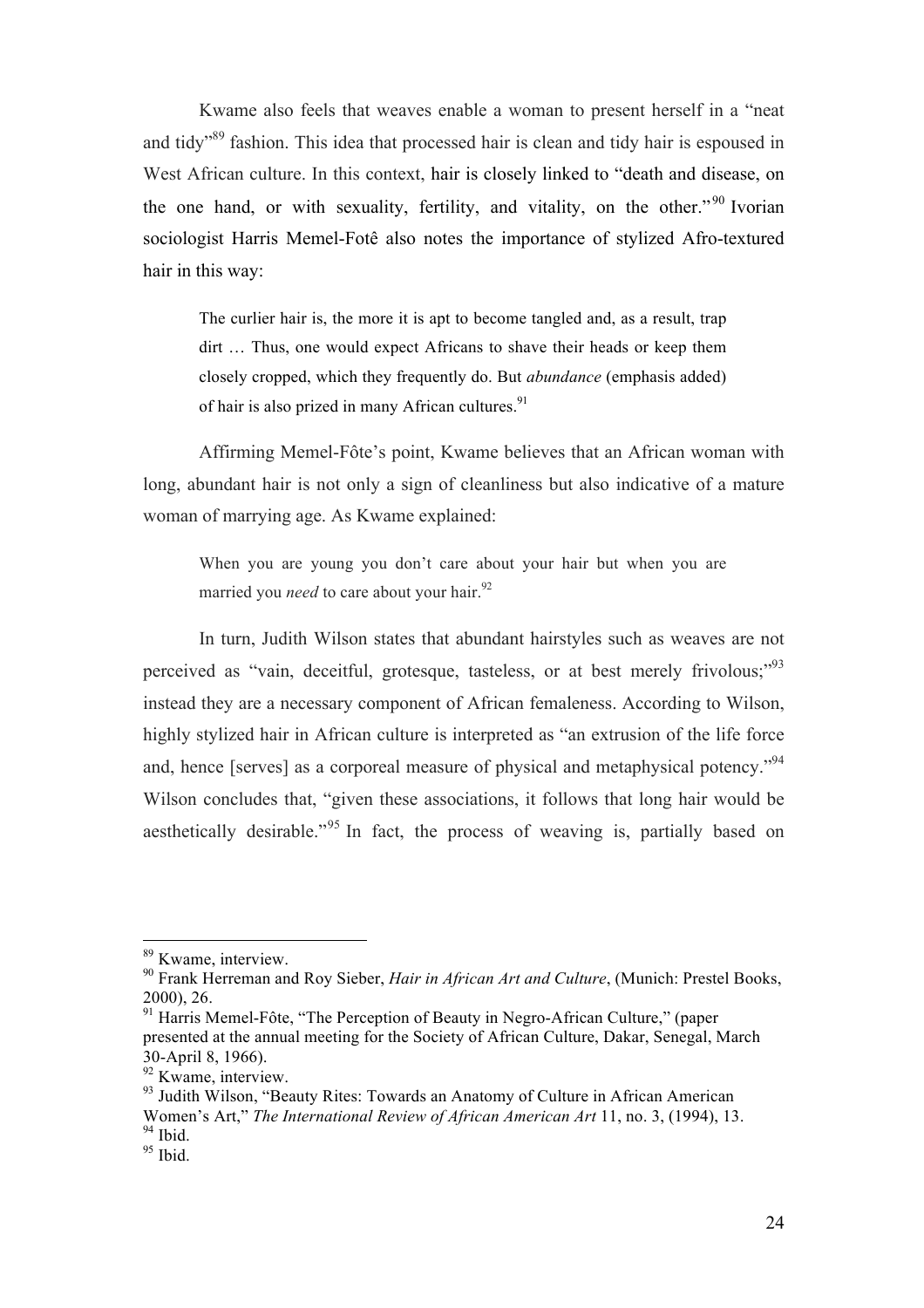traditional African hair practices that promote an "anti-naturalist"96 aesthetic. Wilson outlines the specific techniques used in these traditional practices that include:

Binding the hair with leather, thread or fibers in order to make it stand upright or fall to unusual lengths; augmenting human hair by adding animal hair, leather or fibers to it, and fastening columnar rows of metal bands or beaded strands to the hair. $97$ 

Over time the use of animal hair or leather, amongst other materials, has been supplanted with human or synthetic extensions in both diaspora and continental African beauty practices. Because of this African provenance, Lynda readily views weaves as distinctly African rather than a practice pitched as an imitation of whiteness. Lynda explains that weaves are meaningful because of this African connection:

It all comes from Africa, the [styles] we do here are the same ones we do at home. Whether you come from Sierra Leona or Ghana or Liberia, that's the way it is … Some people think it's because of here [Australia] that we do our hair but it's not because of here; we're doing it back home.<sup>98</sup>

For Lynda, weaves are not only a way of simplifying her beauty regime by having 'manageable' hair; they also symbolise the connection to, and adherence of African culture. As Lynda puts it, "we learn the tradition; we learn it back home."<sup>99</sup> In turn, hairstyling becomes part of what Kandiatu Kanneh describes as "the geographies of racial memory"<sup>100</sup> and is an expressive reaffirmation of Africanness. Kobena Mercer states that the artifice of weaving is "valued in [their] own right as a mark of both invention and tradition<sup>"101</sup> and continues to be reified in diaspora.

Weaves as a highly stylized form are a contentious element in the broader process of becoming an African woman. They are also inextricably linked to the

<sup>&</sup>lt;sup>96</sup> Ibid.

 $97$  Ibid.

<sup>98</sup> Lynda, interview by Ameisa Meima Konneh, Sydney, March 16, 2013.

 $99$  Ibid.

<sup>100</sup> Kandiatu Kanneh, *African Identities: Race, Nation, and Culture in Ethnography, Pan-Africanism, and Black Literatures*, (London: Routledge, 1998), 116.

 $101$  Mercer, 111.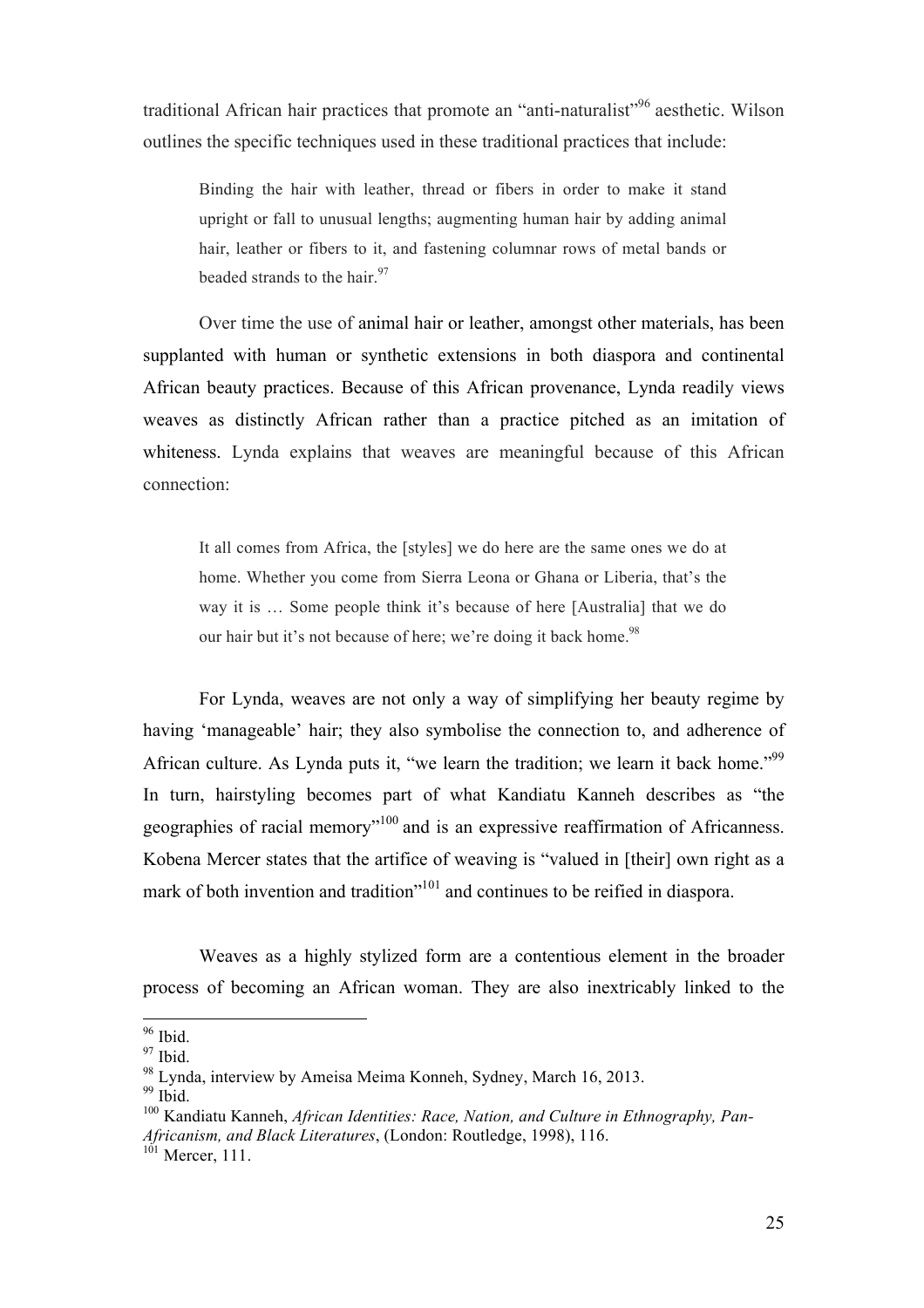black hair fantasy whereby Afro-diasporic hairstyles are perceived as manifestations of 'authentic'/'inauthentic' black subjectivities. In the Althusserian sense, weaves engage in an overdetermined $102$  process of hair. That is to say, weaves materialize out of cultural, familial and mediated "apparatuses"<sup>103</sup> that work to maintain cultural traditions and, in turn, the intra-cultural status quo. In other words, the gendered cultural ideology that make weaves meaningful — including Kwame's statements surrounding weaves as indicative of African female maturity, femininity, and femaleness — are utopian, or rather, symptomatic of, the black hair fantasy.

In spite of the significance of weaves in the African-Australian community, Amelia expressed a strong dislike for weaves, having worn them herself. In this excerpt Amelia explains that:

I look back on how I was before [I wore my hair 'naturally'], I feel very weak. I look at myself as being very weak because I was conforming to a lot of things … I don't like weaves, I don't respect them at all … you're essentially changing yourself, [hair] is every bit of your  $DNA$ <sup>104</sup>

For Amelia, weaves are not a connection to, or symbol of, African culture, instead they function to weaken Afro-diasporic identity. In this way, weaves return to the category that labels them 'inauthentic' and situates them as fundamentally opposed to expressive black subjectivity. From Amelia's perspective, weaves mean conforming to an ideal that excludes and alters the 'natural' black self. If Afrotextured hair is an essential cultural referent, as Amelia implies, then weaves as the concealer are the ultimate disavowal of blackness. In turn, Amelia does not "respect them at all"<sup>105</sup> because, for her, they are outside the limits of a black self: "your DNA."106

<sup>102</sup> See: Louis Althusser, *For Marx*, (New York: Verso, 1996), 112-114.

<sup>103</sup> Ibid., 188.

<sup>&</sup>lt;sup>104</sup> Amelia, interview by Ameisa Meima Konneh, Sydney, December 4, 2012.

 $105$  Ibid.

<sup>106</sup> Ibid.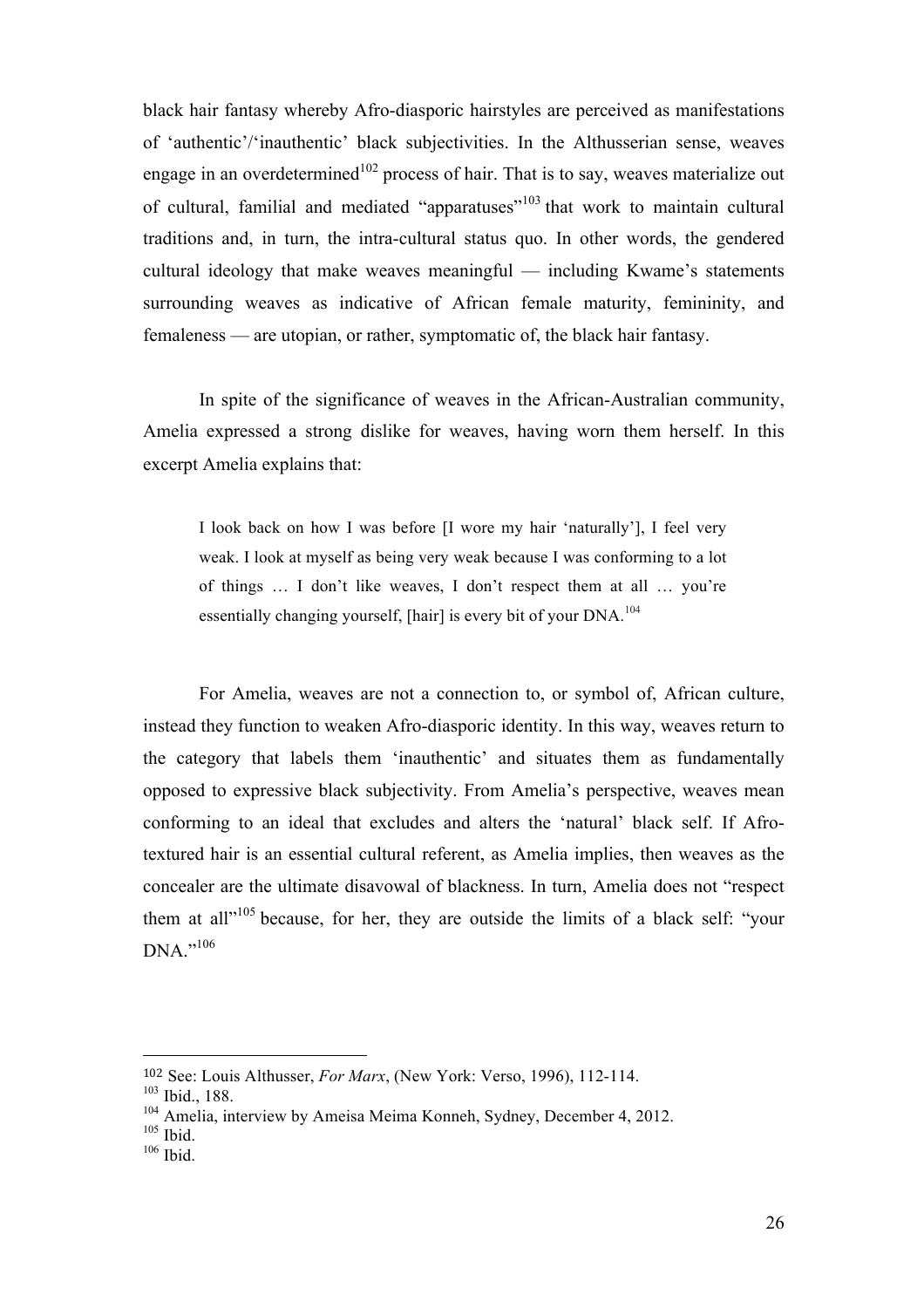I find it useful to situate Amelia's comments on weaves within the concept of hybridization and, more specifically, draw on Robert Young's theoretical model. According to Young, hybridity:

Makes difference into sameness, and sameness into difference, but in a way that makes the same no longer the same, the different no longer simply different.<sup>107</sup>

So weaves become hybridity 'in action' revealing the "apparently impossible simultaneity<sup>"108</sup> of difference and sameness; that weaves cannot represent difference because they mimic sameness. In this way, Amelia's strong dislike of weaves because they "essentially change yourself,"109 speaks to a position that does not see the possibility of 'natural' and processed African hair co-existing as a depsychologised symbol of black female empowerment. For Amelia, it is a hairstyle that is firmly locked into a fixed category of white mimesis.

Against this aversion to the use of weaves, the various forms of braids, including but not limited to: box braids; cornrows; microbraids; tree braids; natural braids; and, Nubian twist braids, have been viewed as traditional modes of African hairstyling and particularly meaningful to Amelia, Hillary and Shonae.<sup>110</sup> Taiia Smart explains the process of hair braiding with synthetic extensions whereby the hairstylist must:

Part a small box in the scalp, braid the section to the end, and then flick on a lighter, letting the tiny orange flame singe the braid's tip, melting it like plastic, so it won't unravel.<sup>111</sup>

<sup>107</sup> Robert Young, *Colonial Desire: Hybridity in Theory, Culture and Race*, (London: Routledge, 1995), 26.

 $108$  Ibid.

<sup>&</sup>lt;sup>109</sup> Amelia, interview.

<sup>&</sup>lt;sup>110</sup> African braids involve multiple plaits covering the head with or without synthetic extensions. Cornrows, Nubian twist braids, and natural braids tend to make use of natural hair without the need for extensions. On the other hand, box braids, tree braids and microbraids tend to incorporate synthetic or human hair extensions to create length.

<sup>111</sup> Taiia Smart, "Hair Braiding, Miss?," in *Tenderheaded: A Comb-Bending Collection of Hair Stories*, eds. Juliette Harris and Pamela Johnson, 85-89. (New York: Washington Square Press, 2001), 86.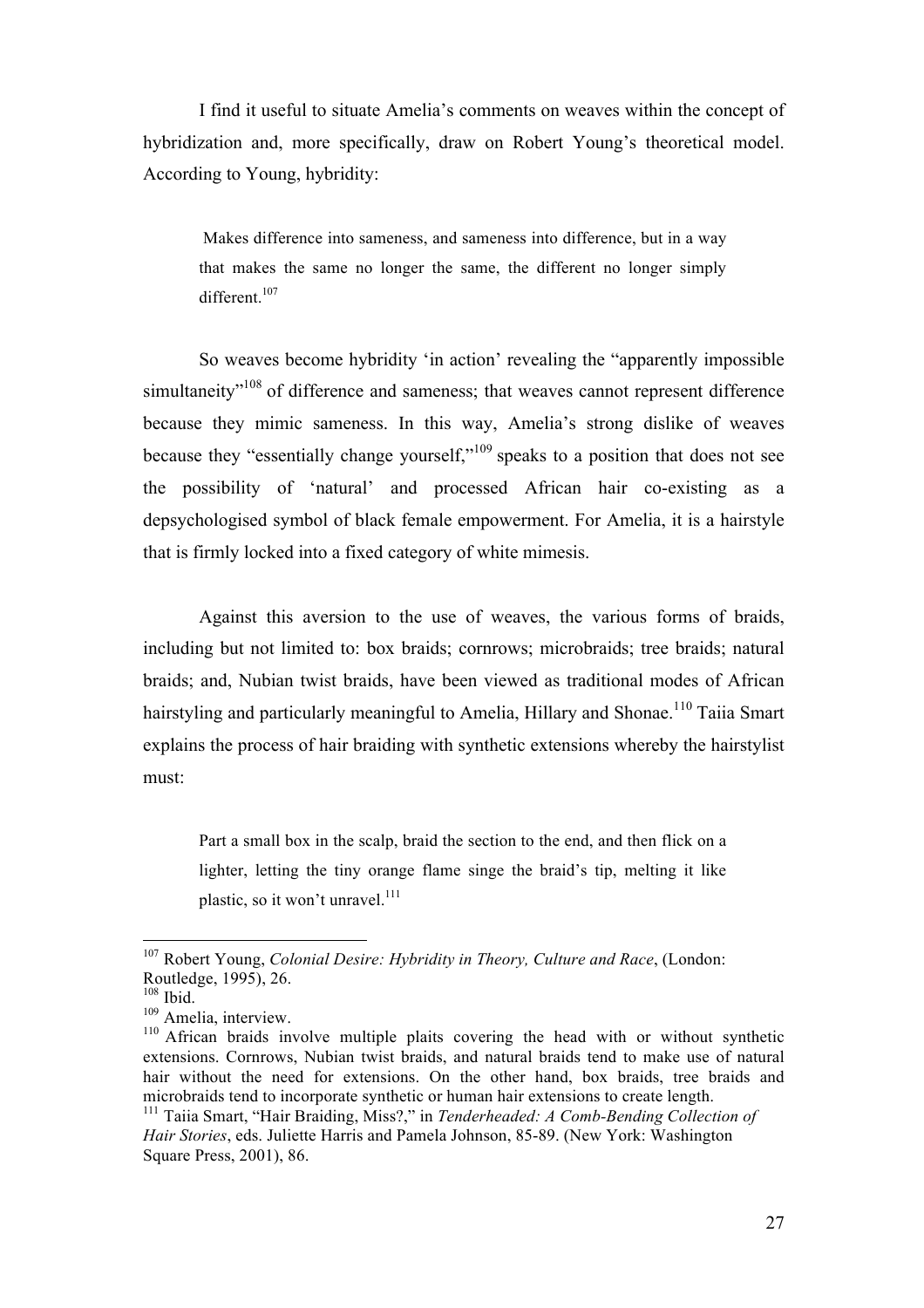Smart asserts that the average number of braided extensions per head is 150- 200 braids.<sup>112</sup> It is then little wonder that it takes upwards of five hours to complete a braided African hairstyle. In spite of the frequent use of extensions in African braids, Amelia and Shonae did not view this hairstyle in the same way as weaves, which also make use of hair extensions. Instead, Shonae and Amelia saw braids as a traditional African hairstyle with Shonae stating that, "everybody knows that braided hair is African hair."<sup>113</sup> Victoria Sherrow observes that, "braiding remains one of the most common styling techniques in Africa,"<sup>114</sup> closely related to gender, sexuality and status.

Frank Herreman and Roy Sieber explain that these hairstyles "are not limited to the purely aesthetic but serve as a marker to distinguish between youth and adult, girl and boy, man and woman."<sup>115</sup> In other words, braids are a particularly significant African hairstyle in that they offer a medium in which African bodies are read intraculturally. For example, Kwame can "easily identify"<sup>116</sup> where an African woman comes from by "looking at the hair,"<sup>117</sup> stating that braids are a factor in this process of reading and locating African women within the African diaspora.

In a Foucauldian sense, Kwame then enacts the "normative gaze"<sup>118</sup> and becomes the arbiter of cultural knowledge in the assessment of what constitutes a gendered and racialised subject. Kwame's claim that he can "easily identify"<sup>119</sup> an African woman's provenance through her hairstyle speaks to the way in which the visibility or "*sight* of hair serves as the ambiguous vector of the power relations through which the gendered subject is constituted."<sup>120</sup> Put another way, Kwame's

<sup>112</sup> Ibid., 87.

<sup>113</sup> Shonae, interview by Ameisa Meima Konneh, Sydney, December 5, 2012.

<sup>114</sup> Victoria Sherrow, *Encyclopedia of Hair: A Cultural History*, (Connecticut: Greenwood Press, 2006), 13.

<sup>&</sup>lt;sup>115</sup> Herreman and Sieber, 26.

<sup>&</sup>lt;sup>116</sup> Kwame, interview.

 $117$  Ibid.

<sup>118</sup> See: Michel Foucault, *Discipline and Punish*, (Harmondsworth: Penguin Books, 1977). <sup>119</sup> Kwame, interview.

<sup>120</sup> Geraldine Biddle-Perry, "Hair, Gender and Looking," in *Hair: Styling, Culture and Fashion*, eds. Geraldine Biddle-Perry and Sarah Cheang, 97-109. (Oxford and New York: Berg, 2008), 99.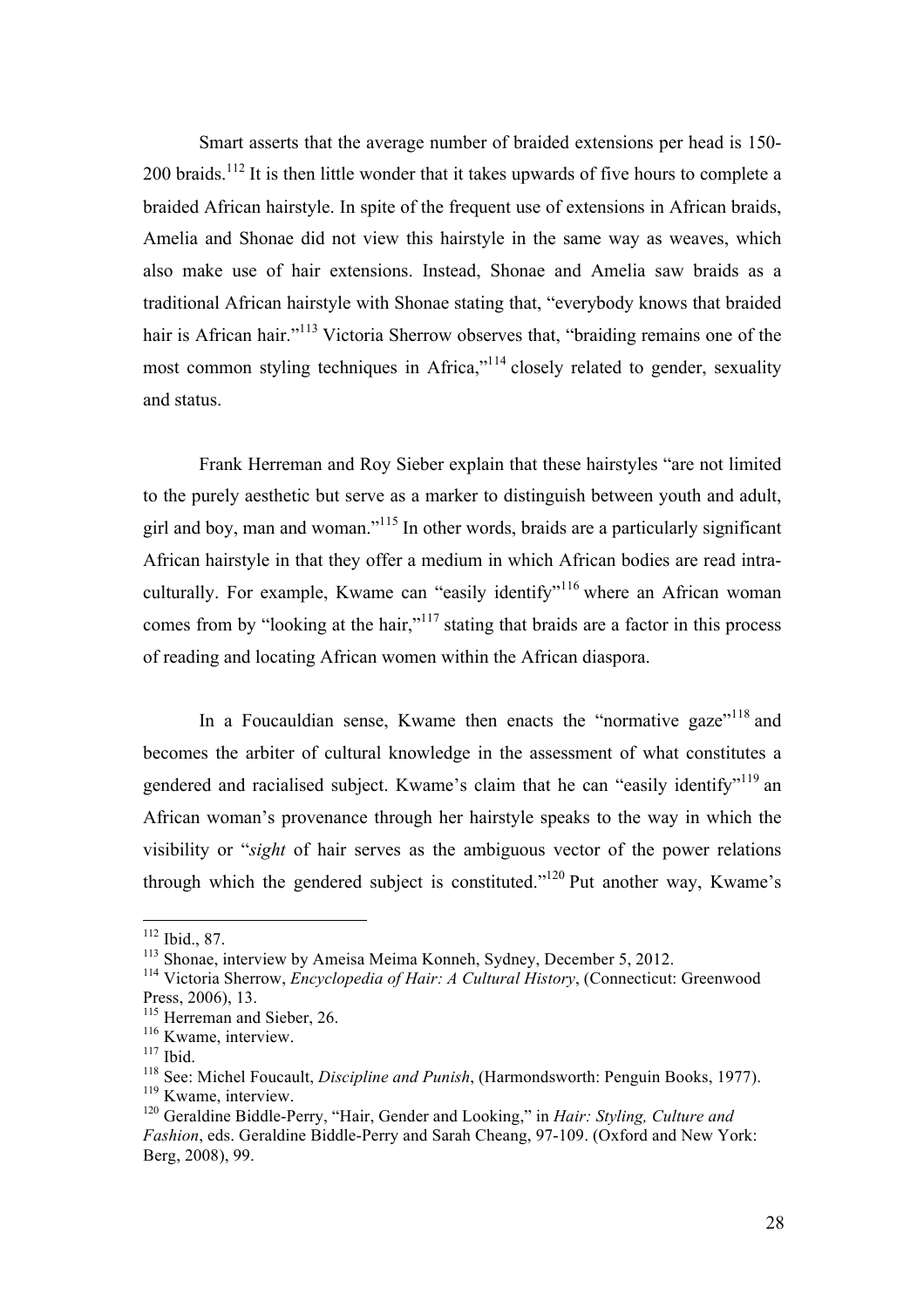ability to read an African woman through her hair affirms the manner in which African femaleness is "produced by systems of power and knowledge, and the codes of looking that embody, protect and sustain them."<sup>121</sup> This process reveals the "classification and performative expression that the *sight* of hair offers to men and women."<sup>122</sup> and its role in the simultaneous identification of gender and race.

Braids are a hairstyle that interpellates African-Australian women both literally and discursively, "[producing] racialised modes of gender normativity"<sup>123</sup> constructed intra-racially. To utilise Judith Butler's notion of "cultural intelligibility," $124$  braids become a way of framing and identifying African women and, more specifically, their country or tribal provenance. I return to Shonae's assumption that, "everybody knows that braided hair is African hair,"  $^{125}$  to emphasise that braids are constructed as, and presumed to be, a normative hairstyle for African women that is both produced and reproduced "within particular racial and cultural frames." 126 In other words, braids operate within a broader "normative framework that conditions who can be recognized as a legitimate subject."<sup>127</sup> Braids are then made meaningful in African culture as a set of critical spatial, legitimating and essentialising referents that become appropriated in the diaspora. In the African-Australian diaspora, braids continue to denote an "Afrocentric look"<sup>128</sup> — Amelia's words — by virtue of their status as a recognizably 'African' hairstyle. For Amelia, it is a hairstyle that she "respects a lot"<sup>129</sup> because it is the continuation of an African tradition. Hillary went even further to suggest that braids are an essential African tradition, to the extent that they offer young girls and women hair freedom.

<sup>&</sup>lt;sup>121</sup> Ibid., 103.

<sup>122</sup> Ibid., 97.

<sup>123</sup> Devon W. Carbado, "Colorblind Intersectionality," *Signs: Journal of Women and Culture in Society* 38, no. 4 (Summer 2013): 817.

<sup>124</sup> Expanding upon Judith Butler's discussion in: *Undoing Gender*, (New York : Routledge, 2004 ), 117-127; and, *Gender Trouble: Feminism and the Subversion of Identity*, (New York: Routledge, 2006), 9-28.

<sup>&</sup>lt;sup>125</sup> Shonae, interview.

<sup>&</sup>lt;sup>126</sup> Mova Llovd. *Judith Butler: From Norms to Politics* (Cambridge and Massachusetts: Polity Press, 2007), 33.

 $127$  Ibid.

<sup>&</sup>lt;sup>128</sup> Amelia, interview.

 $129$  Ibid.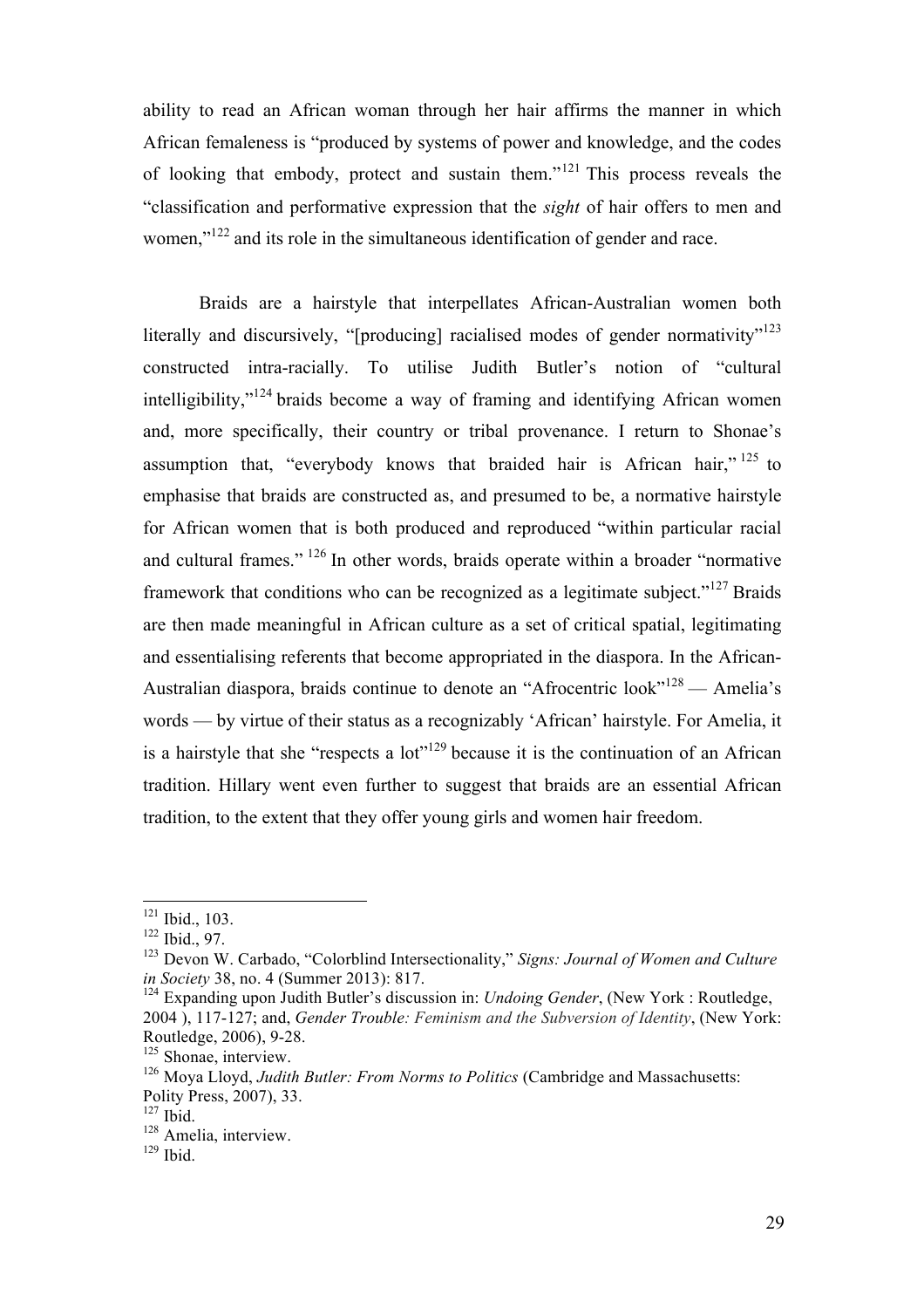For Hillary, being asked to remove<sup>130</sup> braids was akin to "telling a Muslim" woman to take off her burga."<sup>131</sup> Hillary's conflation of the burga and braids reveals the manner in which she views braids as a critical part of African cultural dress. As Hillary continues, "culturally our mums and dads braided their hair with cotton ... that's what we've known." <sup>132</sup> This age-old tradition that is reproduced and maintained within African families has made braids one of the most significant hairstyles in the African-Australian community, colloquially perceived intraculturally as a marker of racialised and gendered 'authenticity.'

Hair braiding is legitimised in the African-Australian community because it adheres to an intra-cultural beauty regime that expects African women to have "neat and tidy" <sup>133</sup> hair. As Mariane Ferme explains, braiding not only neatens up 'messy' Afro-textured hair, it also serves "the purposes of concealment as well as of elaboration;"<sup>134</sup> two highly valued elements in female Afro-diasporic hairstyling. In the African-Australian community, Amelia states that braids are appreciated because they are "not curly" and "not Afro" hair. <sup>135</sup> In other words, braids are valorised because they contain, manage and conceal Afro-textured hair, therefore abiding to the "anti-naturalist" <sup>136</sup> aesthetic that underscores the boundaries of African femininity. Within this African hair schema, William Siegmann explains that disheveled or unprocessed hair:

 $130$  Hillary's daughters have been asked to remove their braids for school and I was also asked to remove my braids when I attended a Sydney high school because it was deemed an "inappropriate hairstyle." Both Hillary's daughters and myself were subject to the disciplining of white school officials because of our hair. Inter-racial pathologisations of black hair is explored later in Chapter 3: "Branding, Touching and the Labour of Racialisation."

<sup>&</sup>lt;sup>131</sup> Hillary, interview by Ameisa Meima Konneh, Sydney, February 2, 2013.

 $132$  Ibid.

<sup>&</sup>lt;sup>133</sup> Kwame, interview.

<sup>134</sup> Mariane Ferme, *The Underneath of Things: Violence, History, and the Everyday in Sierra Leone* (Berkeley and Los Angeles, California: University of California Press, 2001), 57. <sup>135</sup> Amelia, interview.

<sup>136</sup> Wilson, 13.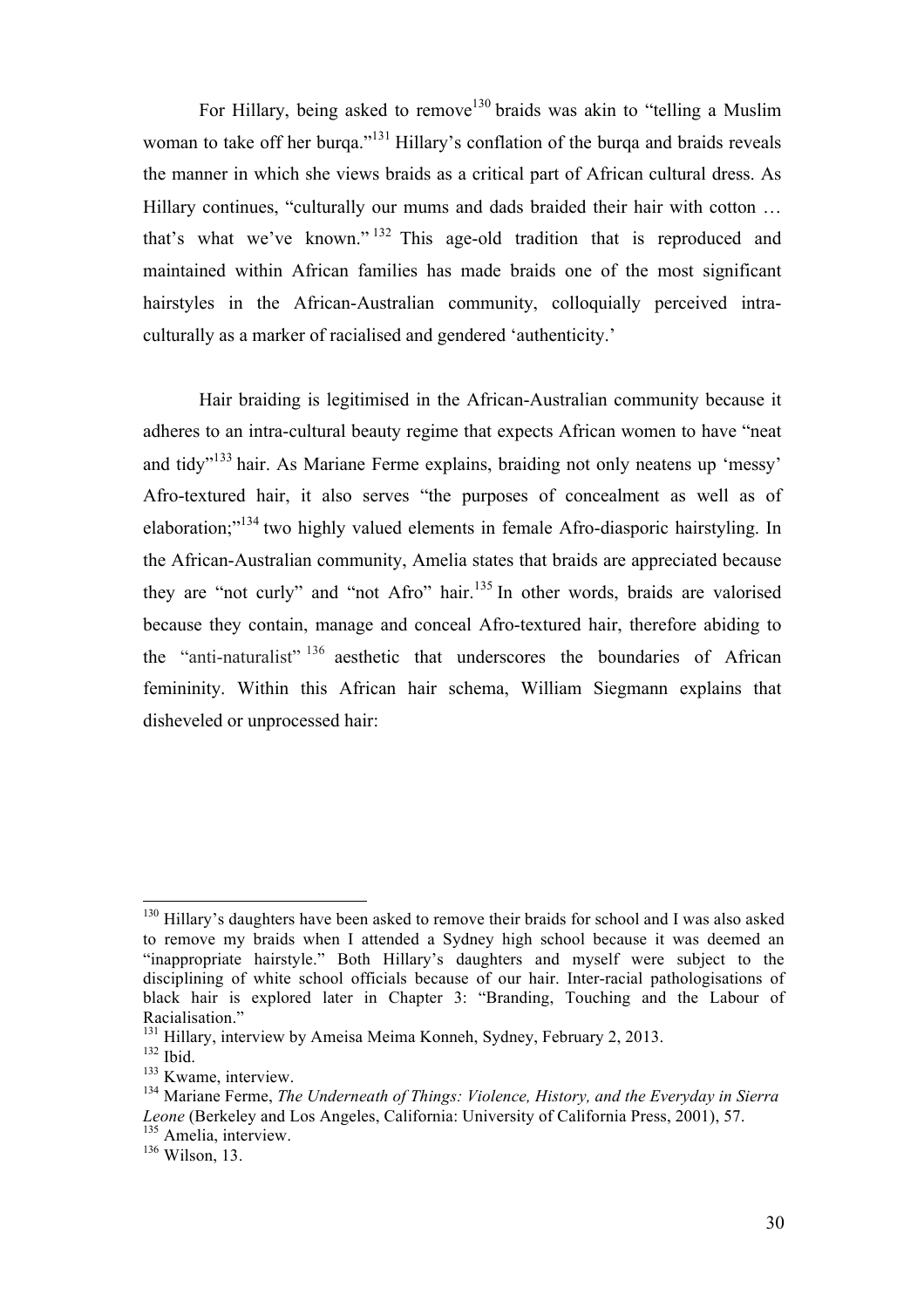Is symbolic of being in a state of disharmony with society … [signaling] their alienation from cultural norms and social integration by leaving their hair unattended."<sup>137</sup>

Braids are then not only a racialised and gendered hairstyle they are also, according to Ferme, "a marker of socialization, as opposed to madness, or 'lack of sense."<sup>138</sup> In this way, the concealment of the frizz and curls of Afro-textured hair in tight plaits comes to signify what Shonae and Kwame describe as recognisably African hair. It is read and located as African female hair within diaspora because it is abundant hair but only appropriate insofar as it is processed hair without the addition of hair dye. As Hillary states, processed hair — be it braids, weaves or relaxer — is "socially accepted"139 in the African-Australian community because it is "what [they've] always known."<sup>140</sup> For Hillary, processed hair in the African-Australian community reveals deeper African values or, as Hillary put it, "the African mentality"<sup>141</sup> which emphasises doing hair "how everybody does it."<sup>142</sup> In this way, braids are validated intra-culturally because they operate within the boundaries of how everybody does it, and more specifically, how everybody has done it.

In contrast, 'natural' hair — meaning hair that is not chemically processed and worn in its Afro-textured state — unsettles "the African mentality"<sup>143</sup> and is paradoxically situated as an 'unnatural' expression of African femininity. As Shonae explains, the perception of 'natural' hair in the African-Australian community is that:

<sup>137</sup> William Siegmann, "Women's Hair and Sowei Masks in Southern Sierra Leone and Western Liberia," in *Hair in African Art and Culture*, eds. Frank Herreman and Roy Sieber, 71-78. (Munich: Prestel Books, 2000), 72.

<sup>138</sup> Ferme, 57.

<sup>&</sup>lt;sup>139</sup> Hillary, interview.

 $140$  Ibid.

<sup>&</sup>lt;sup>141</sup> Ibid.

 $142$  Ibid.

 $143$  Ibid.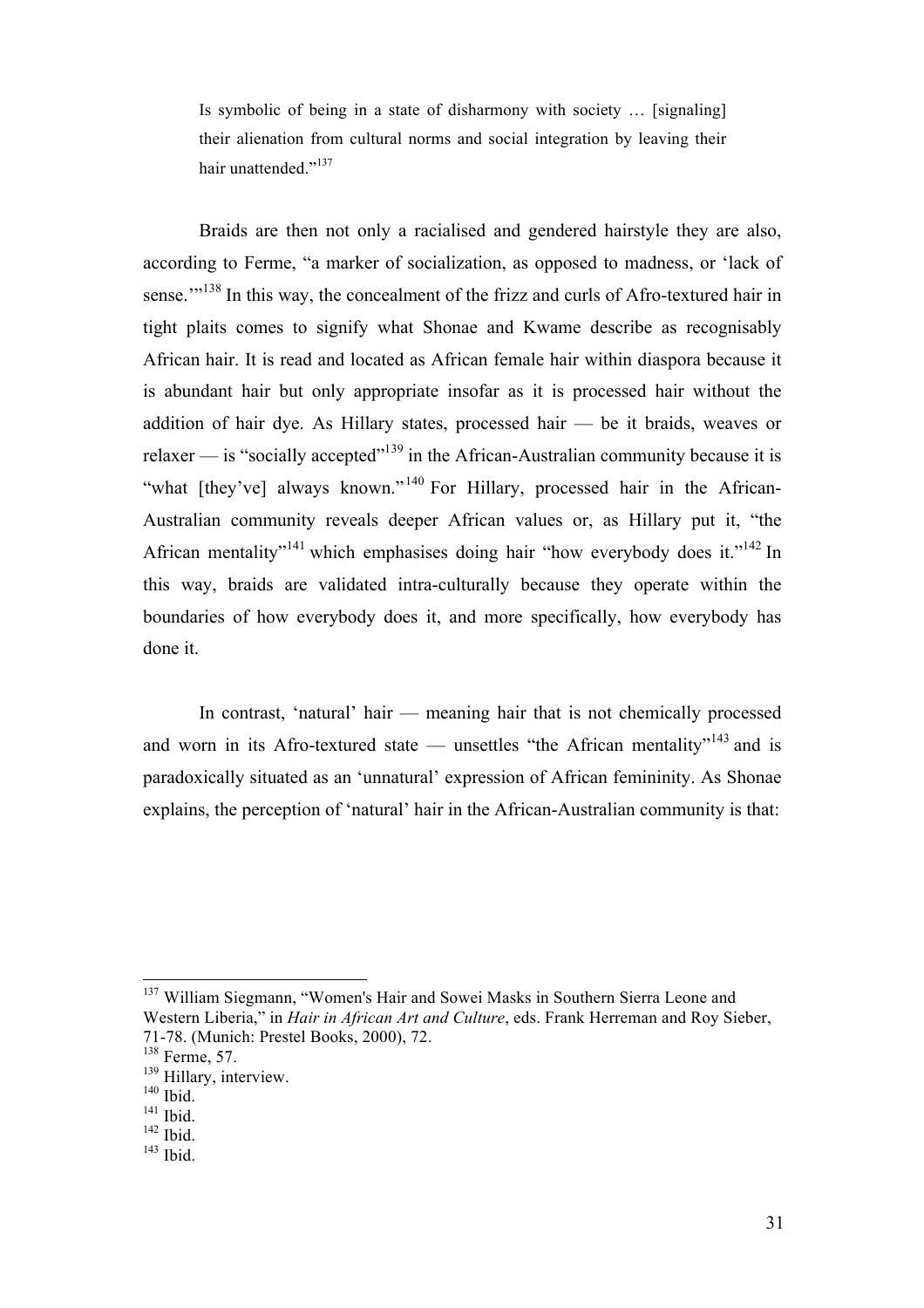It doesn't look nice, you look crazy, you look like you haven't done anything, you don't look like you could be going to school, going to work with your hair like that. $144$ 

As Shonae suggests, 'natural' hair does not adhere to the African-Australian standard of beauty, which promotes highly stylized hair. Afro-textured hair worn as it grows out of the scalp is radicalised as an aberration of African femaleness. Shonae also observes that 'natural' hair is taken to mean "that you're a hooligan with your hair curly and big."<sup>145</sup> Put another way, 'natural' hair is conflated with notions of an undisciplined self and is a subject of internalised racialisation.

'Appropriate' African femaleness is marked by hair that has been 'done.' Intra-racially, beauty is defined according to an additive model where the more the hair is braided, woven or relaxed, the more an African woman comes to be read as beautiful, feminine and stable. This explicit psychologisation of 'natural' hair means that it is a carefully considered hairstyle by African-Australian women; it is not worn flippantly, and is understood as a departure from the intra-cultural way of doing African women's hair.

Wearing 'natural' hair speaks to, and resists, the intra-cultural tradition that circumscribes beauty as inextricably linked to artificial and laborious hairstyling. In this way, wearing 'natural' hair becomes the embodiment of a transgressive black female aesthetic in the African-Australian diaspora. Hillary understood and recognised the negative connotations of 'natural' hair within the African-Australian community and felt that she "should be ready for the backlash"<sup>146</sup> if and when she decides to wear her hair 'naturally.' As Althea Prince observes, "the black woman's natural hair falls low on the scale of beauty." $147$  On this intra-racial scale, Amelia and Shonae state that weaves are viewed as "tame" and "acceptable," while 'natural' hair continues to be derided as "crazy," or, worn by "hooligans."<sup>148</sup>

<sup>&</sup>lt;sup>144</sup> Shonae, interview.

 $145$  Ibid.

<sup>&</sup>lt;sup>146</sup> Hillary, interview.

<sup>147</sup> Althea Prince, *The Politics of Black Women's Hair*, (Ontario: Insomniac Press, 2009), 15.

<sup>&</sup>lt;sup>148</sup> Amelia and Shonae, interview.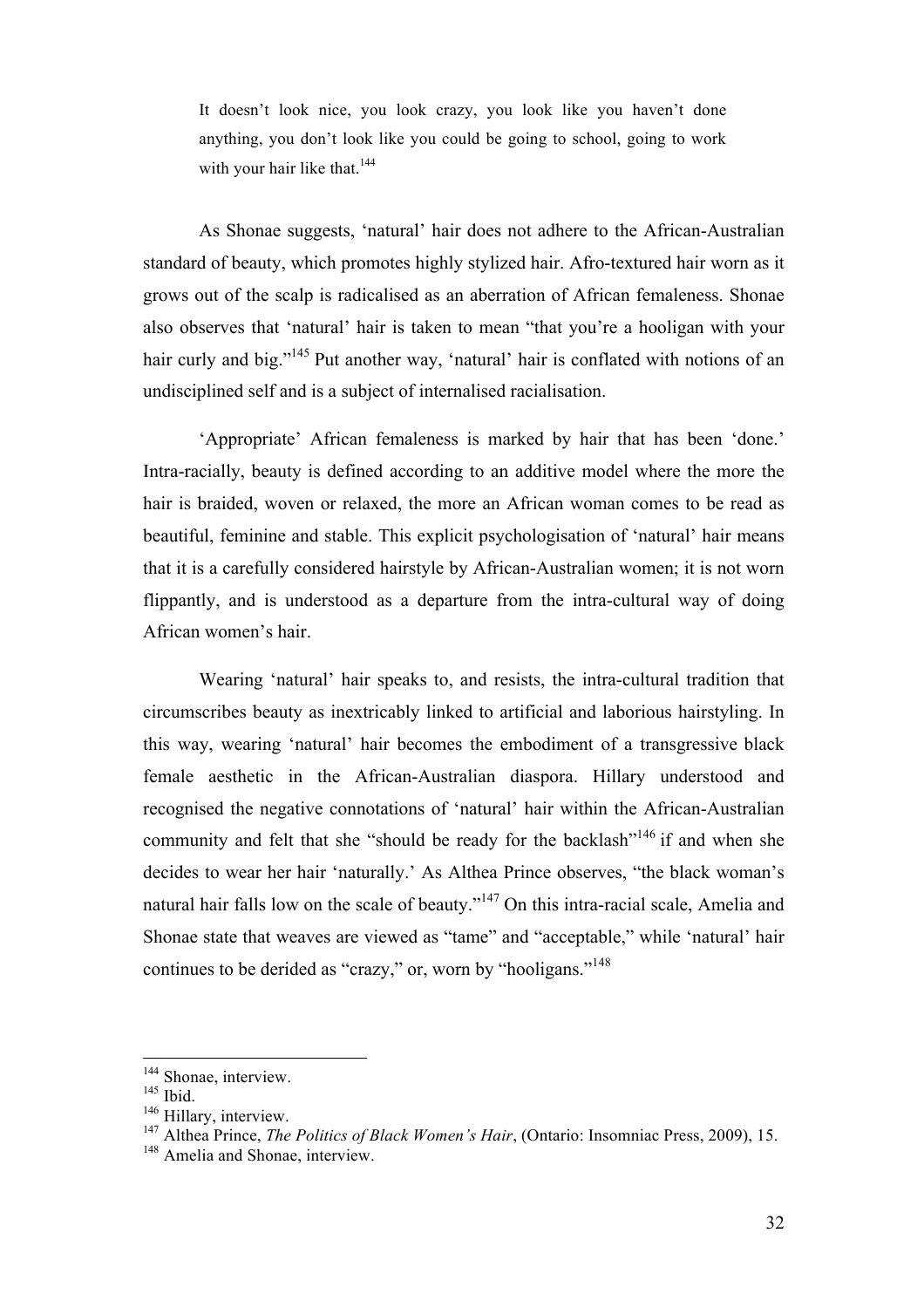Hillary was resistant to stereotyping 'natural' hair but at the same time found it difficult *not* to do so because Afro-textured hair carries such culturally ingrained connotations. Hillary found the intra-cultural negotiation of appropriate hair to be "very confusing" leaving her feeling that "nothing I do is good enough."149 On the one hand Hillary felt that she was "a very proud African woman"150 but on the other hand felt "guilty" that she did not wear her hair 'naturally,' as though 'natural' hair is the absolute expression of cultural pride.<sup>151</sup>

I found these conversations on 'natural' hair to be some of the most contradictory and confronting moments of the interviews. For instance, Hillary stated that in the African-Australian community children born in Australia or who have grown up in Australia are referred to as "white kids" and "tend to get away with a lot,"<sup>152</sup> such as wearing their hair 'naturally.' As Amelia explained, 'natural' hair is more commonly worn amongst "'mixed-race' girls and women but you won't see it with the full-African."<sup>153</sup> Hillary also pointed out that 'natural' hair is "very acceptable and attractive<sup> $154$ </sup> to her daughter's age group — the 15-24 year old demographic — "because they are confident in their skin and they are not moulded" to traditional African practices and are, what Hillary called, "white kids."<sup>155</sup> Put simply, 'natural' hair comes to signify an 'inauthentic' African woman whose hair is *not*, as Elroy put it, done in "the typical African way."156

'Natural' hair then holds the peculiar status of being viewed as a pseudo-Western mode of stylization in the African-Australian community rather than an 'authentically' African hairstyle. Wearing an Afro in the African-Australian community is not, according to Amelia, associated with the politicised connotations of black pride that it might carry in an African-American context because, for Amelia, "that's not our culture."<sup>157</sup> As the excerpt below shows, Amelia depoliticised 'natural' hair in an Australian context but also admitted that she chooses to wear her

<sup>&</sup>lt;sup>149</sup> Hillary, interview.

<sup>&</sup>lt;sup>150</sup> Ibid.

<sup>&</sup>lt;sup>151</sup> Ibid.

 $152$  Ibid.

<sup>&</sup>lt;sup>153</sup> Amelia, interview.

<sup>&</sup>lt;sup>154</sup> Hillary, interview.

<sup>&</sup>lt;sup>155</sup> Ibid.

<sup>&</sup>lt;sup>156</sup> Elroy, interview.

<sup>&</sup>lt;sup>157</sup> Amelia, interview.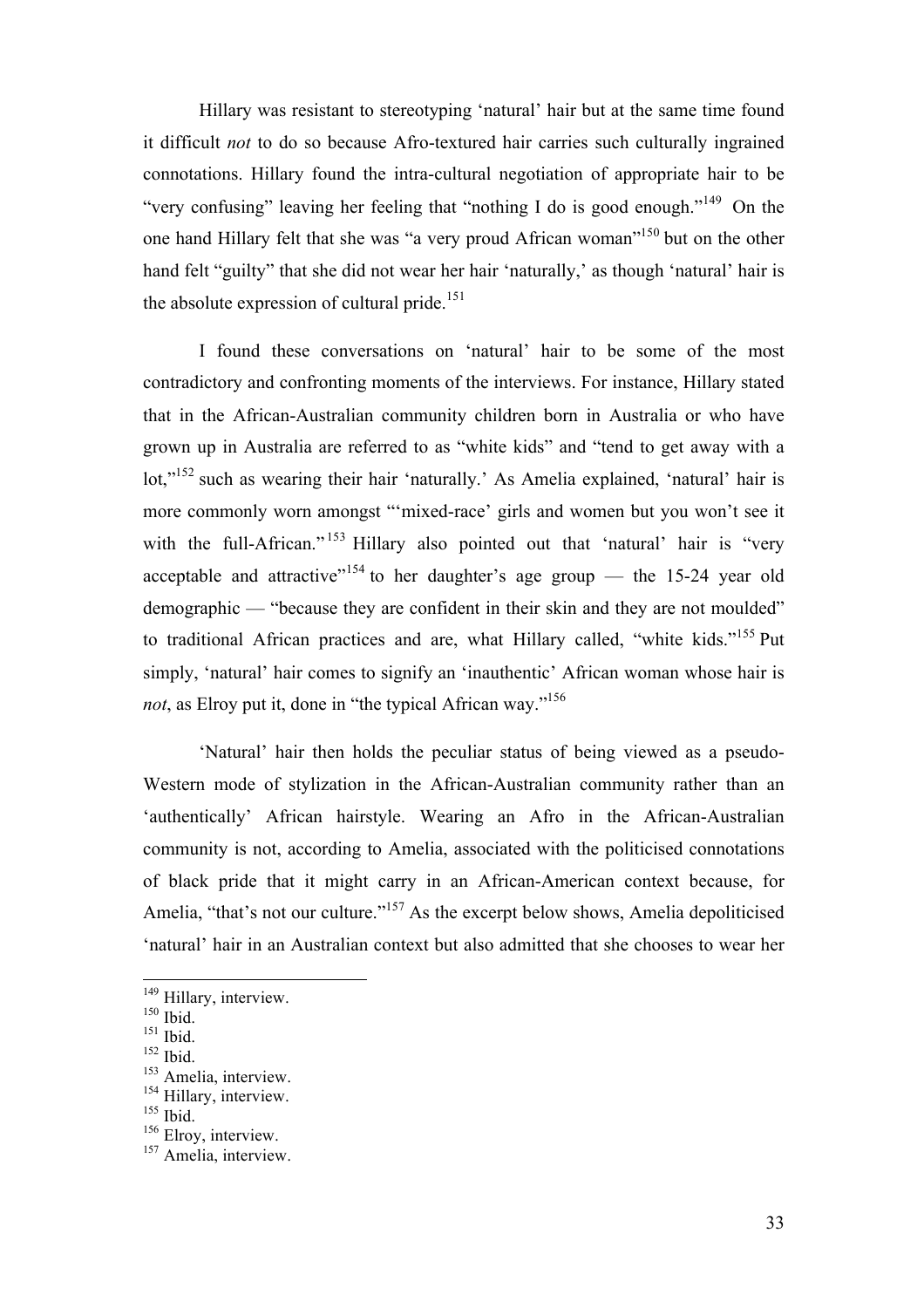hair 'naturally' "for the same reason why a lot of African-American women would do it." 158Amelia describes the significance of wearing her hair 'naturally' in this way:

I want to express my identity and show myself as a strong woman in the fact that I am accepting who I am … So for myself, I do feel like I would fall into that category but it's not necessarily to support a cause, it's more my own personal beliefs.<sup>159</sup>

The contradictory meanings of 'natural' hair for Amelia are clear. 'Natural' hair does not mean political hair but at the same time, Amelia wears her hair 'naturally' for the "same reason" African-American women do, with the presumption being that African-American women wear their hair 'naturally' for political reasons. And yet, Amelia readily avoids politicising her own 'natural' hair or, in her words, viewing it as "[supporting] a cause." <sup>160</sup> Amelia concedes to "falling into that [political] category" but quickly resists it as soon as she names it — "it's more my own personal beliefs."<sup>161</sup> 'Natural' hair for Amelia has contradictory meanings that operate simultaneously. For Amelia, 'natural' hair is at once apolitical, political and personal; and, ultimately repoliticised in an Australian context.

Contrary to Amelia, Nadine does not readily wear her 'natural' hair, particularly in the workplace, stating that she has always gone for job interviews with "very white looking hair."<sup>162</sup> For Nadine, the process of achieving "white looking hair" involves "straightening it the day before to make it look like it's very neat."<sup>163</sup> The implication is that 'natural' hair is not only "unprofessional" but is also too black for the workplace, requiring the management and taming of a straightening iron, weave or relaxer. Further that Nadine admits she would "feel stupid"<sup>164</sup> wearing her hair 'naturally' in the workplace reveals her own personal devaluation of Afrotextured hair.

 $158$  Ibid.

 $159$  Ibid.

<sup>&</sup>lt;sup>160</sup> Ibid.

 $161$  Ibid.

<sup>&</sup>lt;sup>162</sup> Nadine, interview by Ameisa Meima Konneh, Sydney, December 12, 2012.

 $163$  Ibid.

 $164$  Ibid.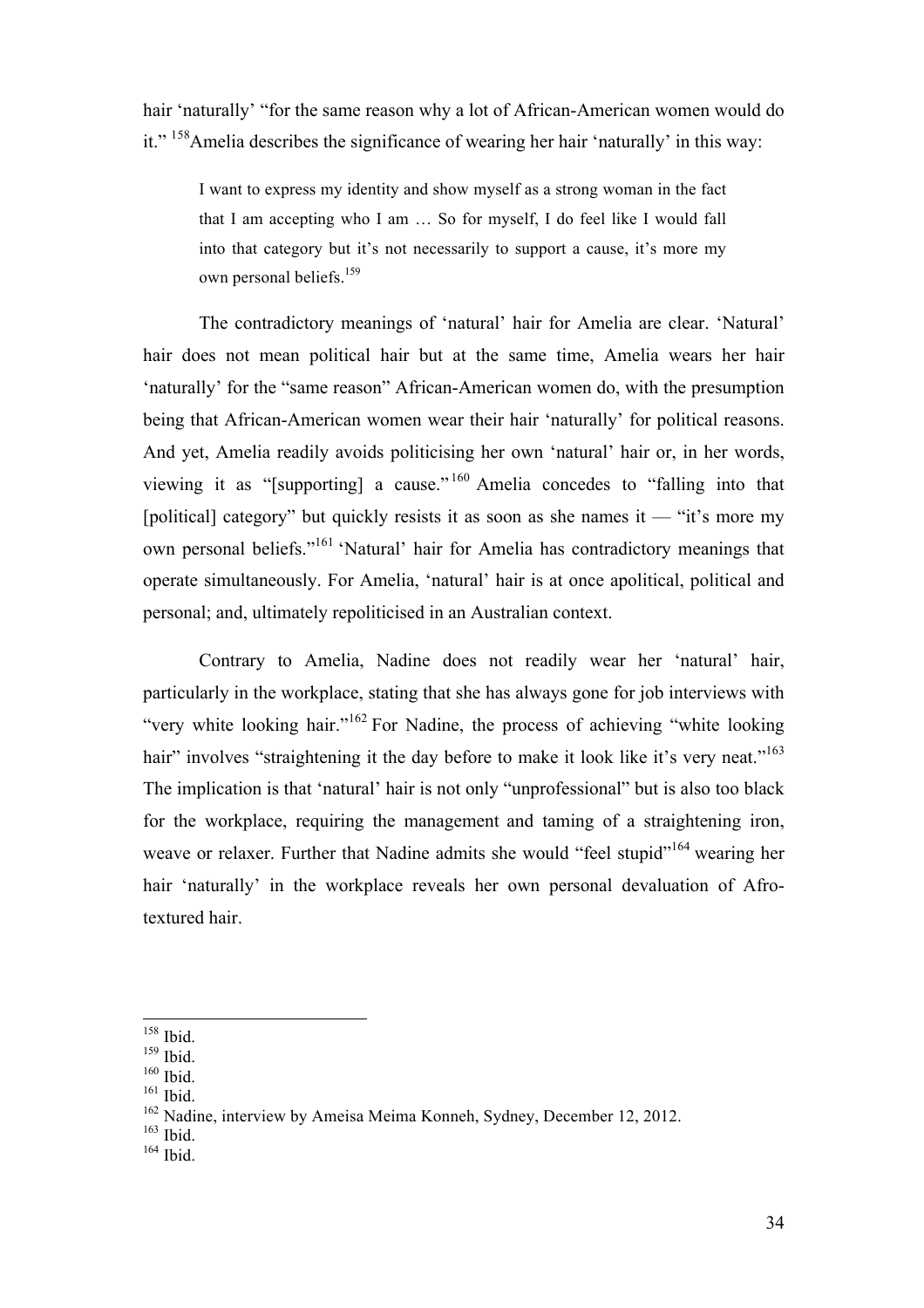While Nadine thinks, "you *can* wear an Afro beautifully,"<sup>165</sup> in reality it is still not a style that she feels comfortable wearing because when it is out "'naturally' people always come up and touch it."<sup>166</sup> So, *not* wearing 'natural' hair comes to be a way Nadine counteracts the assumed tactility of 'natural' hair. Straightened hair in the workplace is a strategic method Nadine employs to reinforce boundaries. Such a position speaks to Susan Bordo's argument of "the *practical* difficulties involved in the political struggle to empower 'difference.'"<sup>167</sup> In other words, 'difference' can be beautiful or celebrated in theory. However, in the case of Nadine, the everyday lived experience of 'difference' suggests that it still requires concealment to avoid being made a spectacle of. While Nadine's workplace would not prohibit Afro-textured hair, she has decided that it is beyond the boundaries of a 'professional' identity.

That being said, I am not suggesting that Nadine's position presumes she wishes to be white. Instead, I find it useful to situate Nadine's simultaneous selfregulation of 'natural' hair and acknowledgement of its beauty as closely related to Bordo's argument of "cognitive dissonance."168 Expanding upon Bordo's claim, I suggest that Nadine is *constantly* aware of her black 'difference' and understands that it can be accepted, or even celebrated, but is not willing to test its limits, particularly in the workplace. Nadine's position complicates the argument that black women who straighten their hair imitate whiteness, revealing that black female hairstyling in its 'natural' and processed forms, can and should be explored as being on a continuum as opposed to a fixed binary model.

The everyday lived experience of being an African-Australian woman is buoyed by contradictions as Amelia, Shonae, Kwame, Hillary and Nadine clearly show. In this way, African hair practices of weaving, braiding and going 'natural' can be oppressive *and* empowering; labored *and* relaxed; private *and* public; and*,* personal, apolitical *and* political.

The interviewees were negotiating conflicting meanings of the iconography of hair that did not easily fit into neat categories of straightened hair as an explicit

<sup>&</sup>lt;sup>165</sup> Ibid.

<sup>&</sup>lt;sup>166</sup> Ibid.

<sup>167</sup> Susan Bordo, *Unbearable Weight: Feminism, Western Culture, and The Body*, (Berkeley and Los Angeles: University of California, 1993), 263.  $168$  Ibid., 264.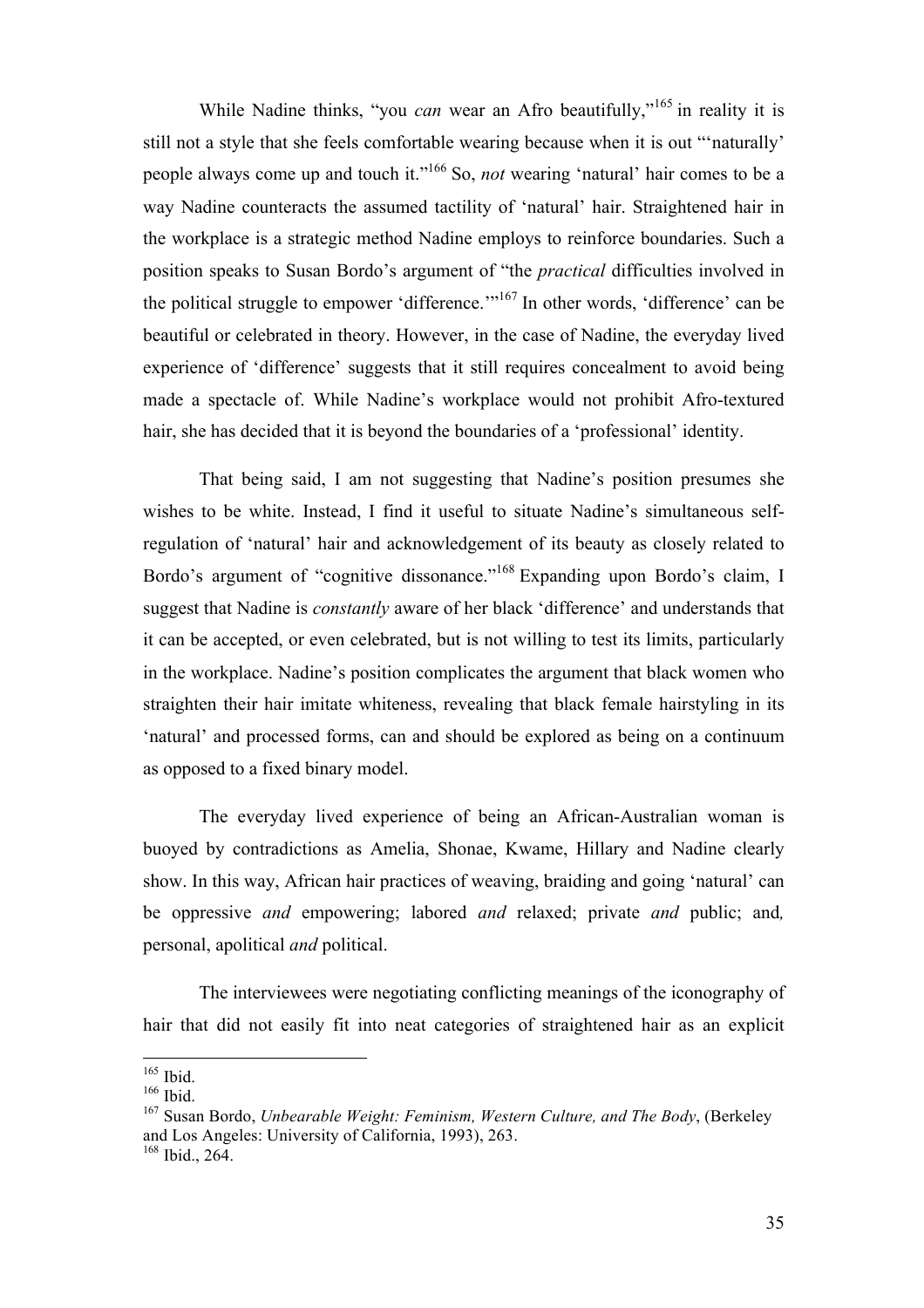simulation of whiteness or 'natural' hair as an absolute political style. Was there a unified interpretation of hair amongst the interview participants? Definitely not, and instead of combing out these contradictions, the following chapter continues to recognise this entanglement as a reflection of the heterogeneity and labour of African-Australian identities.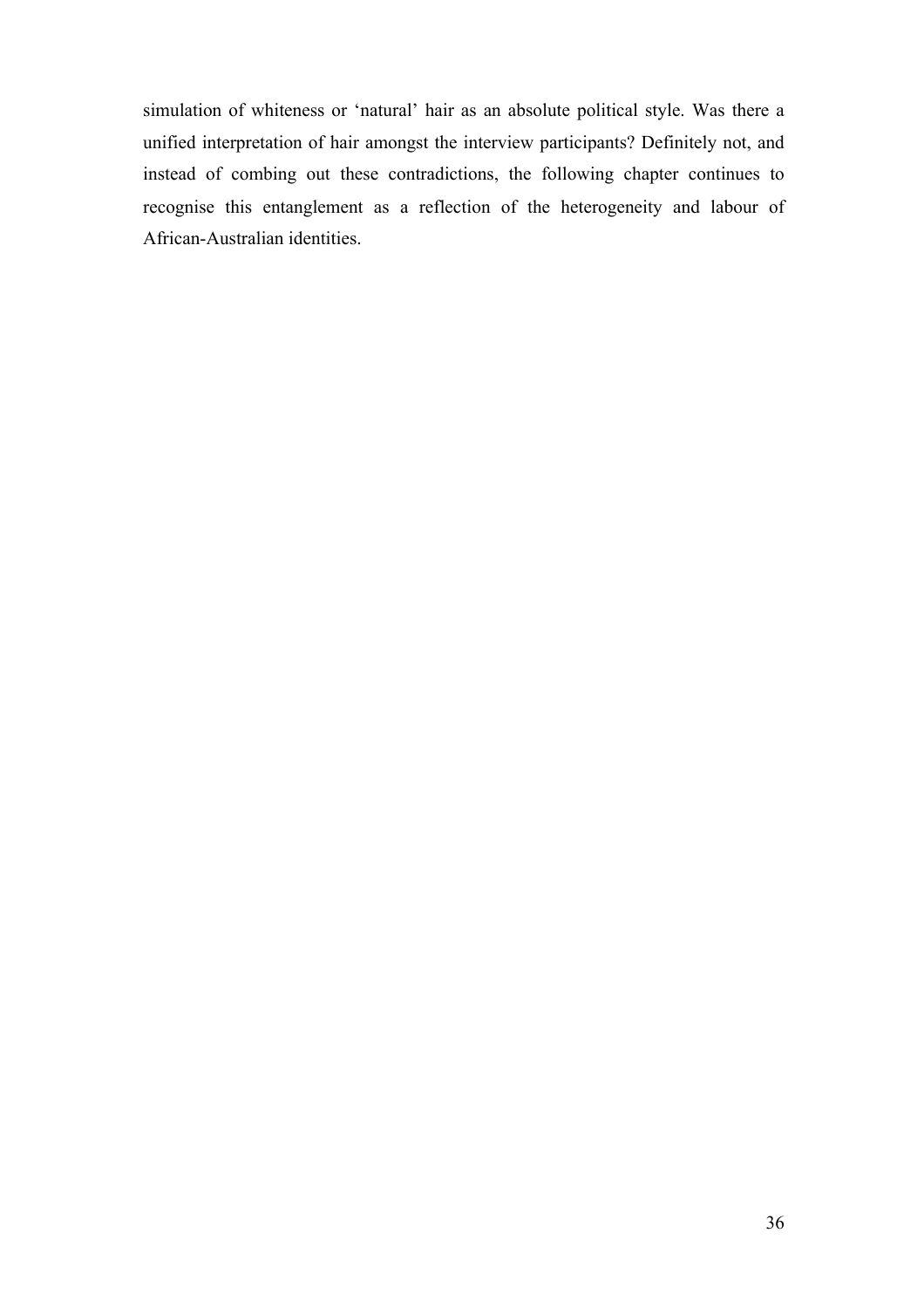#### **Chapter Three: Branding, Touching and the Labour of Racialisation**

In this chapter I examine the time, money and cultural labour that goes into hair in the African-Australian community, situating this as the explicit and implicit labour of racialisation. I begin by contextualising the history of the black hair care industry and the idea that the black hair care industry is exploitative rather than empowering for Afro-diasporic people. Using the interview material, I argue that the current transnationalism of the black hair care industry complicates this viewpoint. This chapter also explores the interview participants' aversion to inter-racial hair touching, expanding upon what Elizabeth V. Spelman describes as "the shadow work"<sup>169</sup> demanded of black people to do the work of 'racial' identity. Utilising the scholarship of Frantz Fanon, this chapter concludes with the argument that interracial hair touching is an action that pathologises black 'difference,' ignoring the fact that the interviewees only want their 'difference' registered insofar as it is not made a spectacle in the hands of curious white 'others.'

Madam C.J. Walker, formerly known as Sarah Breedlove, was the first selfmade American millionaire. She also happened to be African-American. Breedlove was born four years after the Emancipation Proclamation in 1867 to former slaves in Delta, Louisiana. According to A'Leila Bundles, Walker's great-great granddaughter, "Sarah was just another black baby destined for drudgery and ignorance."<sup>170</sup> It seemed that Walker's fate was sealed but during the mid-1890s while working as a washerwoman in St. Louis, she began going bald. Instead of accepting her tufts of broken hair, Walker started experimenting with different concoctions to promote hair growth. As Bundles notes it led "to a solution, not just for her hair but for her life … [making her] excruciatingly aware of the importance others placed on hair."<sup>171</sup>

In the development of a substance that would alleviate scalp disease and produce healthy African-American hair, Walker marketed her product and "herself as a healer with a direct link to Africa." <sup>172</sup> While antebellum slavery exploited

<sup>169</sup> Spelman, 211.

<sup>170</sup> A'Leila Bundles, *On Her Own Ground: The Life and Times of Madam C.J. Walker*, (New York: Schribner, 2001), 25.

 $171$  Ibid., 59-61.

<sup>172</sup> Ibid., p. 60.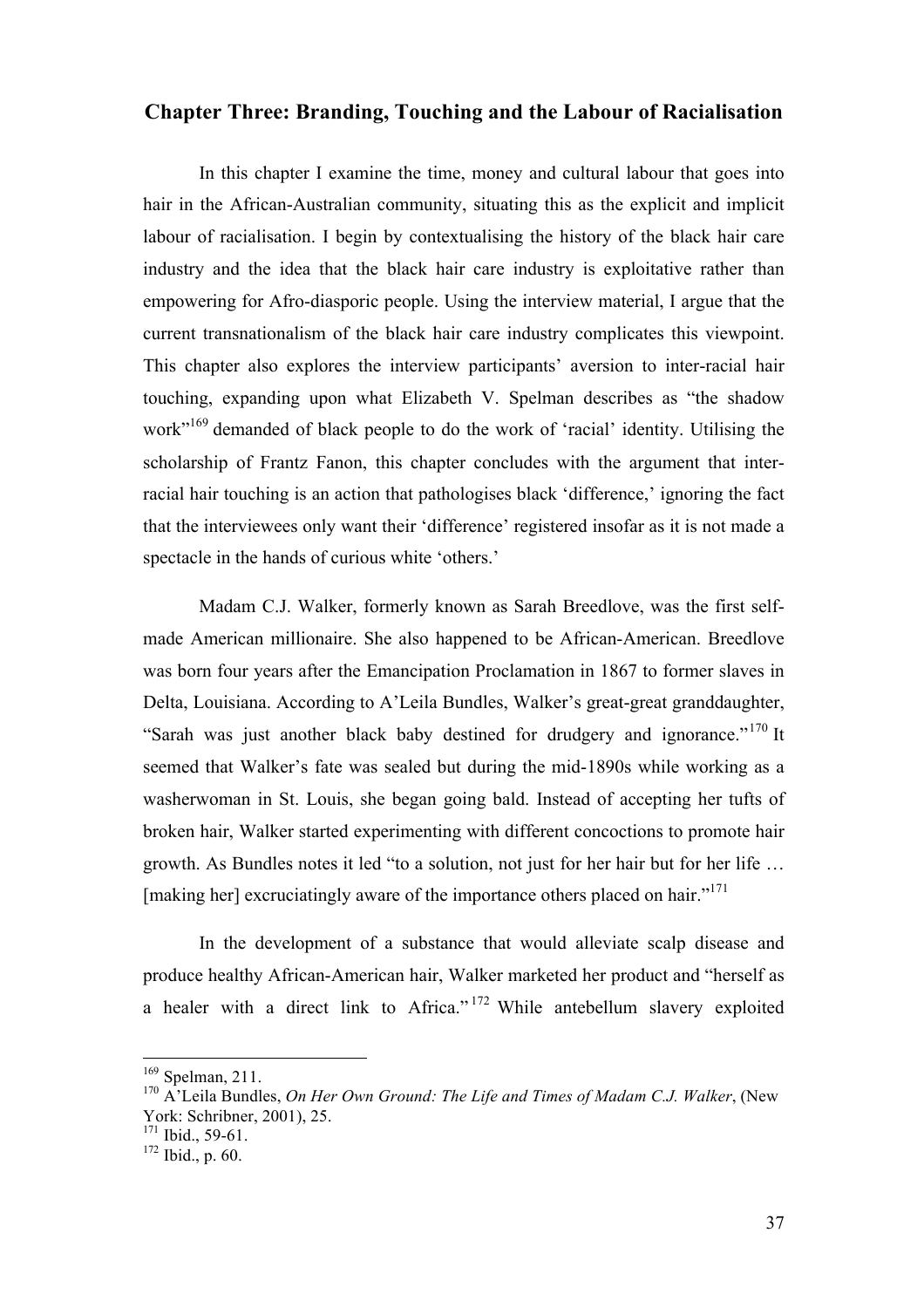Africanness — particularly hair texture and skin-colour — as a tool in which the economic, social and cultural prosperity of African-Americans could be suppressed, Walker pioneered products that encouraged cultural pride and offered 'solutions' to the 'problem' of Afro-textured hair.

By 1905 Walker established her company, The Madam C.J. Walker Manufacturing Co., with the belief that "enhancing the appearance of black women would lead, in part, to their economic and social ascent."<sup>173</sup> In many ways it did, not simply because Walker's products straightened the hair of black men and women but more importantly, her wealth had a significant impact on the African-American community. Walker was "[o]ne of the National Association for the Advancement of Colored People's **(**NAACP) major benefactors," <sup>174</sup> a powerful advocate of desegregation and a symbol of the immense potential, intellect and innovation of African-Americans. The wealth that was generated within the African-American community during the early twentieth-century ensured the advancement of African-Americans because of the demand for products that addressed their specific hair needs. However, this prosperity has faltered currently as non-blacks began acquiring black hair businesses.

Today, African-Americans spend \$81.6 million per annum on chemical products<sup>175</sup> — namely relaxers — and purchase 83% of hair care products in the \$308.6 million "ethnic personal care market."<sup>176</sup> African-Americans constitute 12% of the American population and yet purchase 80% of hair care products.<sup>177</sup> However, these profits do not trickle into the African-American community, with an overwhelming number of large multinationals including Revlon and L'Oreal "acquiring companies that cater to the special hair care needs of African-Americans."<sup>178</sup> Aron Ranen contends that there has, and continues to be, a "Korean

<sup>&</sup>lt;sup>173</sup> Derek T. Dingle, "Madame C. J. Walker: Breaking New Ground This daughter of slaves built a haircare empire and created a model for financial empowerment," *Black Enterprise Magazine* 35, no. 7, (February 2005): 20.

 $174$  Ibid.

<sup>175</sup> Karen Bitz, "The Ethnic Hair Care Market," *Household and Personal Products Industry*, November 9, 2005, http://www.happi.com/articles/2000/04/the-ethnic-hair-care-market.  $176$  Ibid.

<sup>&</sup>lt;sup>177</sup> *Good Hair*, DVD, directed by Jeff Stilson, (2009; Santa Monica, California: Lionsgate, 2010).

<sup>178</sup> Bitz, "The Ethnic Hair Care Market."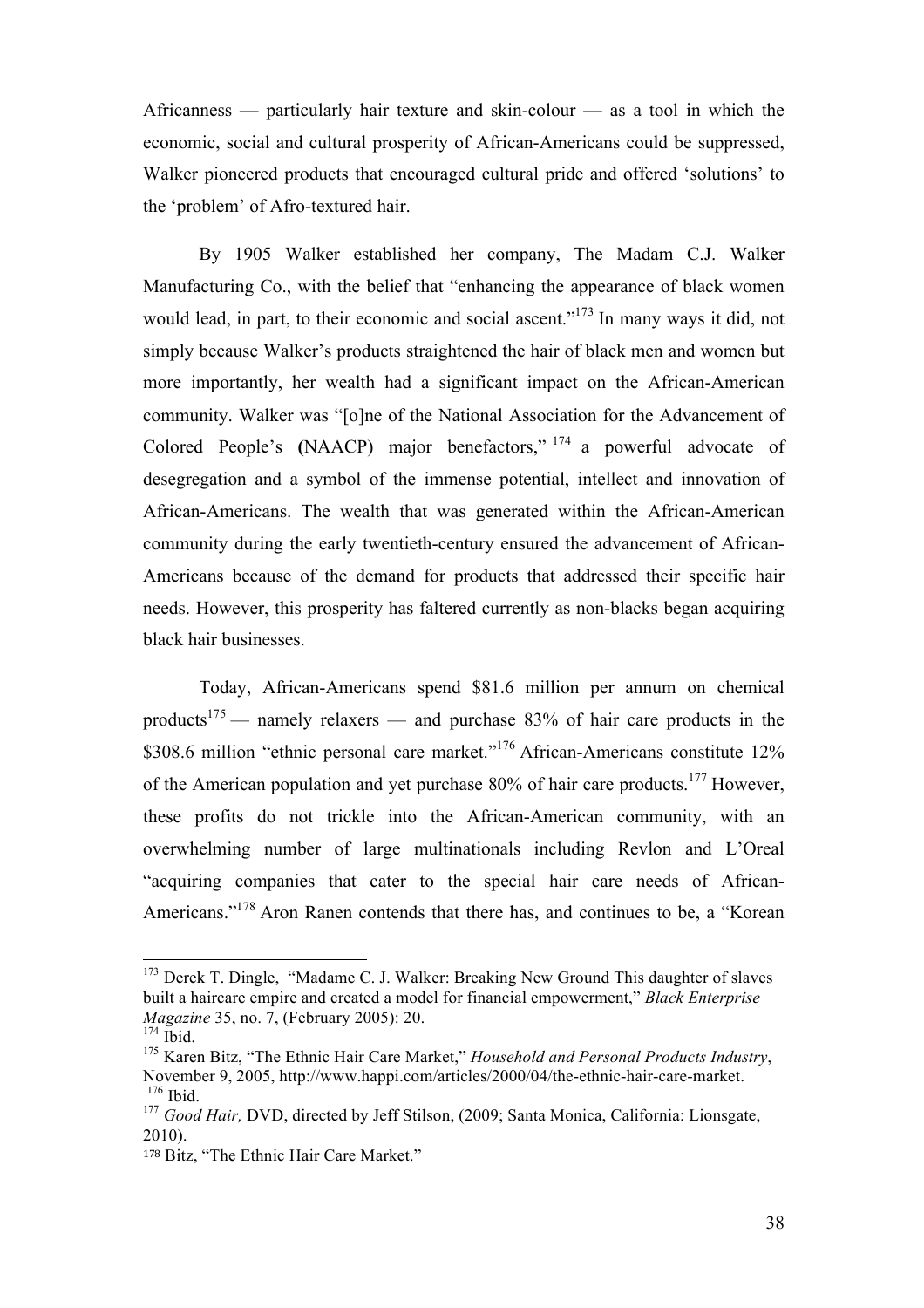takeover"179 of the black hair care industry. Ranen's documentary, *Black Hair: the Korean Takeover of the Black Haircare Industry*, outlines how Korean-Americans have been able to take control of  $80\%^{180}$  of the distribution of African-American hair care products. According to Ranen, this monopolisation of the industry by Korean-Americans has its roots in the 1960s, developing out of a trade relationship between the Korean and United States Government. In short, the Korean Government banned the export of raw hair that was used to produce wigs and for their part:

The United States Government banned the import of any wig that contained hair from China. This ban on Chinese wigs virtually locked in the wig business for these South Korean merchants.<sup>181</sup>

Ranen contends that these prohibitions are the origins of the Korean infiltration of the African-American hair market. The film's thesis on who has the right to profit from the black hair market is all too simple: Korean-Americans should not and African-Americans should. Reverend Al Sharpton, the African-American Baptist Minister and civil rights activist, is an advocate of this position, declaring that the non-black presence in the industry amounts to "economic retardation."<sup>182</sup> Sharpton elaborates by asserting that "you get up and comb your oppression and exploitation every morning"<sup>183</sup> and then questions, "how are you going to sleep right, when you're wearing exploitation all the time?"<sup>184</sup> For Sharpton there is "a real grassroots need to recapture the fact that we can't control something as close to us as the hair on our head."185 In response to this, black manufacturers of hair products established the Black Owned Beauty Supply Association (BOBSA) in 2004 to address the growing demand for a pan-African hair industry. BOBSA aims to:

<sup>&</sup>lt;sup>179</sup> Black Hair: the Korean Takeover of the Black Haircare Industry, DVD, directed by Aron Ranen, (2005; Santa Monica, California: Third Wave Media, 2006).

 $180$  Ibid. <sup>181</sup> Ibid.

<sup>182</sup> *Good Hair.*

<sup>183</sup> Ibid.

<sup>184</sup> Ibid.!

<sup>185</sup> Ibid.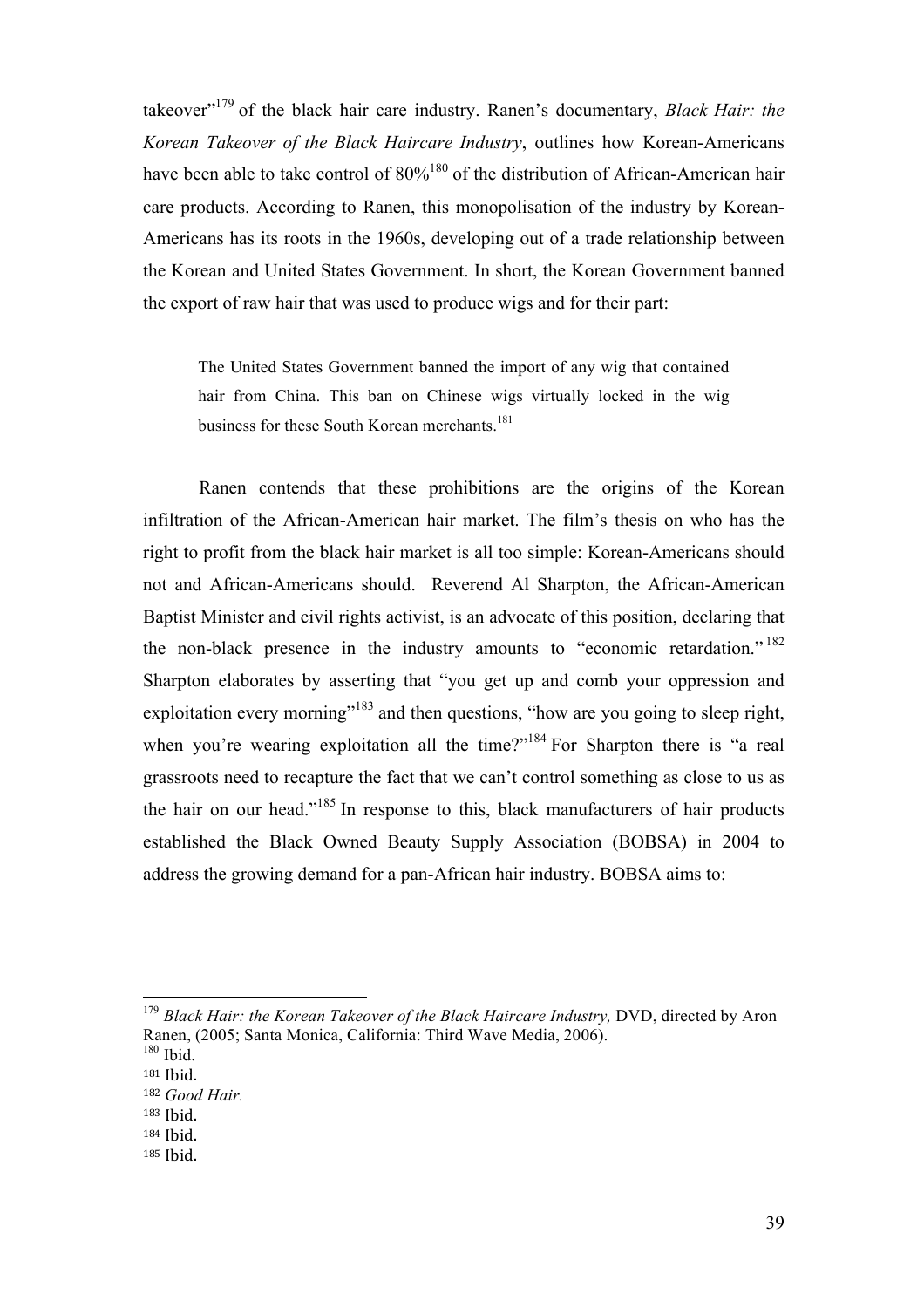[Provide] African American's the platform to demonstrate competitive leadership in the \$9 billion dollar Black Hair Care and Cosmetic Industry nationwide and internationally.<sup>186</sup>

BOBSA claims that the current state of the black hair care industry constitutes economic exploitation. However, from my interviews with Hillary, Nadine and Lynda I came to learn that each of these women readily purchases hair care products from North America and Britain. Nadine went as far to say that, "in Australia, for the average black woman, it's hard to find the appropriate products,"<sup>187</sup> which is why she prefers to buy from the US. The increasingly transnational black hair care industry has given Afro-diasporic women outside the Black Atlantic access to products that were previously unavailable to them in Australia. Does that mean the political economy of black hair is empowering or exploitative? Or rather, is it an industry which, like most, is simultaneously empowering and exploitative? Currently, there is not enough research into the black hair care industry *vis-à-vis* African-Australian consumers to respond to this in full. Instead, the next section explores the implications of spending up to fourteen hours and hundreds of dollars on a braided or woven hairstyle in the African-Australian community, and why it is not uncommon to do so. This section recognises the fact that the labour of hair is not limited to physical time and financial costs but also that it requires psychological labour to 'do' hair and resist white pathologisation and exoticisation of blackness.

Building on the work of Elizabeth V. Spelman, this section explores the temporal and financial components of hair styling as imbricated with the unseen, psychological labour of African-Australian hair and identity. It focuses on the ways in which the interview subjects deploy these explicit and implicit forms of labour as individual and collective mechanisms of identity construction and, as a means of fitting in and standing out appropriately, in other words, on their terms. In this way, I situate doing hair as a form of cultural performativity that calls upon African-Australian girls and women to bear a significant burden of representation and assimilation, intra- and inter-racially.

<sup>&</sup>lt;sup>186</sup> Black Owned Beauty Supply Association (BOBSA), "About BOBSA," *BOBSA.org,* February 24, 2013, http://bobsa.org/about-bobsa.<br><sup>187</sup> Nadine, interview.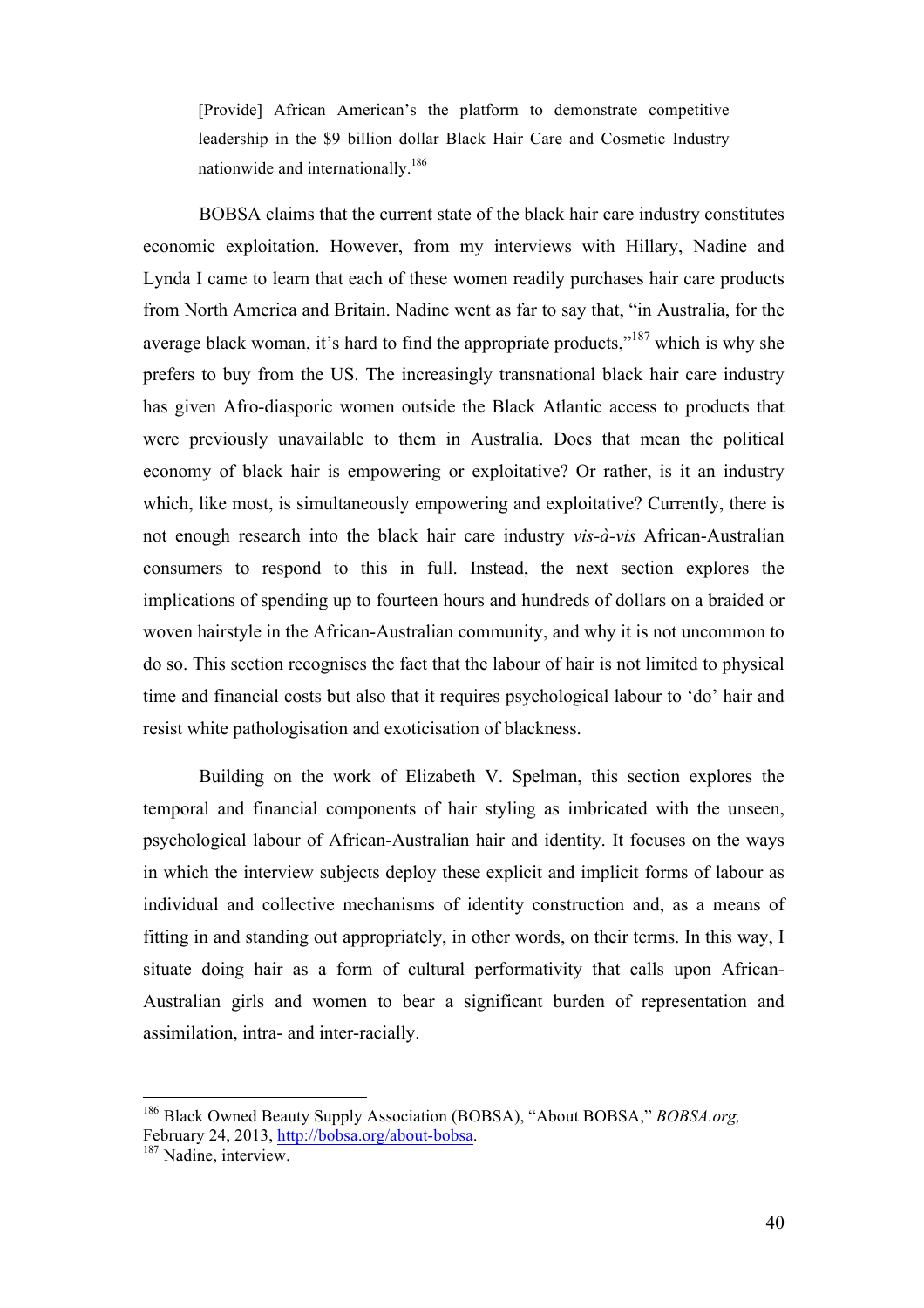Afro textured hair is not commonly worn and is unaccepted in the African-Australian community. The negative labeling of unprocessed African hair is akin to internalised racialisation, or what Spelman describes as "branding."<sup>188</sup> Citing Robert Miles, Spelman explains that "branding" is a:

Representational process whereby social significance is attached to certain biological (usually phenotypical) human features, on the basis of which those people possessing those characteristics are designated as a distinct collectivity.<sup>189</sup>

Within this paradigm, Afro-textured hair as a phenotype of Africanness is subject to processes of intra-racialisation. The "branding" of Afro textured hair makes it; "markable for certain kinds of treatment and not others,"<sup>190</sup> which, more often than not, situates unprocessed African hair as a 'problem.' On the other hand, processed hair enjoys the unbranded status of being 'good' hair and is deemed appropriate in the public sphere. In this excerpt Amelia explains the way in which laboured hair has become synonymous with 'good' hair:

For the majority [of Africans] weaves and straightening … all those things apart from the natural are considered 'good' hair … A lot of the African-Australians just think 'good' hair is managing it and … having it not curly, not Afro, not un-relaxed.<sup>191</sup>

Weaves as a form of hair management not only involves money spent on the labour of a hairdresser — usually six to eight hours — but also necessitates spending upwards of \$200.00 to buy human or synthetic hair extensions. The time spent sourcing appropriate products from the now global hair market is part of the explicit labour of hair, which is constantly imbricated with the implicit labour of cultural identity. In the context of an inter-racial Australia where, according to Hillary, "there aren't many [Africans] here,"<sup>192</sup> hairstyling takes on an even greater sense of

<sup>188</sup> Spelman, 202.

<sup>189</sup> Robert Miles, *Racism* (London and New York: Routledge, 1989), 71.

<sup>&</sup>lt;sup>190</sup> Spelman, 202.

 $191$  Amelia, interview.

<sup>&</sup>lt;sup>192</sup> Hillary, interview.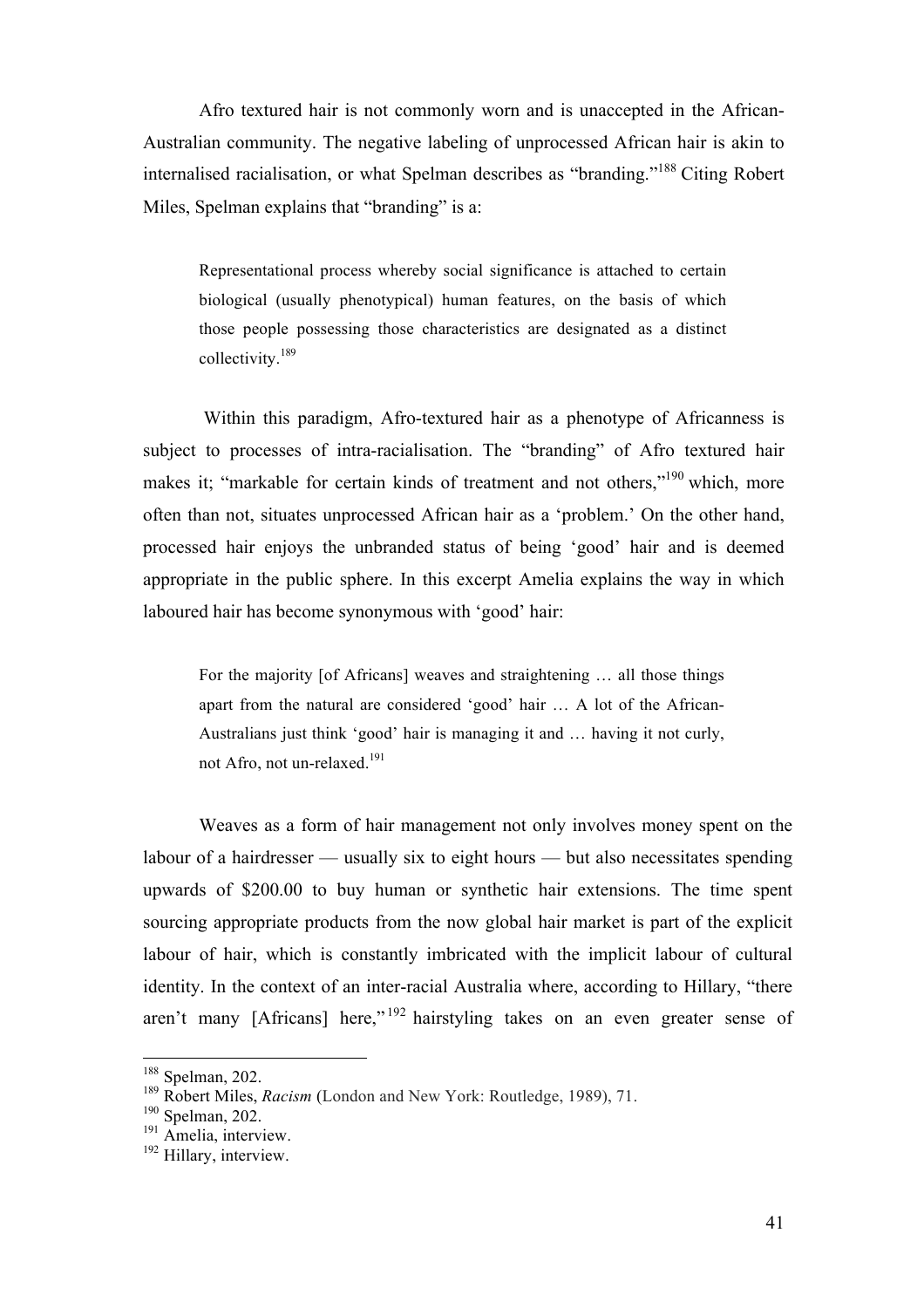importance in the presentation of the self.<sup>193</sup> For Hillary, ensuring that her two highschool aged daughters' hair is perfectly styled is a critical aspect in conforming interracially. Hillary understands that being African-Australian means that her daughters stand out from a predominately white Australian society but wants to ensure they will only do so for the right reasons. This is Hillary's reasoning as to why she is "so pedantic about how they [her daughters] look."<sup>194</sup>

Hillary does not want her daughters to be negatively "branded"<sup>195</sup> and shamed by processes of racialisation, in turn, she works to constantly maintain her daughters hair as a way to protect them from being racially marked for the wrong reasons. During our interview, Hillary explained that when sending her daughter to a private school in Sydney, parents of other children told her daughter that she must only be able to attend because she was "on a scholarship for poor and disadvantaged children."<sup>196</sup> This assumption exacted upon Hillary's daughter affected Hillary to the point that while other "parents bought second-hand uniforms," she "deliberately bought new uniforms."197 Hillary's concern about how her daughters and the broader African-Australian community would be "branded"<sup>198</sup> if they were to wear secondhand uniforms speaks to point eighteen of Peggy McIntosh's list of white privilege. According to McIntosh, white people can:

Swear, or dress in second hand clothes, or not answer letters, without having people attribute these choices to the bad morals, the poverty or the illiteracy of my race.<sup>199</sup>

Hillary and her daughters do not have access to such privileges by virtue of their Africanness, or rather, their Ghanaian-ness. Hillary emphasises and commits to,

<sup>193</sup> See: Erving Goffman, *The Presentation of Self in Everyday Life*, (New York: Overlook Press, 1973).

<sup>&</sup>lt;sup>194</sup> Hillary, interview.

<sup>195</sup> Spelman, 202.  $196$  Ibid.

 $197$  Ibid.

<sup>198</sup> Ibid.

<sup>&</sup>lt;sup>199</sup> Peggy McIntosh, "White Privilege and Male Privilege: A Personal Account of Coming to See Correspondences through Work in Women's Studies," in *Race, Class, and Gender: An Anthology*, eds. Margaret L. Anderson and Patricia Hill Collins, 95-105. (Belmont, California: Wadsworth/Thomson Learning, 2001), 98.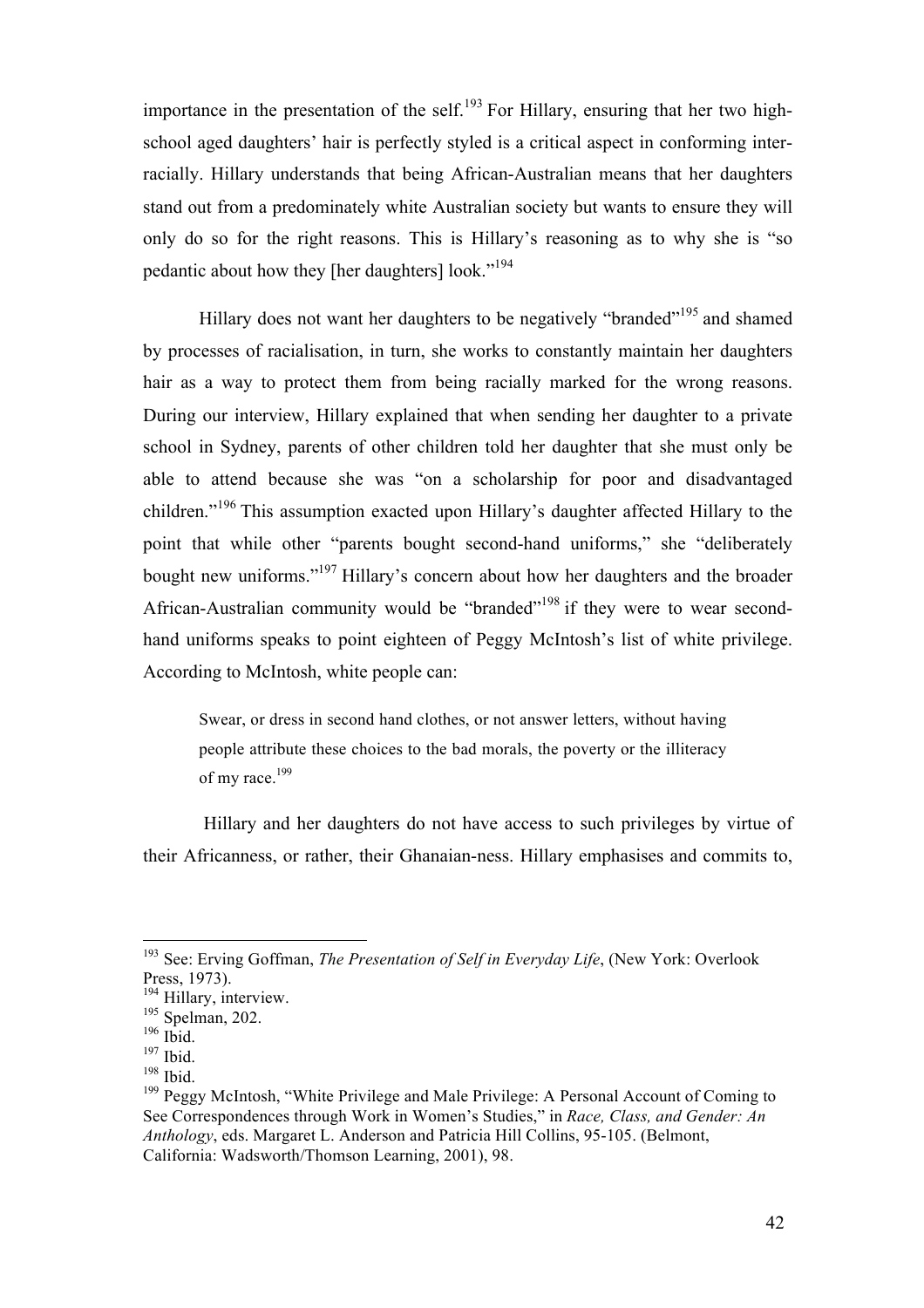the labour of hair and the presentation of her daughters in order to manage inter-racial perceptions of blackness. In this excerpt Hillary explains that:

I don't want them [my daughters] to stand out for the *wrong* reasons … What is excusable to a white person is not excusable to a black person … That's a fact of life.<sup>200</sup>

For Hillary, laboured modes of hair stylization allow her to manage the visibility and inter-racialisation of her daughters' blackness in Australia, ensuring that the "fact" of double standards does not negatively impact upon her daughters. Hillary also wants her daughters to be positively "branded"<sup>201</sup> so that they come to be a source of pride for the African-Australian community. Hillary's attention to regulating instances of pride and shame, suggests that hairstyling in the African-Australian community is simultaneously concerned with inter-racial "brandings" of blackness, as well as attending to 'solving' the so-called 'problem' of black hair intra-racially. This attempt to micro-manage inter-racial relationships is part of what Spelman describes as the invisible labour involved in the maintenance of "the social fabric."<sup>202</sup>

The labour of hair for Hillary is then a means of negotiating difference, conformity and visibility in Australia. Examining this invisible labour in relation to Spelman's argument on "the distribution of labour along racial lines"<sup>203</sup> uncovers the often-imperceptible everydayness of 'race' work. According to Spelman, the labour of 'racial' identity is linked to "elements of social reproductive work"<sup>204</sup> that reproduces "ways of coding bodies as embodiments of natural types of humans: those superior by nature and those inferior by nature."<sup>205</sup> Spelman situates this codification of bodies as "shadow work"206 insofar as it is work that "cannot be recognised as such."<sup>207</sup> In this way, Hillary not only engages with the explicit labour of hair but also

!!!!!!!!!!!!!!!!!!!!!!!!!!!!!!!!!!!!!!!!!!!!!!!!!!!!!!!

- <sup>202</sup> Ibid., 208.
- <sup>203</sup> Ibid., 209.

<sup>205</sup> Ibid., 211.

 $207$  Ibid.

<sup>&</sup>lt;sup>200</sup> Hillary, interview.

 $201$  Spelman, 202.

 $204$  Ibid., 210.

 $206$  Ibid.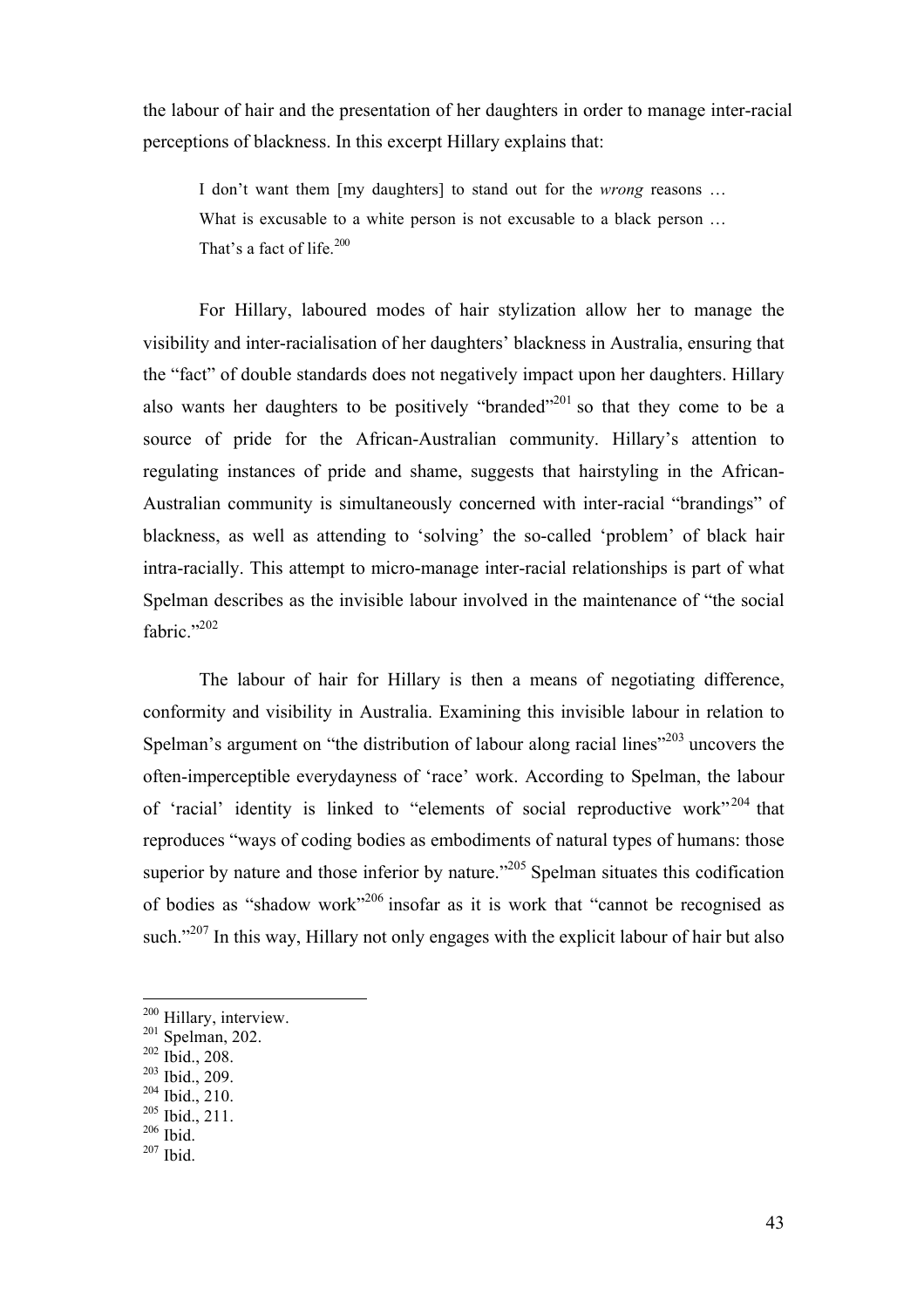with Spelman's description of "social reproductive shadow work,"<sup>208</sup> which is, "the work exacted of blacks to shore up the notion of innate white superiority.<sup>209</sup>

The management of her daughters' hair not only situates hair as a means of individual identity construction — "I don't want them to stand out for the *wrong* reasons $^{210}$  — but also implies that hairstyling has broader cultural implications. Hillary's daughters are situated as speakers for, and representatives of, African-Australian subjectivities as a whole, which is, of course, an unbalanced burden. The "shadow work"<sup>211</sup> of Afro-diasporic hair and identity then functions within Spelman's notion of a "racial economy."<sup>212</sup> In this system, African-Australian girls and women are constantly called upon to maintain culture through their adherence to 'appropriate' forms of hairstyling, their bodies and its management. Within this economy there are intra-racial pressures to buy into laborious hairstyling practices to have 'good' hair — while simultaneously having to broker, what Amelia describes as, the constant thoughts "at the back of your head"<sup>213</sup> as to how your hair will be appraised inter-racially.

Like Hillary, Nadine invests considerably in hairstyling as a means of 'appropriate' workplace comportment. Nadine's woven and braided hairstyles have taken "anywhere from 10-14 hours to do" and cost up to  $$700.00<sup>214</sup>$  This explicit labour is performed by Nadine to produce what she describes as, "very white looking hair" that "looks like it's very neat and manageable"<sup>215</sup> in the workplace. In doing so, Nadine states that, "people don't even notice" her hair in the workplace because "it's always tied back and straightened … there's no volume."216 Nadine works hard to eliminate her hair being marked by processes of racialisation in the workplace,

<sup>208</sup> Ibid.

<sup>209</sup> Ibid., 210.

<sup>210</sup> Hillary, interview.

 $211$  Spelman, 209.

<sup>212</sup> Ibid., 213.

<sup>&</sup>lt;sup>213</sup> Amelia, interview.

<sup>214</sup> Nadine, interview.

<sup>215</sup> Ibid.

<sup>216</sup> Ibid.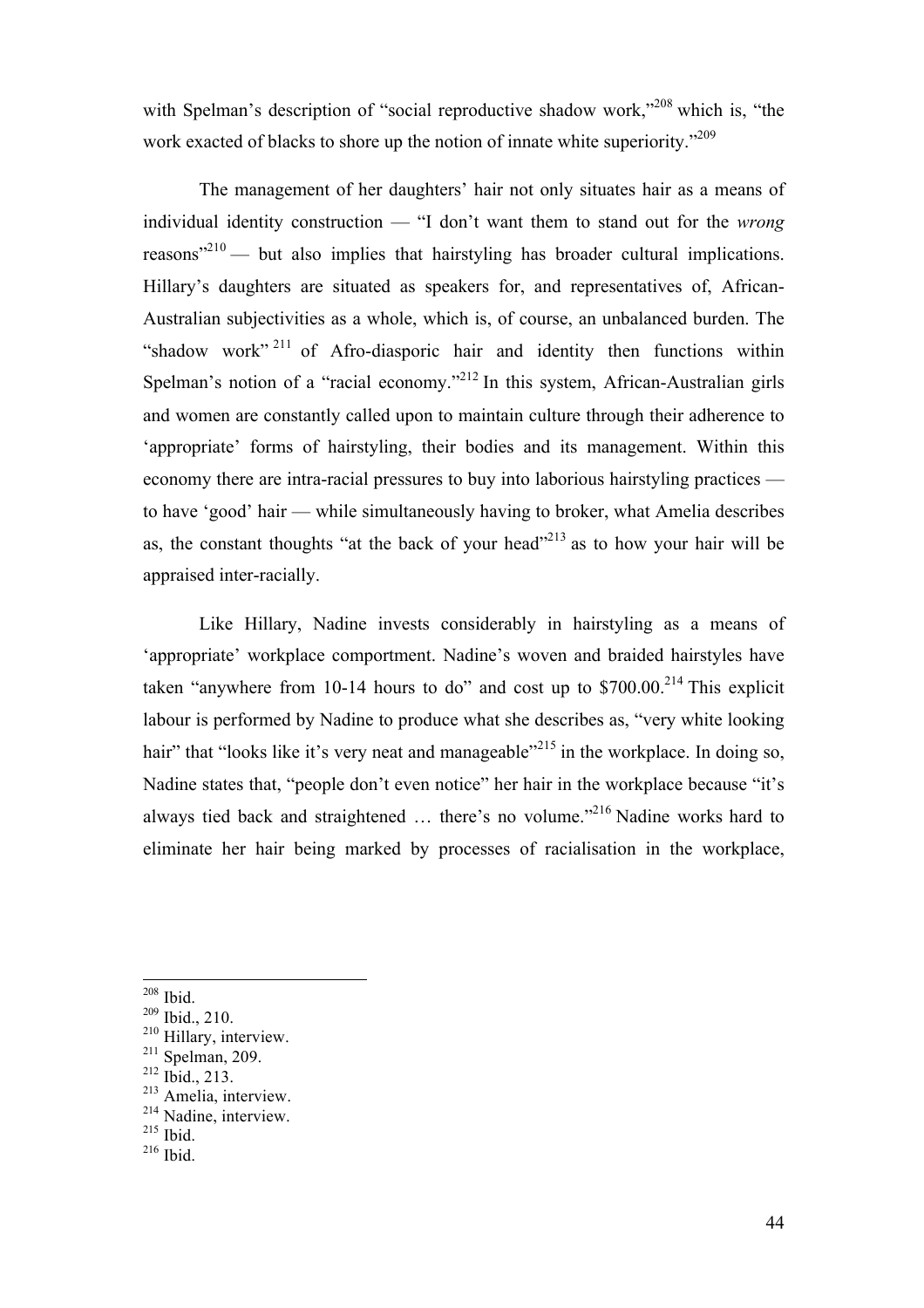confirming Spelman's argument that "the idea of innate white superiority is in several senses quite a piece of work."<sup>217</sup>

On the other hand, African-Australian men, more often than not, shave their heads eliminating these complex modes of stylization. Kwame and Elroy both wore closely cropped hairstyles but have very firm views on how African-Australian girls and women should style their hair. For instance, Kwame states that African-Australian men "don't bother about hair"<sup>218</sup> but instead, requires African-Australian women to have 'good' hair. According to Kwame, African-Australian female hair "has to be neat and tidy,"<sup>219</sup> which comes to mean hair that is done and 'beautified' by the addition of extensions or the work of a straightening iron. Both Kwame and Elroy approve of straightened hairstyles but object to African-Australian hair practices that use hair dye. Elroy states that dyed African hair is "too artificial," $^{220}$ while Kwame feels it stands out too much. The implication is, that African-Australian girls and women should work towards ensuring that their hair not only 'beautifies' them but also, in the words of Elroy, "blends in."<sup>221</sup> In this way, hair continues to reveal itself as a gendered discourse that implicitly asks and expects African-Australian girls and women to delicately maintain culture in a way that does not draw too much attention to their blackness.

'Appropriate' cultural expression then requires a certain level of deracialisation so that African-Australian girls and women do not, as Hillary states, "stand out for the *wrong* reasons."<sup>222</sup> In this way, doing African-Australian hair is a "regulatory practice"  $223$  that contains and prescribes the limits of visibility, femaleness, femininity, and Africanness. These components are part of the intraracial burden exacted upon African-Australian girls and women. This emphasis on African-Australian women doing aesthetics on behalf of African culture means that inter-racially, African-Australian women are often subjected to unsolicited hair touching.

 $217$  Spelman, 205.

 $218$  Kwame, interview.

<sup>219</sup> Ibid.

<sup>&</sup>lt;sup>220</sup> Elroy, interview.

 $221$  Ibid.

<sup>&</sup>lt;sup>222</sup> Hillary, interview.

<sup>223</sup> Butler, *Gender Trouble,* 16-18.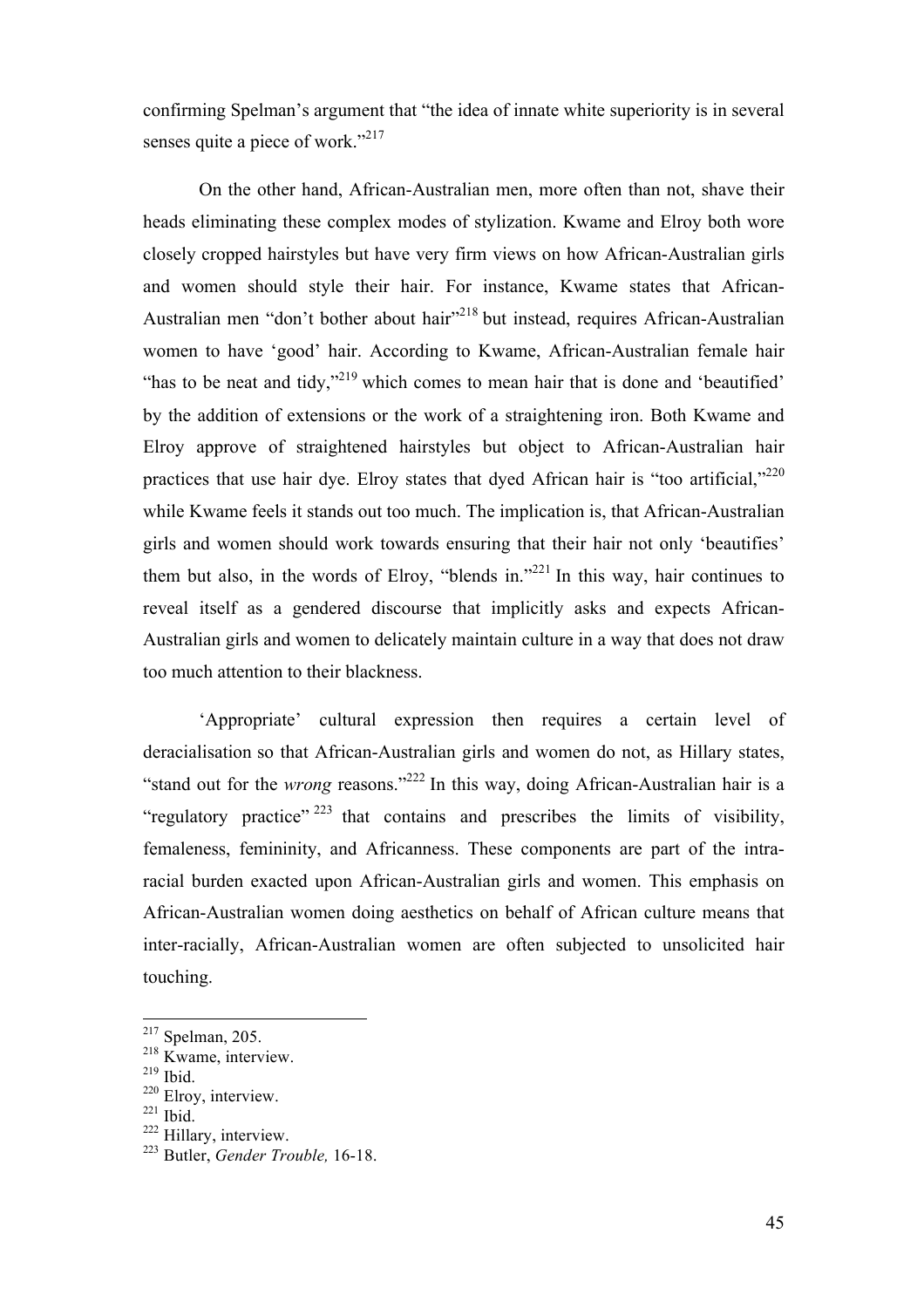There was one subject that all participants agreed upon: annoyance at interracial hair touching. Whether it was in the street, workplace or a social gathering, inter-racial hair touching is frustrating for Amelia, Shonae, Hillary, Nadine and Lynda. Amelia goes so far as to say that hair touching is a "degrading" experience:

When it's in front of everyone, it's just a big spectacle ... It makes you feel degraded because it makes you feel that all you're good for is your hair.<sup>224</sup>

For Amelia hair touching makes a spectacle of 'difference' and detaches her hair from her body. In this excerpt, Amelia recounts an instance in which a stranger began touching her hair:

She didn't even ask, she just said 'your hair!' and dug her hands into my hair, she was not even doing it softly ... I didn't know how to handle the situation.<sup>225</sup>

Amelia's comments reveal the arbitrariness of hair touching, where you just never know when or where someone is going to dig their hands into your hair. Expanding upon the work of Fanon, the black body "is surrounded by an atmosphere of certain uncertainty,"<sup>226</sup> where you might not know where or when you are going to have your hair touched but you are certain it is going to happen. This "certain uncertainty $v^{227}$  is part of the intricate everydayness of black experience ensuring that hair touching is a complex situation to negotiate. The question of hair touching makes demands of African-Australian women to decide whether or not to react or accept this personal imposition. It is something that Hillary admits to struggling with. In the excerpt below, Hillary describes the internal conflict she goes through when strangers want to touch her hair:

It depends on the tone or how the person sounds, you can tell if the person is genuinely curious or just plain rude. In that instance I pick my answer,

<sup>224</sup> Amelia, interview.

 $225$  Ibid.

<sup>226</sup> Frantz Fanon, *Black Skin, White Masks*, translated by Charles Lam Markmann, (New York: Grove Press, 1967), 111.

 $227$  Ibid.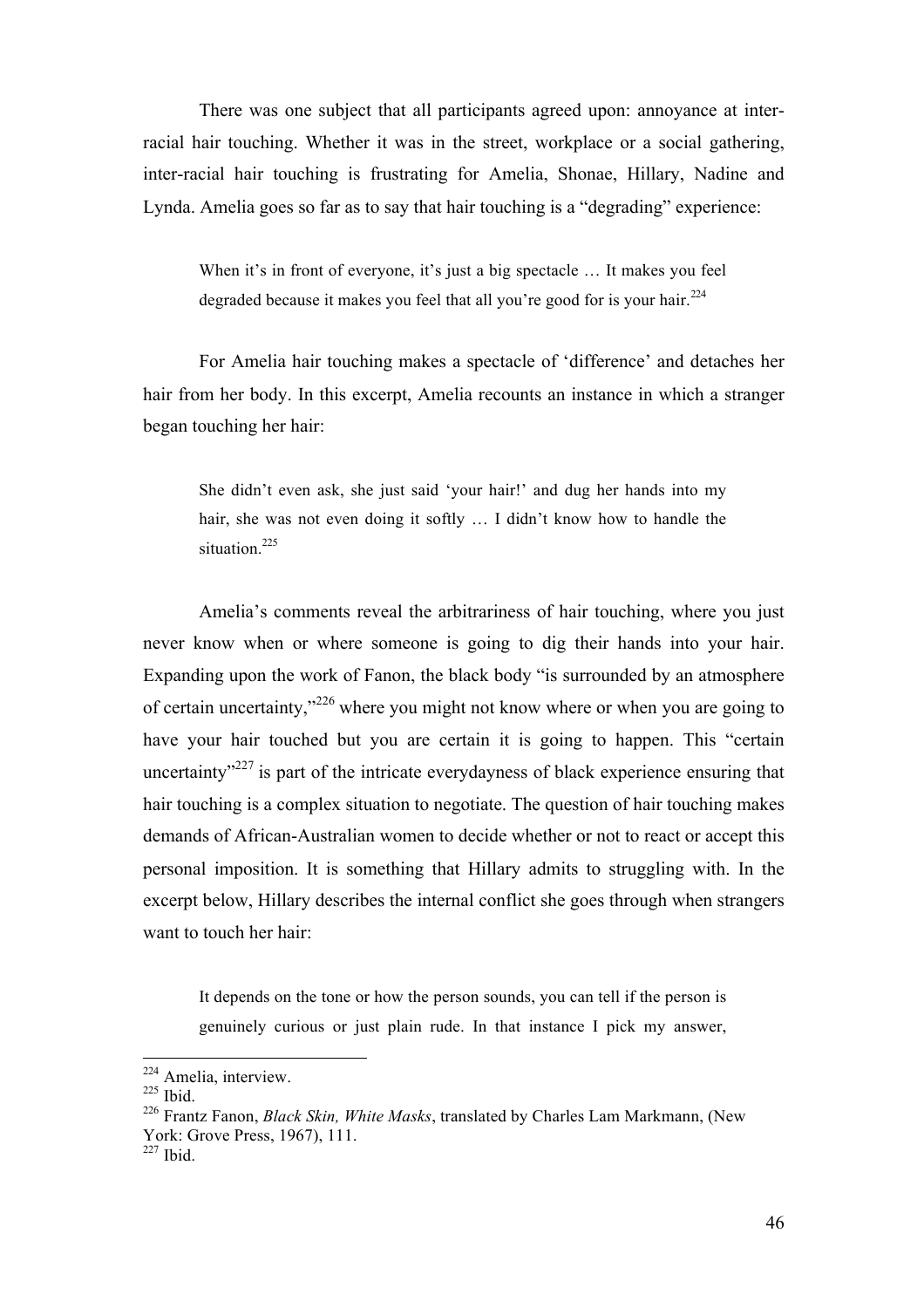whether I bite back or just let it be because I really can't be bothered saying no.228

This internal struggle exacted upon Hillary constitutes psychological labour. Put simply, the moment a person asks, "can I touch your hair?" or, worse, starts touching it without permission, is the moment when African-Australian women have to make a decision: are they going to voice their discomfort? Or, will they "let it be" because it is too much work to say no? These inner questions and choices that have to be negotiated are yet another part of the invisible labour of racial identity; something that Hillary has to deal with "all the time."<sup>229</sup> Hillary finds this imposition confusing, stating:

I still don't get the fact that if you went up to them and touched their hair, they would say, 'go away you freak!' So what makes them think it's ok to touch a complete stranger's hair? $2^{230}$ 

Hillary's comments reveal the manner in which hair touching exposes the racial double standard of accessibility to 'normative' white and 'different' black bodies. Despite Hillary having woven hair (that for all intents and purposes looks white), she is still the subject of hair touching. The fact that Hillary's hair continues to be an object of curiosity in spite of its straight texture reveals the manner in which blackness as a category is *always* marked. The act of hair touching is the instance in which the labour of doing hair — the work taken to conform inter-racially — comes undone. It is the realisation that whether your hair is straightened or not, your black body remains and continues to be 'othered' by virtue of its non-whiteness. Hair touching is also the moment in which your black 'otherness' is guiltlessly exposed in what Nadine views as "a massive faux pas" that is "*always* done by white people."<sup>231</sup> In this way, the maintenance of, and participation in, the "racial economy"<sup>232</sup> is

<sup>&</sup>lt;sup>228</sup> Hillary, interview.

 $229$  Ibid.

 $^{230}$  Ibid.

<sup>&</sup>lt;sup>231</sup> Nadine, interview.

 $232$  Spelman, 213.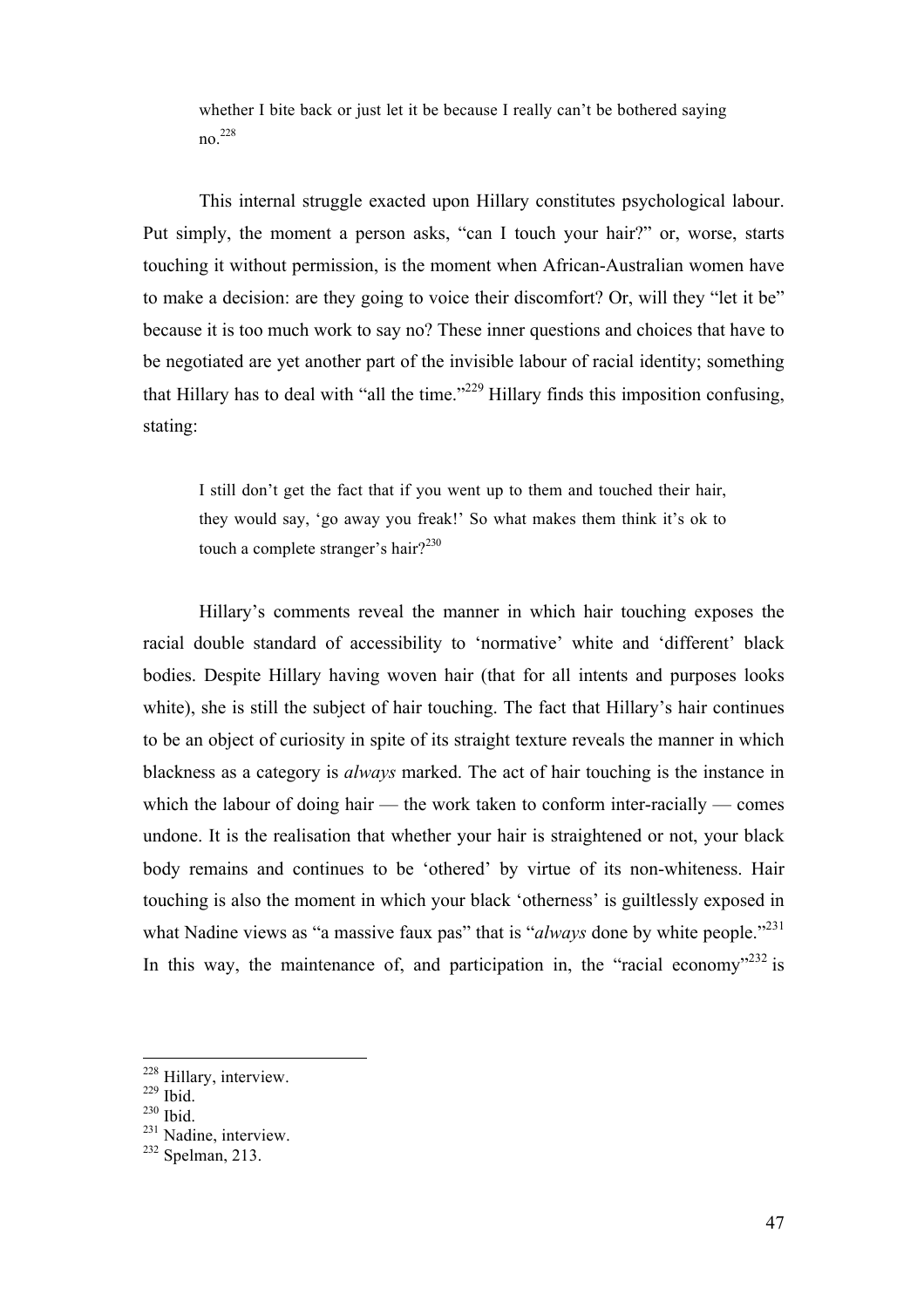exhausting for Afro-diasporic women. As Amelia explains in the following excerpt, the "racial economy"<sup>233</sup> renders African-Australian girls and women:

*Slaves* to [their] hair ... whether it's through yourself or other people. It's like society is actually dragging your hair around, grabbing to and fro, pulling it but with no strings. $234$ 

Amelia's comments are powerful in emphasising that the maintenance of the "racial economy"<sup>235</sup> is not only influenced by personal modes of hairstyling but is also burdened by societal expectations on the availability of Afro-diasporic hair to be touched, pulled, and grabbed without recourse for white people. The excerpt from Lynda below shows that hair touching is, at once, unproblematic for a white person, and yet, a source of irritation for Lynda:

At work they want to disturb you and touch your hair. I say, 'I don't like it, don't touch my hair!' ... They come and say, 'Oh your hair's like cotton wool!' It makes me annoved.<sup>236</sup>

Afro-diasporic women such as Hillary, Amelia, Nadine, and Lynda are left to feel the anxiety, annoyance, and frustration of inter-racial hair touching while those doing the touching are, for the most part, unaffected. White people are given access to black 'difference' through hair touching, without having to experience the responsibility of everyday instances of racialisation. Alternatively, Afro-diasporic hair practices that demand the 'taming' of women's hair reinforce the notion of black inferiority by constantly asking women to *invest* in whiteness, as though "the social tender of white currency<sup> $237$ </sup> will yield a return that is unachievable when dealing in the currency of blackness. As stated, African-Australians do not have access to, what Peggy McIntosh describes as, "the invisible weightless knapsack of special provisions, assurances, tools, maps, guides, codebooks, passports, visas, compass, [and] emergency gear."<sup>238</sup> According to Richard Dyer, these are the "assets"<sup>239</sup> of

<sup>233</sup> Ibid.

<sup>&</sup>lt;sup>234</sup> Amelia, interview.

<sup>&</sup>lt;sup>235</sup> Spelman, 213.

 $236$  Lynda, interview.

 $237$  Ibid.

 $238$  McIntosh, 95.

<sup>239</sup> Richard Dyer, *White*, (London and New York: Routledge, 1997), 9.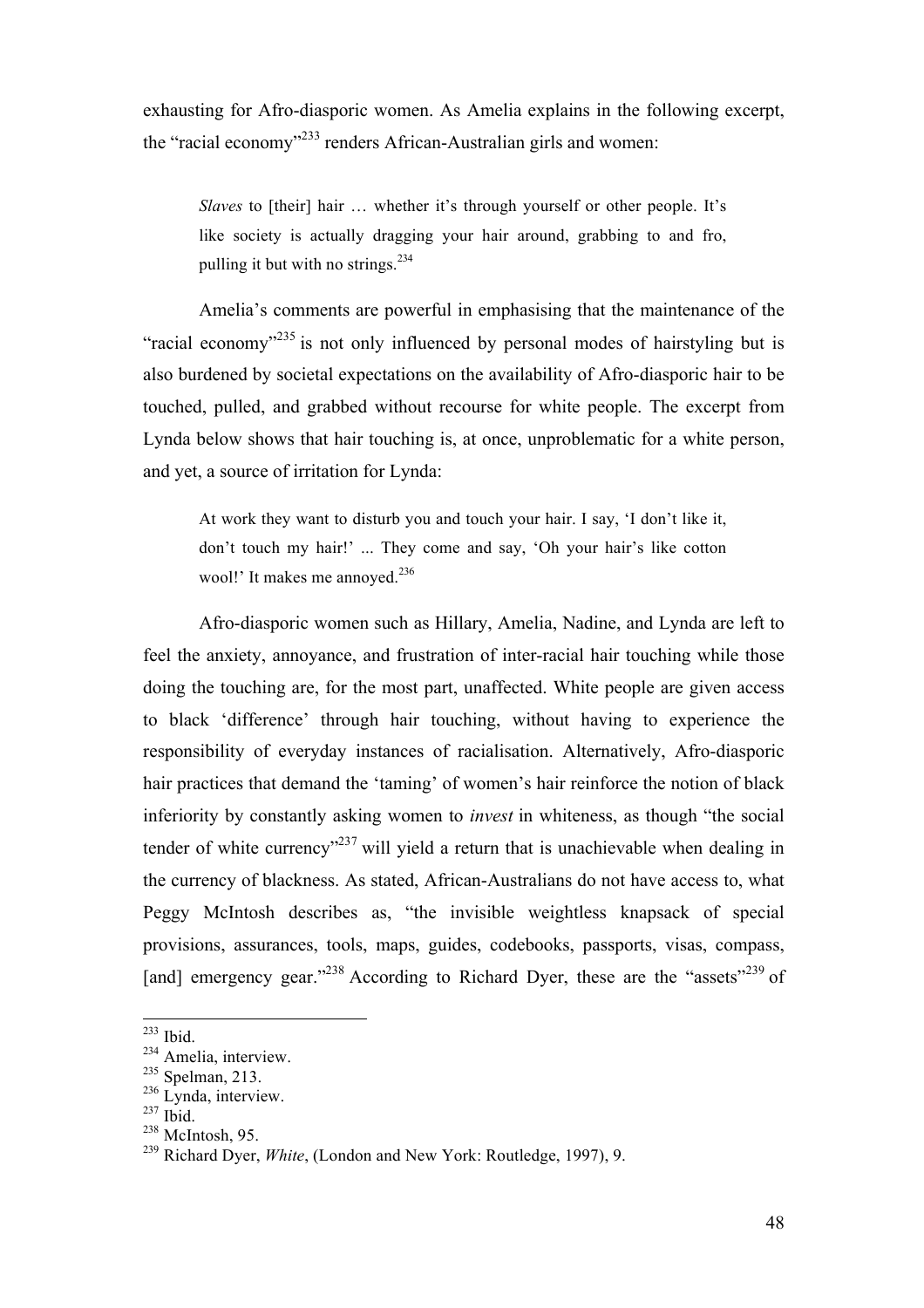white privilege. Dyer states that these "assets" are, of course, invisible and, "part and parcel of the sense that whiteness is nothing in particular, that white culture and identity have, as it were, no content.<sup>240</sup>

The desire to touch black hair exposes the unmarked *and* untouchable nature of whiteness as a social category and its simultaneous 'othering' of blackness. In doing this, Dyer argues that the "power" of whiteness "resides in [its] invisible properties"<sup>241</sup> in which, power is "maintained by being unseen."<sup>242</sup> 'Difference,' as it relates to black hair, is then interpreted as an available entity because of its visibility. Building upon the work of Fanon, hair touching becomes part of "the burden of ... corporeal malediction."<sup>243</sup> Fanon writes of this burden in the twentieth century where he was made to feel his 'difference' as he walked down the street to screams of, "look a nigger!"<sup>244</sup> The racist epithet directed at Fanon ensured that he "[became] aware of [his] uniform<sup>3245</sup> and was interpellated as the subject proper; "expected to behave like a black man — or at least like a nigger."<sup>246</sup> Shifting Fanon's argument to the context of hair in the twenty-first century, I suggest that hair touching is not only "the burden of  $\ldots$  corporeal malediction," <sup>247</sup> but is also, the action of articulating and interpellating 'difference' *vis-à-vis* the black female body.

Nadine has chosen to disrupt the canon that interpellates her hair as 'different' by straightening it as an act of subversion, protection, *and* conformity. Here, Nadine explains how she perceives straightened African hair as a detraction from inter-racial hair touching:

I straighten [my hair] the day before … [because] when I have my hair out and it's 'natural' people always come up and touch it and I just feel, why are you in my space?<sup>248</sup>

 $240$  Ibid.

!!!!!!!!!!!!!!!!!!!!!!!!!!!!!!!!!!!!!!!!!!!!!!!!!!!!!!!

<sup>244</sup> Ibid., 114.

 $^{241}$  Ibid., 45.<br> $^{242}$  Ibid.

 $243$  Fanon, 111.

 $^{245}$  Ibid..<br> $^{246}$  Ibid.

<sup>247</sup> Ibid., 111.

<sup>&</sup>lt;sup>248</sup> Nadine, interview.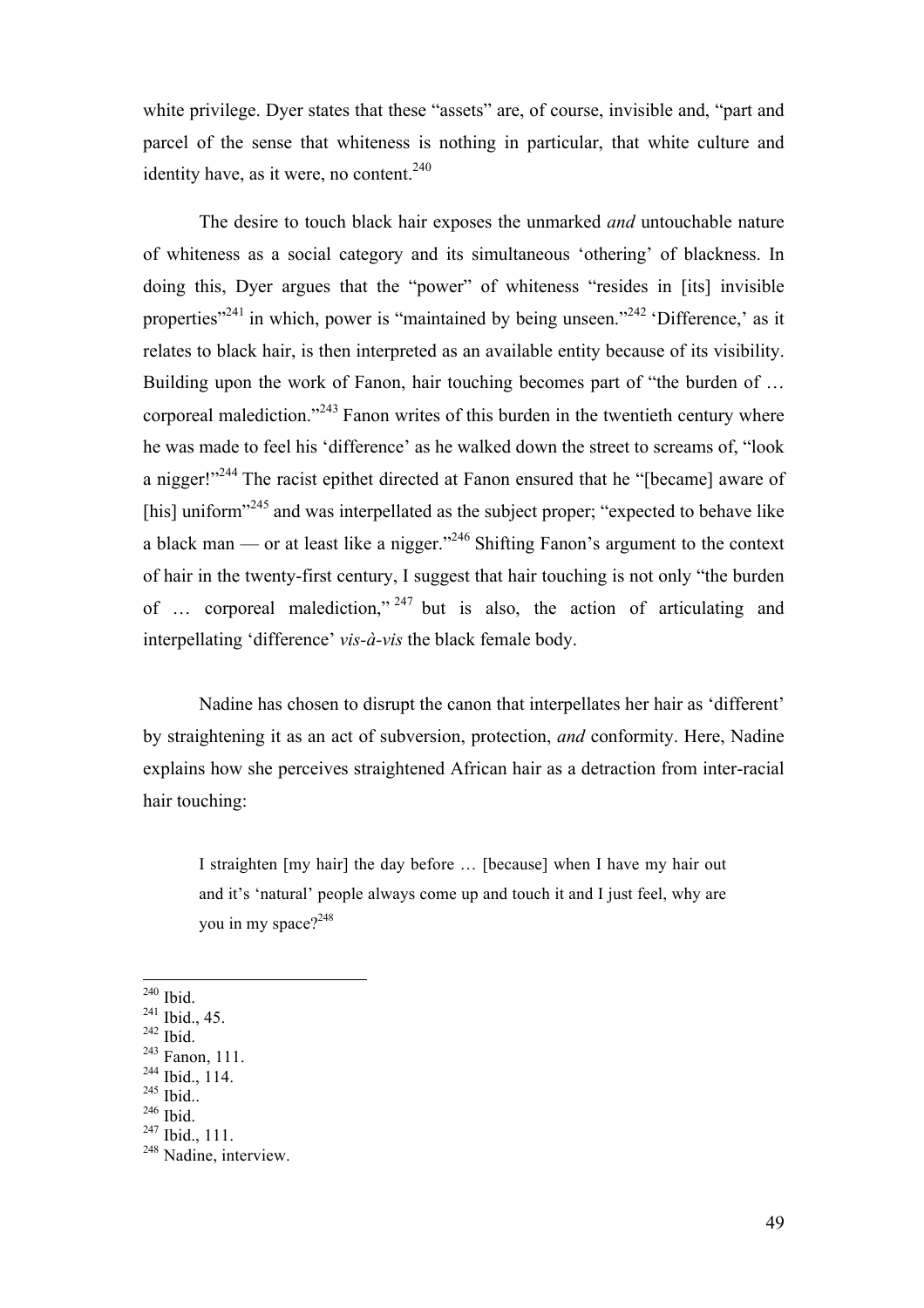Nadine is constantly deploying explicit and implicit forms of labour in an attempt to eliminate the visibility of her 'different' hair, particularly in the workplace. Further, Nadine explains in the quotation below, that her aversion to hair touching is related to, and removed from, the idea that the labour of hairstyling can come *undone* from the touch of a curious white hand:

I don't *just* not like it because I think, 'they're going to ruin my hairstyle' but *because* I think they're going to ruin my hairstyle!<sup>249</sup>

For Nadine, hairstyling is connected to maintaining an 'appropriate' cultural identity. Hair touching is then the undoing of Nadine's explicit and implicit mode of labour; or, as Shonae, states, when African hair is straightened you do not want it touched "because obviously you can feel the unnaturalness in there."<sup>250</sup> Therefore, the objection to hair touching is threefold for Afro-diasporic women: you do not want your 'difference' made a spectacle of; you also do not want your hairstyle ruined by hair touching because you may have spent up to fourteen hours doing it; and, you do not want it touched because it will reveal the "unnaturalness"<sup>251</sup> of straightened African hair, thus undoing the invisible labour of 'race' work.

Hair touching is, without question, one of the most intricate inter-racial situations to negotiate. However, it is clear that the female interviewees deploy strategies of resistance, acceptance, and detraction from inter-racial hair touching. For instance, Amelia admits to feeling "degraded" by hair touching but tries to "laugh it off."<sup>252</sup> Hillary decides in the moment whether or not to resist or accept the question of, "can I touch your hair?"<sup>253</sup> Nadine spends up to fourteen hours straightening her hair in the hope that it will detract from hair touching in the workplace.<sup>254</sup> Lynda resists hair touching, telling her co-workers to "stop it" and "shut up" when they exclaim that her hair feels like "cotton wool."<sup>255</sup>

 $249$  Ibid.

<sup>&</sup>lt;sup>250</sup> Shonae, interview.

<sup>251</sup> Ibid.

<sup>&</sup>lt;sup>252</sup> Amelia, interview.

<sup>&</sup>lt;sup>253</sup> Hillary, interview.

<sup>&</sup>lt;sup>254</sup> Nadine, interview.

<sup>&</sup>lt;sup>255</sup> Lynda, interview.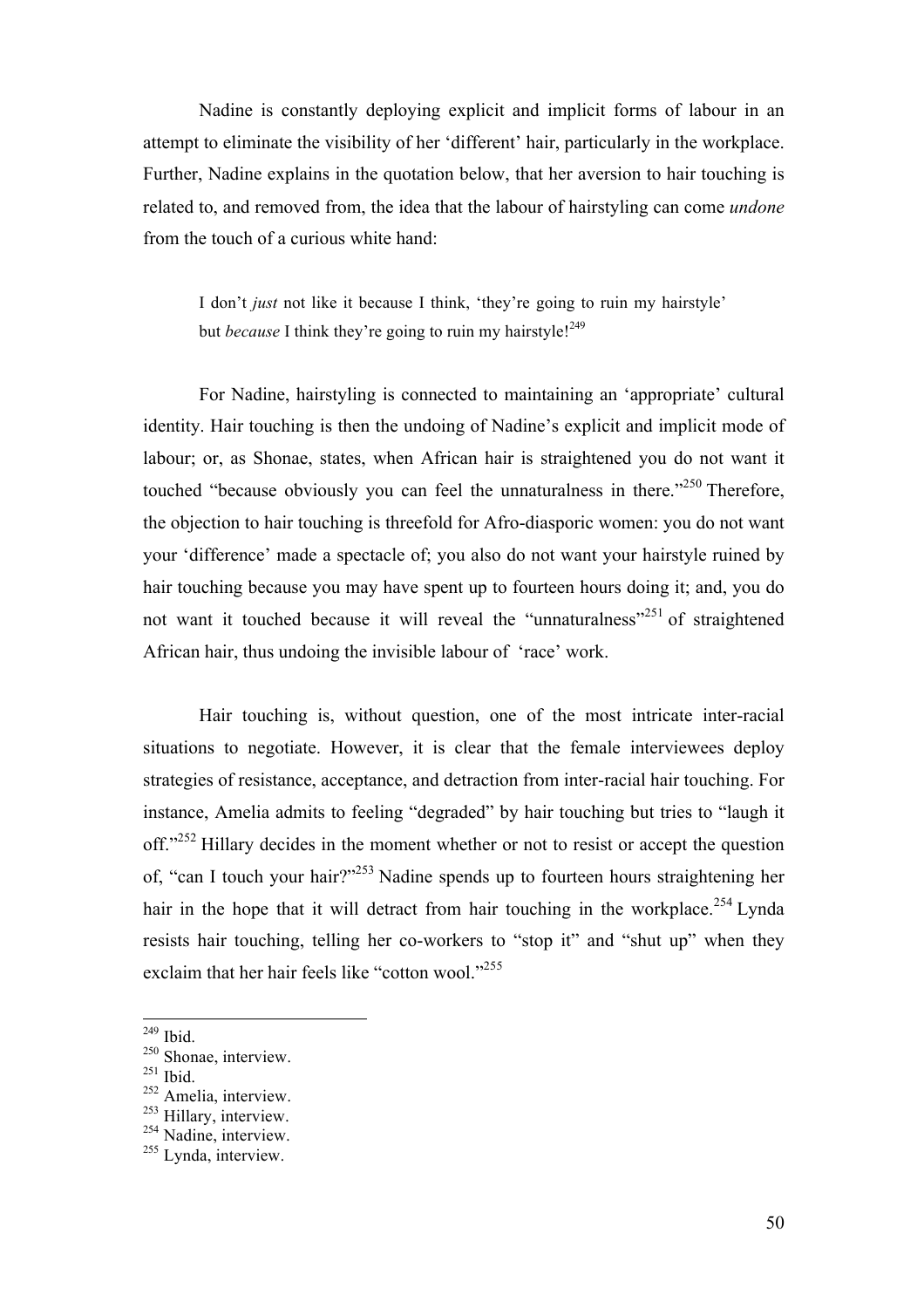While these strategies have different intentions they are similar in that each action requires and demands, the work of Afro-diasporic women. Extending upon Spelman's argument, I contend that the "shadow work"<sup>256</sup> involved in the negotiation of inter-racial hair touching reveals the manner in which labour, as it relates to Afrodiasporic women, intersects with both 'race' and gender. I have experienced the gendered and 'raced' nature of inter-racial hair touching on an almost daily basis, particularly when I styled my hair into a large Afro. For instance, a casual walk with my dad who, just like me, looks 'different,' has often been interrupted by someone asking to touch my hair, not his. Like Hillary, I have asked myself that same question, "what makes you think it's ok to touch a complete stranger's hair?"<sup>257</sup> I have even questioned what stops women like Hillary, Amelia, Nadine and I from saying, "hey, please, don't touch my hair." However, I stop there because these should not just be the questions Afro-diasporic women ask themselves. In fact, these should also be the questions that white people ask of themselves.

A question that hair touchers — for lack of a better term — should begin to ask is: why do I want to touch this woman's hair? And more specifically, why do I feel the need to interrupt this woman at work, at university, or at the local supermarket with the question, "can I touch your hair?" 'Race' work should not be the sole responsibility of non-white groups; this labour should be shared. I have devoted this space to inter-racial hair touching to give voice to the interview participants' frustrations and as a means of naming and drawing attention to this *unconscious* everyday act. In turn, this chapter encourages an inter-racial dialogue that aims to shift the responsibility of doing 'race' onto white people.

 $256$  Spelman, 209.

 $^{257}$  Hillary, interview.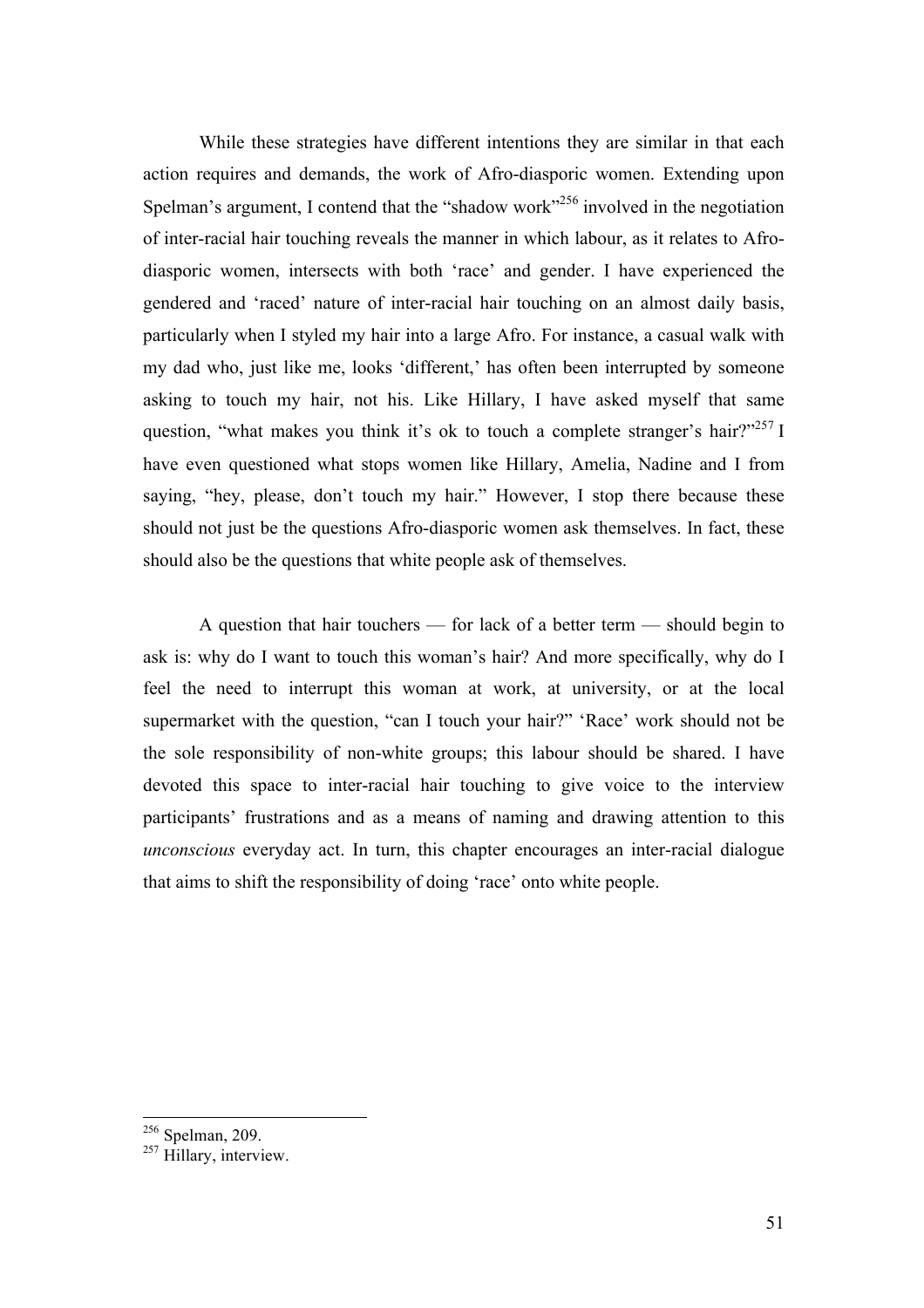#### **Conclusion: Risking it all for Hair**

I entered this project with, I admit, prejudicial views on what I might find out about the politics of hair in African-Australian experience. After watching Chris Rock's film *Good Hair*, I became determined to 'uncover' the extent to which, I thought, black women attempted to whiten themselves through their hair. I created a 'natural' hair blog with passionate entries on why we, as black women, need to go 'natural.' I was sure that the interviews would confirm my ideas. However, from my first interview with Amelia in which she comfortably described herself as "halfcaste," I realised that this project was going to be anything but simple. The interviews were confronting in that my beliefs were constantly tested, contradicted and stretched to the point where I had to concede that my opinion on 'natural' hair simply did not make the same sense for those who I was interviewing. The women and men I spoke to about 'natural' hair, for instance, did not necessarily see it as part of a solution to white hegemony, but to my surprise, as a deviation from Africanness. Hair straightening was not seen necessarily as a way of imitating whiteness but as a way of avoiding the white gaze, something which confirms but also eludes a hegemonic white gaze. In short, the interviews often confounded my beliefs and forced me to interrogate the prejudices I held about the meanings of African hairstyles. Bruno Latour emphasises the importance of the interviewer having "as many prejudices [and] biases as possible"<sup>258</sup> in order to:

[P]ut them at risk in the setting and provide occasions of manipulation for the entities to show their mettle. It is not passion, nor theories, nor preconceptions that are in themselves bad, they only become so when they do not provide occasions for the phenomena to differ. 259

While I approached the interviews with preconceptions, I was also open to the diverse opinions of the interview participants. The personal and cultural responsibility I felt in accounting for, and representing, the paradoxes of the data collected, respectfully and accurately, cannot be emphasised enough. The major

<sup>258</sup> Bruno Latour, "How to talk about the body: the Normative Dimension of Science Studies," *Body & Society* 10, no. 2/3 (June 2004): 219.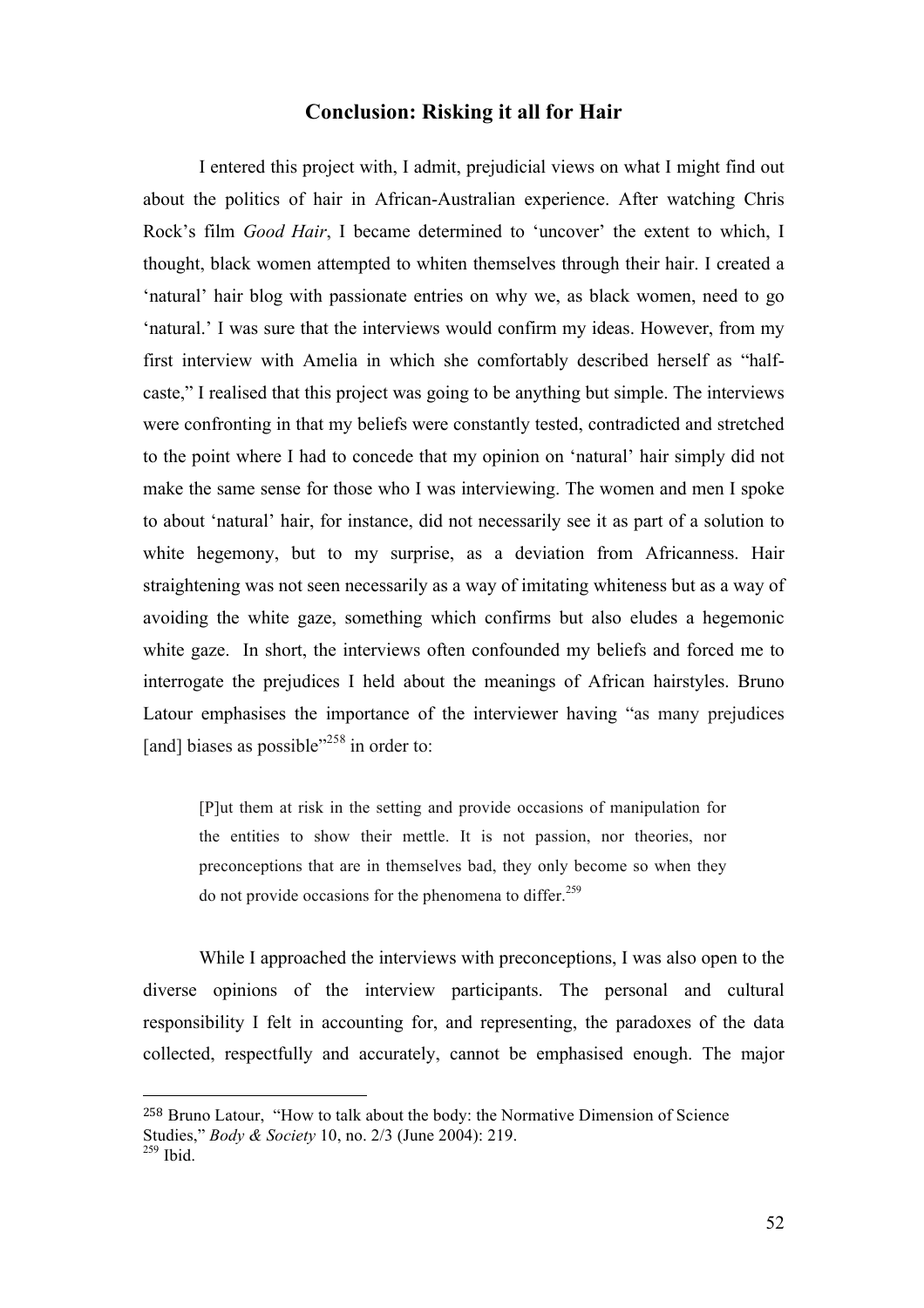challenge of this project was not only "[providing] occasions for the phenomena to differ $^{260}$  during the interview process but also, ensuring that I created space for these different voices without silencing them. The interview material gathered did not align with my initial expectations of this project and so I had to constantly resist the temptation to straighten out the kinks in the participants' responses to maintain the integrity of the project. I had to detail the contradictions and differences in viewpoints just as they emerged. Even though Amelia, Nadine, Hillary, Elroy, Kwame, Shonae, and Lynda, have opinions that are, for the most part, different (and sometimes opposite) to my own, I learnt that in risking my personal views, the dynamic voices within the African-Australian community could be revealed.

The interview material attests to the heterogeneity of daily life, as an African-Australian in Sydney, where contradictions abound. This dissension means that the data collected does not fit neatly into the frameworks of hooks and Mercer. The interview participants have shown that neither theorist completely encompasses African-Australian experiences. Instead, hair in the African-Australian community is revealed as simultaneously psychologised *and* depsychologised; 'good' *and* 'bad'; 'authentic' *and* 'inauthentic;' and, 'natural' *and* 'unnatural.' These contradictions necessitate continued discussion on the complexities of African-Australian hair and identity. The varied hair stories from Nadine, Hillary, Amelia, Lynda, Kwame, and Elroy have complicated and broadened the debate surrounding Afro-diasporic hair, problematising current academic and socio-cultural discourses from the US and Britain. The inclusion of these deeply personal hair stories provides a space in which African-Australian stories are represented, recognised, and valued as a meaningful contribution to the growing field of African Studies in Australia. This thesis has recentred African-Australian experiences, revealing a community of conflicting voices that ought to be heard. In some ways, the conversation has only just begun.

<sup>260</sup> Ibid.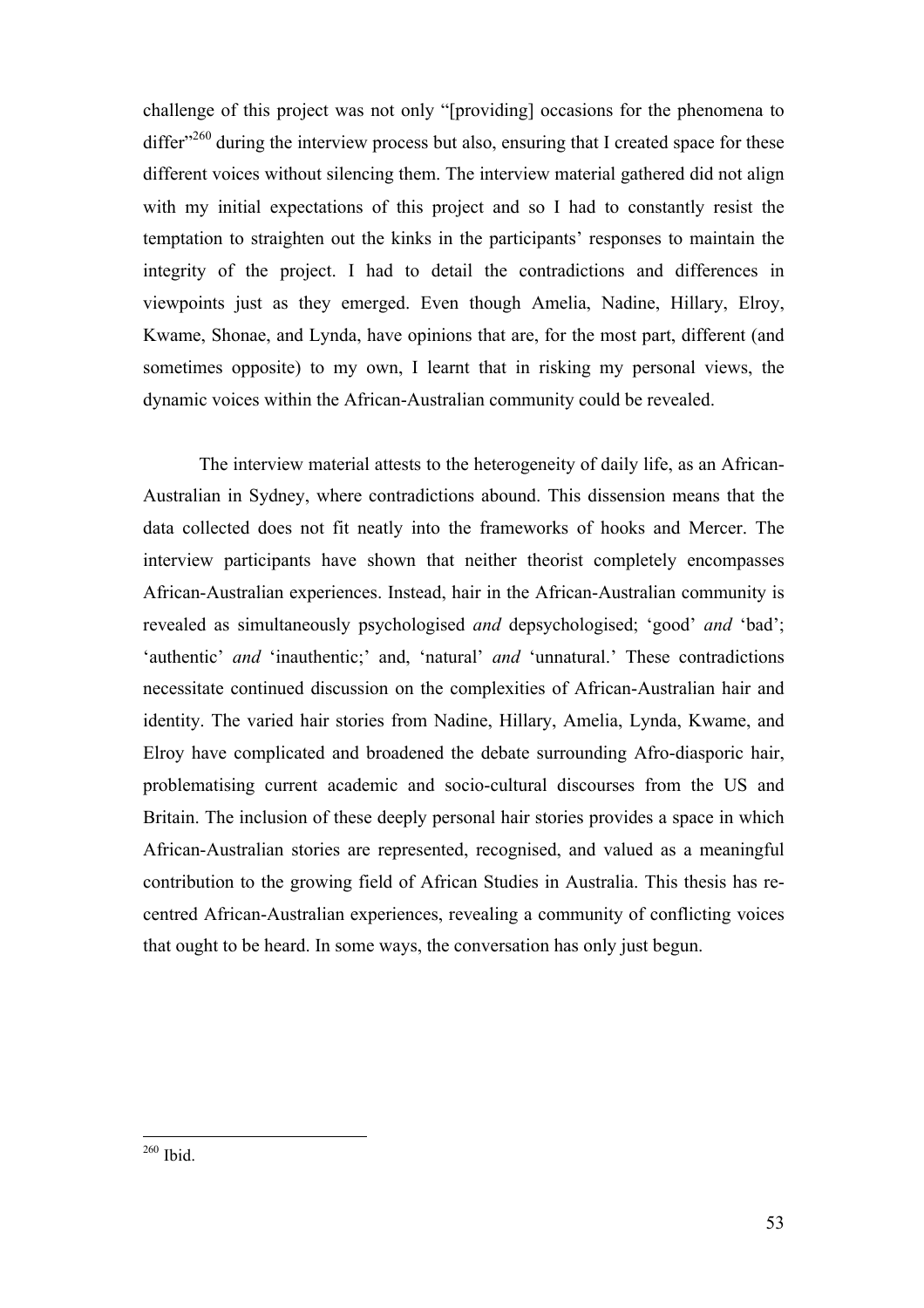#### **References**

Althusser, Louis. *For Marx*. New York: Verso, 1996.

- Anderson, Benedict. *Imagined Communities: Reflections on the Origin and Spread of Nationalism*. London:Verso, 1983.
- Arthur, John A. *African Diaspora Identities: Negotiating Culture in Transnational Migration*. Lanham, Maryland: Lexington Books, 2012.
- Baudrillard, Jean. *Simulacra and Simulation*. Translated by Sheila Faria Glaser. Ann Arbor: The University of Michigan Press, 1994.
- Berry, Esther R. "The Zombie Commodity: Hair and the Politics of its Globalization." *Postcolonial Studies* 11, no. 1 (June 2008): 63-84.
- Bessant, Judith and Watts, Rob. *Sociology Australia.* Sydney: Allen & Unwin, 2007.
- Bhachu, Parminder. "Diaspora Politics through Style: Racialized and Politicized Fashion in Global Markets." In *Making Race Matter: Bodies, Space and Identity*, edited by Claire Alexander and Caroline Knowles, 42-59. Houndmills, Basingstoke, Hampshire; New York: Palgrave Macmillan, 2005.
- Biddle-Perry, Geraldine. "Hair, Gender and Looking." In *Hair: Styling, Culture and Fashion*, edited by Geraldine Biddle-Perry and Sarah Cheang, 97-109. Oxford and New York: Berg, 2008.
- Bitz, Karen. "The Ethnic Hair Care Market," *Household and Personal Products Industry*. November 9, 2005. http://www.happi.com/articles/2000/04/theethnic-hair-care-market.
- *Black Hair: the Korean Takeover of the Black Haircare Industry.* DVD. Directed by Aron Ranen. 2005; Santa Monica, California: Third Wave Media, 2006.
- Black Owned Beauty Supply Association (BOBSA), *BOBSA.org,* February 24, 2013, http://bobsa.org/about-bobsa.
- Boccalatte, Suzanne and Jones, Meredith. *Trunk, Volume One: Hair*. Sydney: Boccalatte Pty Ltd., 2009.
- Bordo, Susan. *Unbearable Weight: Feminism, Western Culture, and the Body*. Berkeley and Los Angeles: University of California, 1993.
- ----. "Normalisation and Resistance in the Era of the Image." In *Feminisms,* edited by Sandra Kemp and Judith Squires, 451-455. New York: Oxford University Press, 1997.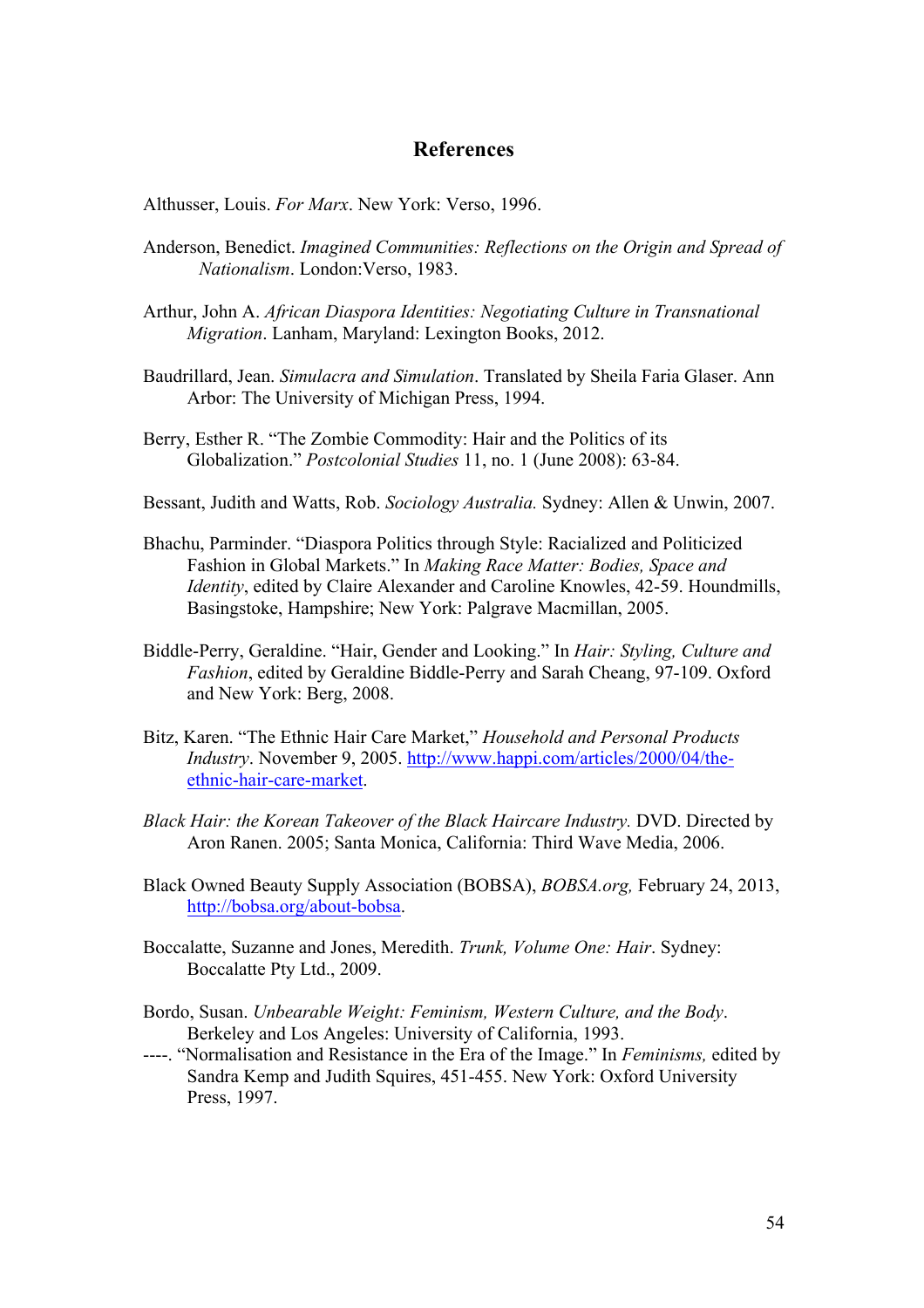- Brooks, Geraldine. "To Those of My Sisters Who Kept Their Naturals (Never to look a hot comb in the teeth)." In *Confirmation: An Anthology of African American Women,* edited by Imamu Amiri Baraka and Amina Baraka, 84-85. New York: William Morrow and Company, 1983.
- Bundles, A'Leila. *On Her Own Ground: The Life and Times of Madam C.J. Walker*. New York: Schribner, 2001.

Butler, Judith. *Undoing Gender*. New York : Routledge, 2004.

- ---. *Gender Trouble: Feminism and the Subversion of Identity*. New York: Routledge, 2006.
- Byfield, Judith. "Introduction: Rethinking the African Diaspora." *African Studies Review* 43, no. 1 (April 2000): 1-9.

Carbado, Devon W. "Colorblind Intersectionality." *Signs: Journal of Women and Culture in Society* 38, no. 4 (Summer 2013): 811-845.

- Catsoulis, Jeannette. "Look but Don't Touch: It's All About the Hair." *The New York Times*, October 8, 2009, http://movies.nytimes.com/2009/10/09/movies/09hair.html? r=0.
- Collins, David. *An Account of the English Colony in New South Wales, with remarks on the dispositions, customs, manners, etc. of the native inhabitants of that country*. London: T. Cadell & W. Davis, 1798-1802.
- Collins, Patricia Hill. *Black Feminist Thought: Knowledge, Consciousness, and the Politics of Empowerment*. New York and London: Routledge, 1991.
- Curry-Evans, Kim and Lester, Neal A. *Hair Stories*. Scottsdale, Arizona: Scottsdale Museum of Contemporary Art, 2004.
- Danquah, Meri Nana-Ama. "Afro-Kinky Human Hair." In *Everything but the Burden: what white people are taking from black culture*, edited by Greg Tate, 204-216. New York: Harlem Moon, 2003.
- Davis, Angela Yvonne. "Afro Images: Politics, Fashion and Nostalgia." In *Tenderheaded: A Comb-Bending Collection of Hair Stories*, edited by Juliette Harris and Pamela Johnson, 200-209. New York: Washington Square Press, 2001.
- Davis-Sivasothy, Audrey. *The Science of Black Hair: A Comprehensive Guide to Textured Hair Care*. Stafford, Texas: Saja Publishing Company, 2011.
- Dingle, Derek T. "Madame C. J. Walker: Breaking New Ground This daughter of slaves built a haircare empire and created a model for financial empowerment." *Black Enterprise Magazine* 35, no. 7 (February 2005): 20.

Dyer, Richard. *White*. London and New York: Routledge, 1997.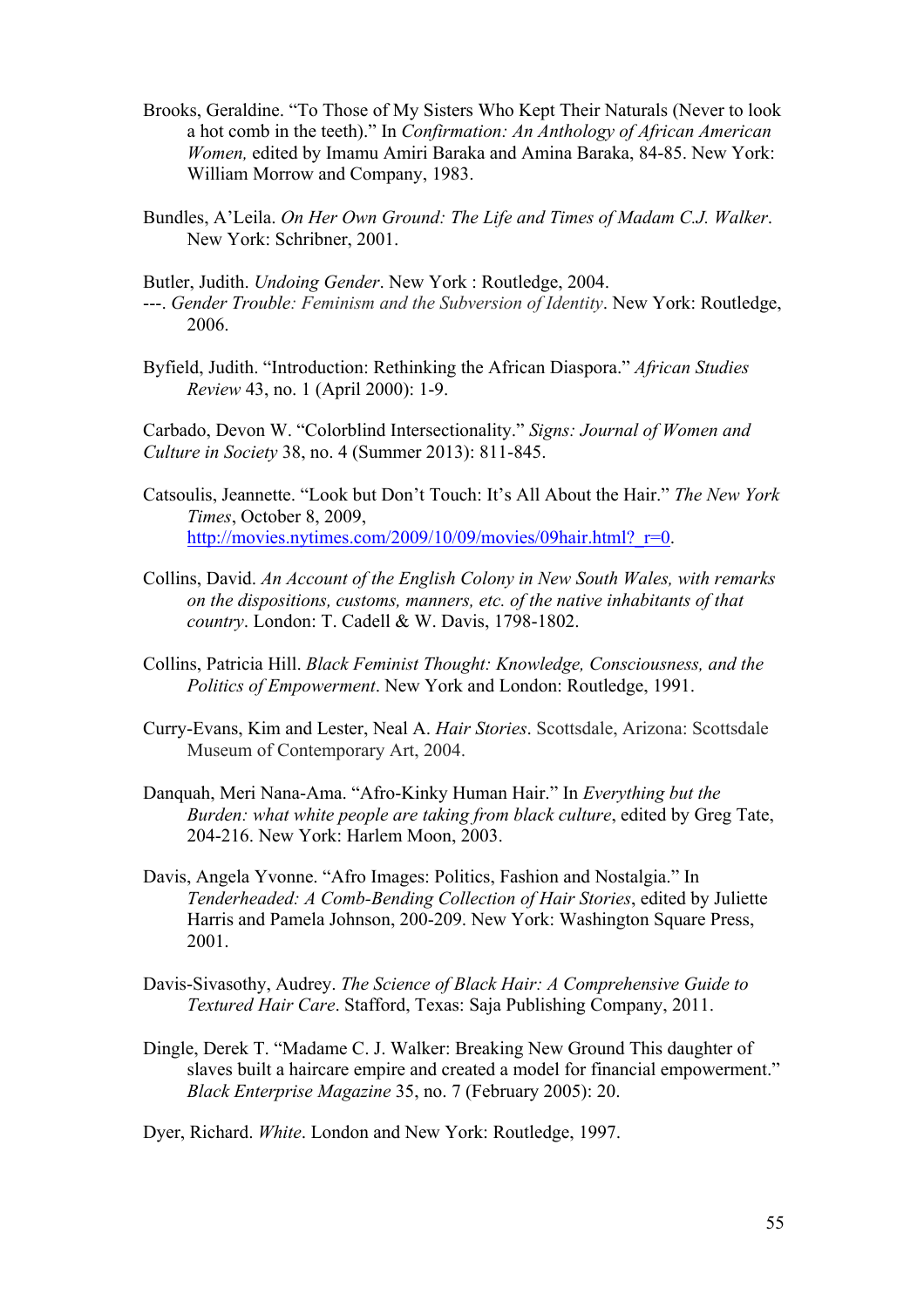- Edgar, Barbara, Jamali, Monica and Lucas, David. "The Sudan-born in Australia: a Statistical Profile." *The Australasian Review of African Studies* 32, no. 2 (December 2011): 10-24.
- Fanon, Frantz. *Black Skin, White Masks*. Translated by Charles Lam Markmann. New York: Grove Press, 1967.
- Ferme, Mariane. *The Underneath of Things: Violence, History, and the Everyday in Sierra Leone*. Berkeley and Los Angeles, California: University of California Press, 2001.
- Fisher, Jean. "Diaspora, Trauma and the Poetics of Remembrance." In *Exiles, Diasporas and Strangers*, edited by Kobena Mercer, 190-212. Cambridge, Massachusetts: MIT Press; London: Iniva (Institute of International Visual Arts), 2008.

Foucault, Michel. *Discipline and Punish*. Harmondsworth: Penguin Books, 1977. ----. "Of Other Spaces." Translated by Jay Miskowiec. *Diacritics* 16, no. 1 (Spring 1986): 22-27.

- George-Parkin, Hilary. "Oprah's natural hair debut stirs controversy." *Today*, August 2, 2012. http://www.today.com/style/oprahs-natural-hair-debut-stirscontroversy-919705?franchiseSlug=stylemain.
- Gilroy, Paul. *The Black Atlantic: Modernity and Double Consciousness*. Cambridge, Massachusetts: Harvard University Press, 1993.
- ----. *Between Camps: Nations, Cultures and the Allure of Race*. London: Penguin, 2001.
- Goffman, Erving. *The Presentation of Self in Everyday Life*. New York: Overlook Press, 1973.
- *Good Hair.* DVD. Directed by Jeff Stilson. 2009; Santa Monica, California: Lionsgate, 2010.
- Herreman, Frank and Sieber, Roy. *Hair in African Art and Culture*. Munich: Prestel Books, 2000.
- "The Hair Controversy Gabby Douglas and Oprah Winfrey." Narrated by Pamela and Dianne Shaddock. *Natural Hair Care News*, August 1, 2012. http://www.naturalhaircarenews.com/2012/08/15/nhcn-podcast-002-the-haircontroversy-gabby-douglas-and-oprah-winfrey/.
- hooks, bell. *Black Looks: Race and Representation*. Boston, Massachusetts: South End Press, 1992.
- ----. "Straightening Our Hair." In *Tenderheaded: A Comb-Bending Collection of Hair Stories*, edited by Juliette Harris and Pamela Johnson, 111-116. New York: Washington Square Press, 2001.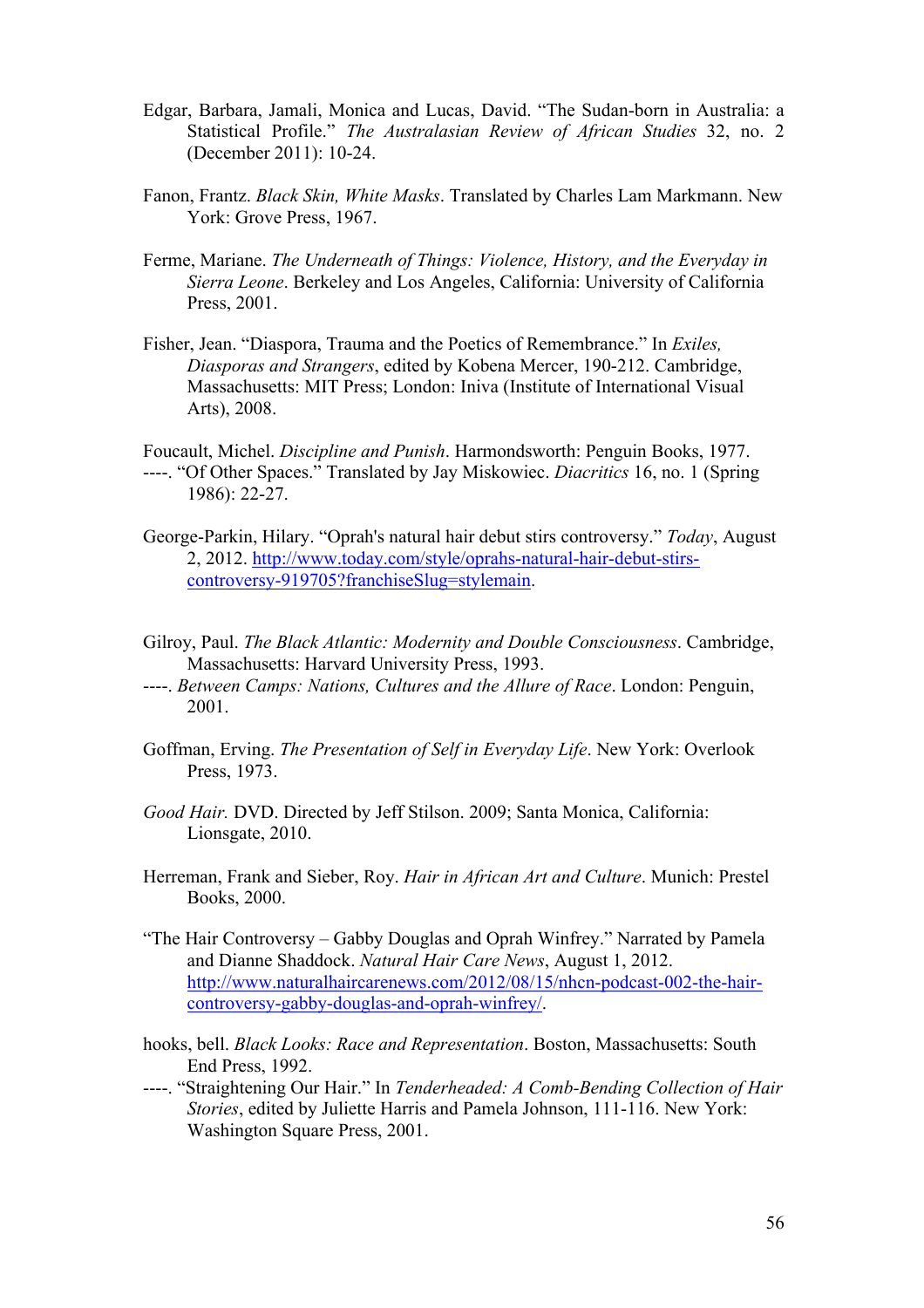- Hudson-Weems, Clenora. *Africana Womanist Literary Theory*. Trenton, New Jersey: Africa World Press, Inc., 2004.
- Jones, Lisa. *Bulletproof Diva: Tales of Race, Sex, and Hair*. New York: Anchor Books, 1995.
- Kaba, Mariame. "When Black Hair Tangles with White Power." In *Tenderheaded: A Comb-Bending Collection of Hair Stories*, edited by Juliette Harris and Pamela Johnson, 102-108. New York: Washington Square Press, 2001.
- Kanneh, Kandiatu. *African Identities: Race, Nation, and Culture in Ethnography, Pan-Africanism, and Black Literatures*. London: Routledge, 1998.
- Latour, Bruno. "How to talk about the body: the Normative Dimension of Science Studies." *Body & Society* 10, no. 2-3 (June 2004): 205-229.
- Lloyd, Moya. *Judith Butler: From Norms to Politics*. Cambridge and Massachusetts: Polity Press, 2007.
- Mapedzahama, Virginia and Kwansah-Aidoo, Kwamena . "Negotiating Diasporic Black African Existence in Australia: A Reflexive Analysis." *The Australasian Review of African Studies* 34, no. 1 (June 2013): 61-81.
- Mandella, Adémola. *Authentic Hair: Photos, Poems and Prose Celebrating the Beauty and Versatility of Natural Hair*. New York: Cosmic Nubian Enterprises Inc., 2000.
- McIntosh, Peggy. "White Privilege and Male Privilege: A Personal Account of Coming to See Correspondences through Work in Women's Studies." In *Race, Class, and Gender: An Anthology*, edited by Margaret L. Anderson and Patricia Hill Collins, 95-105. Belmont, California: Wadsworth/Thomson Learning, 2001.
- Memel-Fôte, Harris. "The Perception of Beauty in Negro-African Culture." Paper presented at the Annual meeting for the Society of African Culture, Dakar, Senegal, March 30-April 8, 1966.
- Mercer, Kobena. *Welcome to the Jungle: New Positions in Black Cultural Studies*. New York: Routledge, 1994.
- Miles, Robert. *Racism*. London and New York: Routledge, 1989.
- *My Nappy Roots: A Journey Through Black Hair-itage*. DVD. Directed by Regina Kimbell and Jay Bluemke. 2006; Indianapolis, Indiana: Virgin Moon Entertainment, 2010.
- *The Natural Hair Movement*, February 24, 2013, http://www.naturalhairmovement.com/.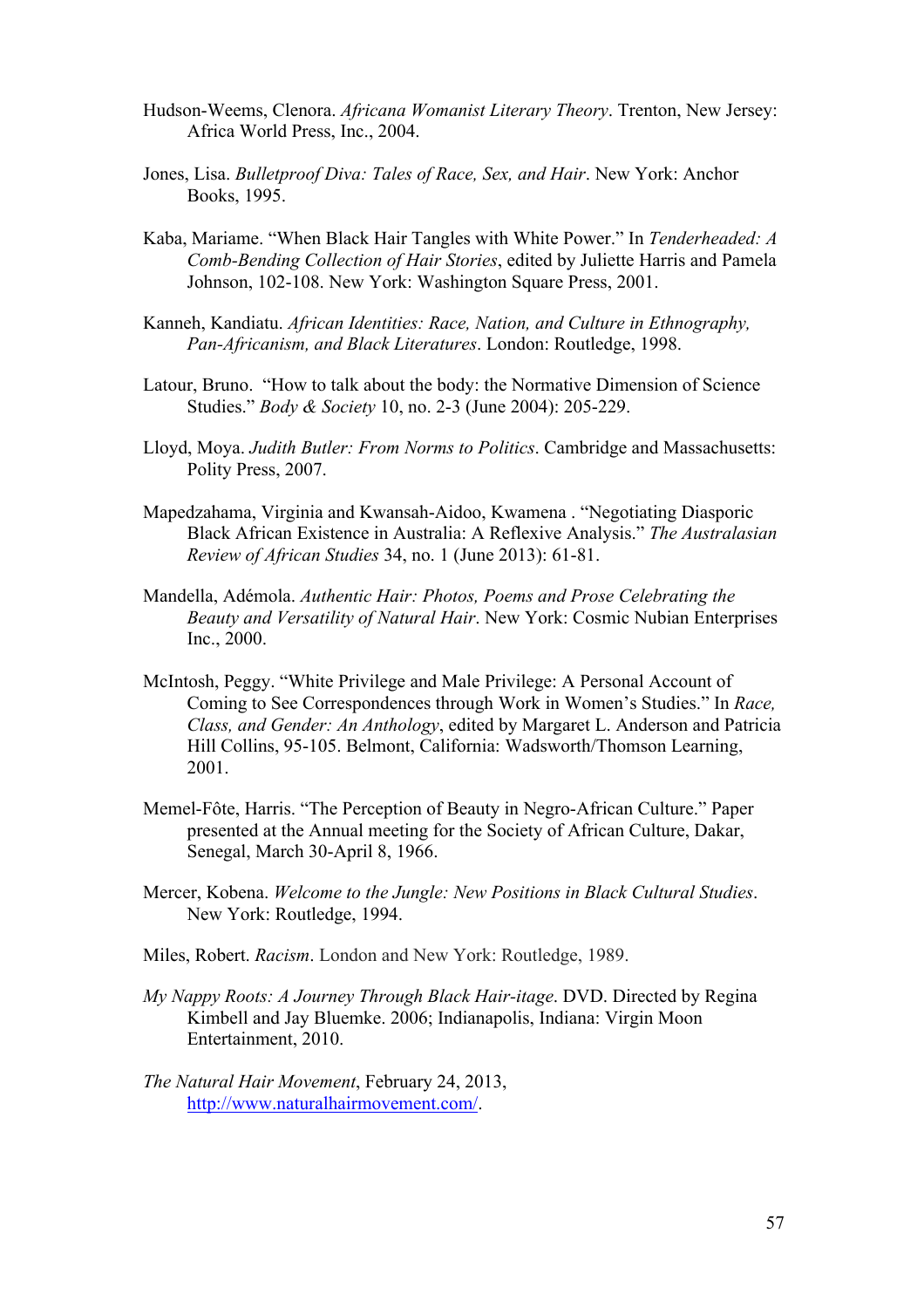- Nuttall, Sarah. "Introduction: Rethinking Beauty." In *Beautiful/Ugly: African and Diaspora Aesthetics*, edited by Sarah Nuttall, 1-27. Durham, North Carolina: Duke University Press, 2006.
- Odeyemi, Bola. "It's only hair today… gone tomorrow." In *Hair Power – Skin Revolution: A collection of poems and personal essays by Black and Mixed-Race women*, edited by Nicole Moore, 157. Leicester: Matador, 2010.
- Okafor, Victor Oguejiofor. *Towards an Understanding of Africology.* Dubuque, Iowa: Kendall Hunt Publishing Company, 2010.
- Oliver, Mike. "Standing Up, Reaching Out and Letting Go: Experiences of Resilience and School Engagement for African High Schoolers From Refugee Backgrounds." *The Australasian Review of African Studies* 33, no. 1 (June 2012): 151-164.
- The Oprah Magazine (O Magazine). "Check Out Oprah's Natural Hair on O Magazine's September 2012 Cover!" *Oprah*. August 1, 2012. http://www.oprah.com/style/Oprahs-Natural-Hair-on-O-Magazine-September-2012--Oprahs-Real-Hair.
- Patterson, Whitney. "Oprah's Natural Hair Controversy." *Sporty Afros*. August 3, 2012. http://sportyafros.com/hair/oprahs-natural-hair-controversy/.
- Patton, Tracey Owens. "Hey Girl, Am I more than my hair?: African-American women and their struggle with beauty, body image, and hair." *The National Women's Studies Association Journal* 18, no. 2 (Summer 2006): 24-51.
- Phillips, Melissa. "Convenient Labels, Inaccurate Representations: Turning Southern Sudanese Refugees into 'African-Australians.'" *The Australasian Review of African Studies* 32, no. 2 (December 2011): 57-79.
- Prince, Althea. *The Politics of Black Women's Hair*. Ontario: Insomniac Press, 2009.
- Pybus, Cassandra. "A Touch of the Tar: African settlers in colonial Australian and the implications for issues of Aboriginality." *Australian Studies* 3 (2001): 1-24.
- ----. *Black Founders: The unknown story of Australia's first black settlers*. Sydney: UNSW Press, 2006.
- Razack, Sherene. *Race, Space, and the Law: Unmapping a White Settler Society*. Toronto: Between the Lines, 2002.
- Robinson, Julie. "Sudanese heritage and living in Australia: Implications of demography for individual and community resilience." *The Australasian Review of African Studies* 32, no. 2 (December 2011): 25-56.
- Rooks, Noliwe M. *Hair Raising: Beauty, Culture, and African American Women*. New Brunswick, New Jersey: Rutgers University Press, 2000.
- Said, Edward. *Culture and Imperialism*. New York: Vintage Books Edition, 1993.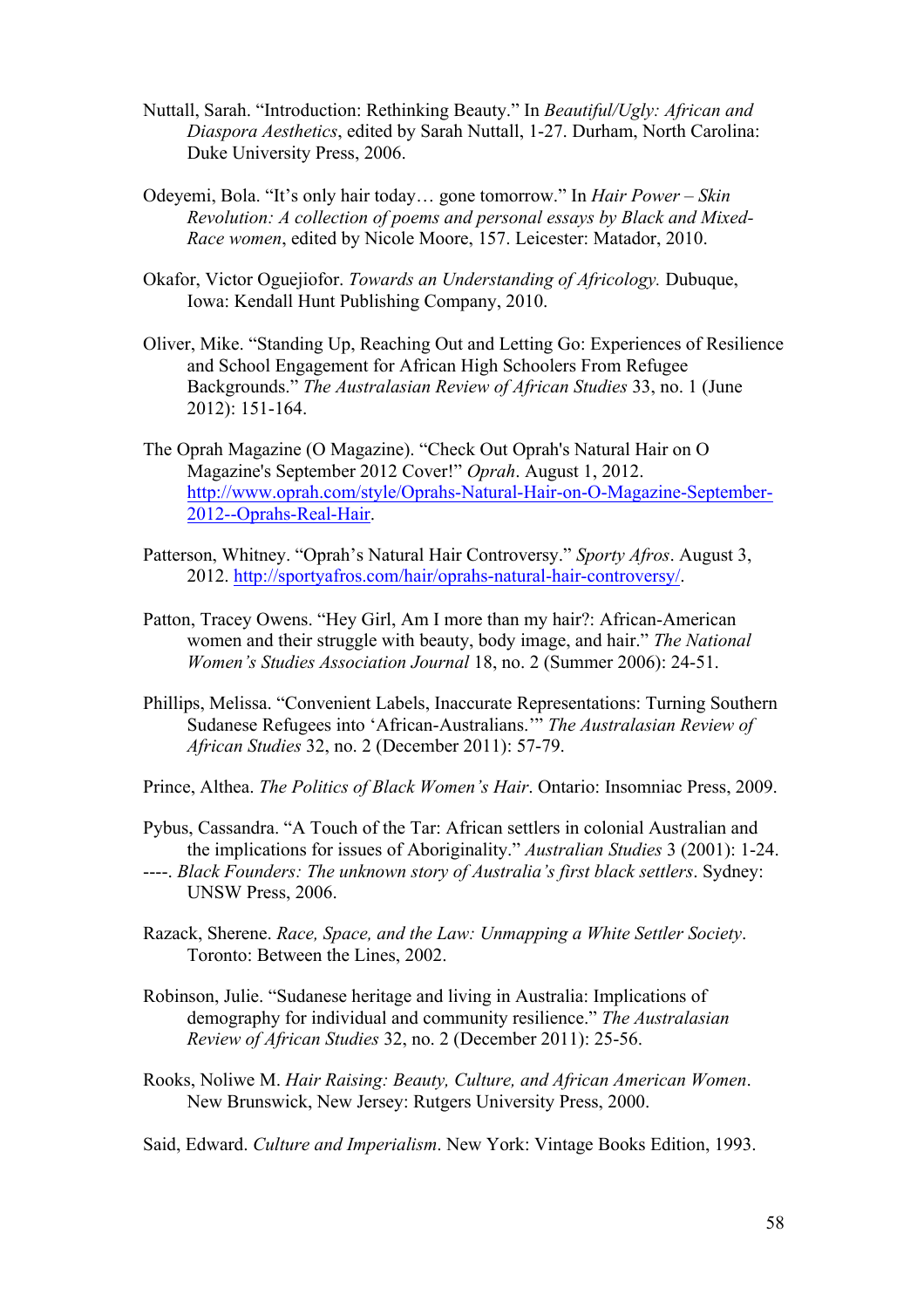- Saro-Wiwa, Zina. "Transition," *The New York Times Op-Docs*, 5:53. May 31, 2012. http://www.nytimes.com/video/2012/05/31/opinion/100000001579773/transitio n.html.
- Shamboosie. *Beautiful Black Hair: Real Solutions to Real Problems*. Phoenix, Arizona: Amber Books, 2002.
- Sherrow, Victoria. *Encyclopedia of Hair: A Cultural History*. Connecticut: Greenwood Press, 2006.
- Siegmann, William. "Women's Hair and Sowei Masks in Southern Sierra Leone and Western Liberia." In *Hair in African Art and Culture*, edited by Frank Herreman and Roy Sieber, 71-78. Munich: Prestel Books, 2000.
- Smart, Taiia. "Hair Braiding, Miss?" In *Tenderheaded: A Comb-Bending Collection of Hair Stories*, edited by Juliette Harris and Pamela Johnson, 85-89. New York: Washington Square Press, 2001.
- Spellers, Regina E. "The Kink Factor: A Womanist Discourse Analysis of African American Mother/Daughter Perspectives on Negotiating Black Hair/Body Politics." In *Understanding African-American Rhetoric: Classical Origins to Contemporary Innovations,* edited by Ronald L. Jackson II and Elaine B. Richardson, 223-244. New York: Routledge, 2003.
- Spelman, Elizabeth V. ""Race" and the Labor of Identity." In *Racism and Philosophy*, edited by Susan E. Babbitt and Sue Campbell, 202-215. New York: Cornell University, 1999.
- Tate, Shirley Anne. *Black Beauty: Aesthetics, Stylization, Politics*. Farnham and Burlington, Vermont: Ashgate Publishing, 2009.
- ----. *Black Skins, Black Masks: Hybridity, Dialogism, Performativity*. Aldershot, Hants, England; Burlington, Vermont: Ashgate, 2005.
- Tulloch, Carol. "Resounding Power of the Afro Comb." In *Hair: Styling, Culture and Fashion*, edited by Geraldine Biddle-Perry and Sarah Cheang, 123-139. Oxford and New York: Berg, 2008.
- Wilson, Judith. "Beauty Rites: Towards an Anatomy of Culture in African American Women's Art," *The International Review of African American Art* 11, no. 3 (1994): 11-17.
- Wright, Michelle M. *Becoming Black: Creating Identity in the African Diaspora.* Durham and London: Duke University Press, 2004.
- Young, Lola. "Hybridity's Discontents: rereading science and 'race.'" In *Hybridity and Its Discontents: Politics, Science, Culture*, edited by Avtar Brah and Annie E. Coombes, 154-170. London and New York: Routledge, 2000.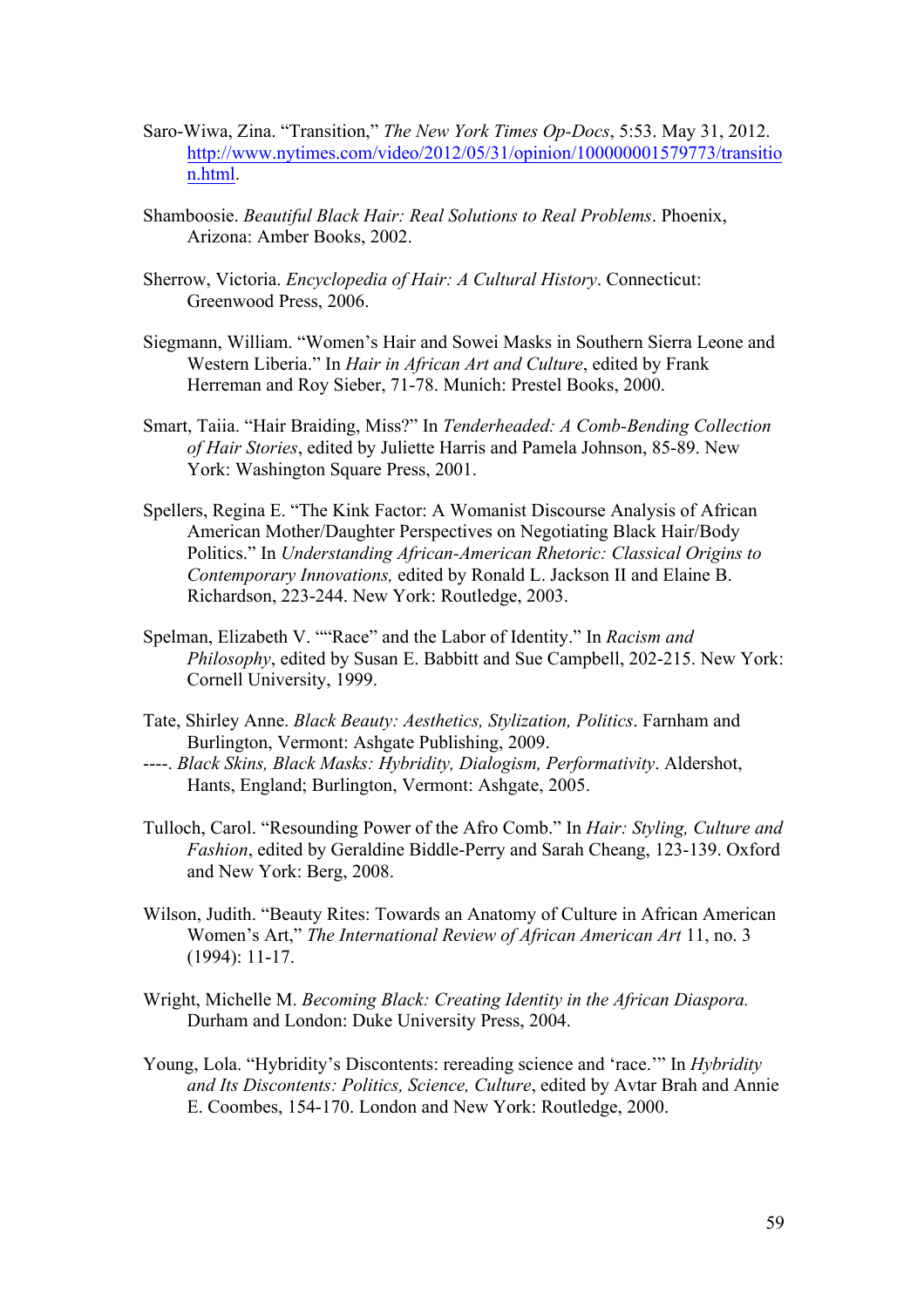- Young, Robert. *Colonial Desire: Hybridity in Theory, Culture and Race*. London: Routledge, 1995.
- Zeleza, Paul Tiyambe. "Diaspora Dialogues: Engagements between Africa and Its Diasporas." In *The New African Diaspora*, edited by Isidore Okpewho and Nkiru Nzegwu, 31-58. Bloomington, Indiana: Indiana University Press, 2009.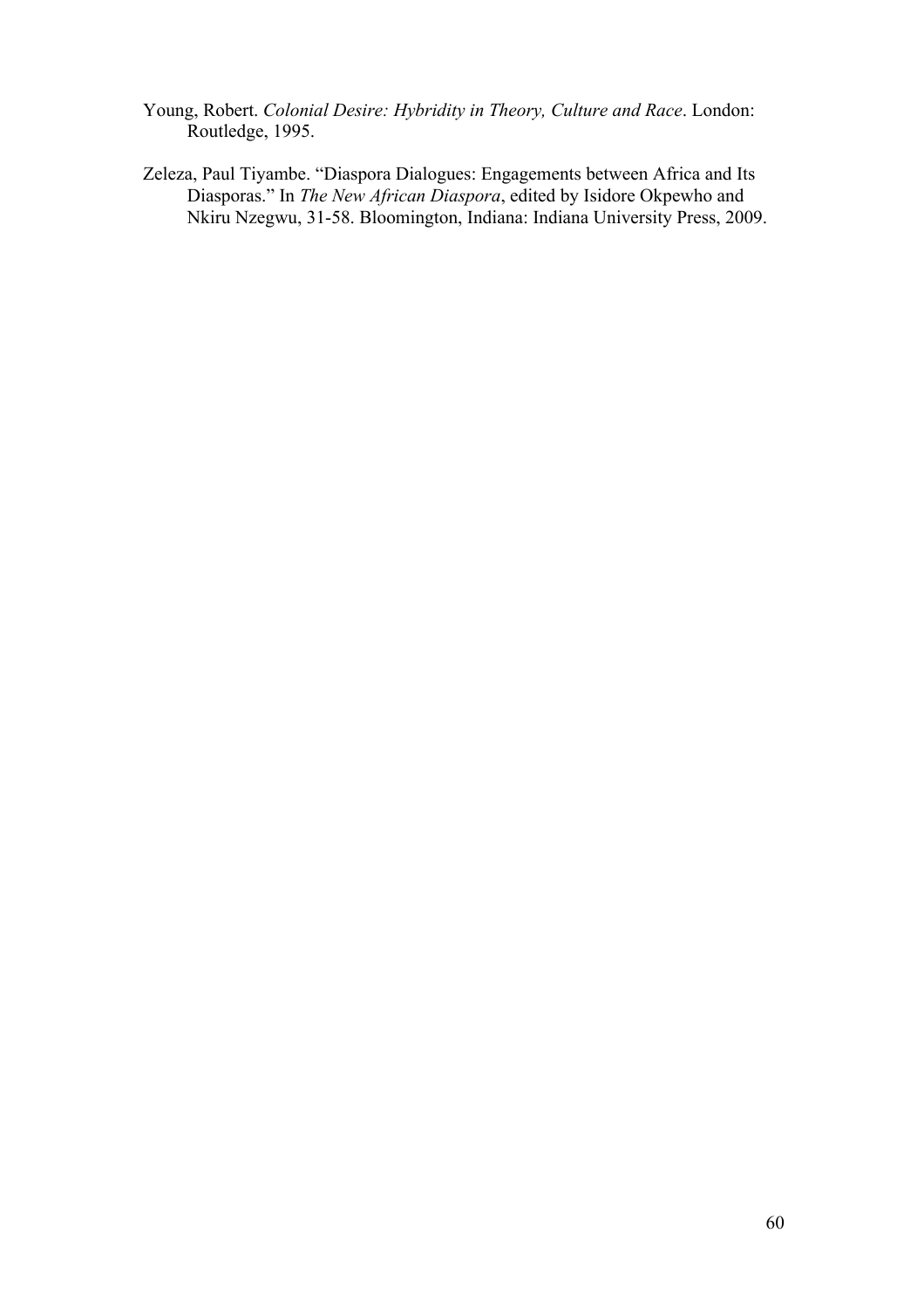### **Appendix A**

#### *Interview Questions*

- 1. I am interested in how you identify or define yourself? Are there labels that you feel are more appropriate?
- 2. What are your earliest hair memories?
- 3. Has your hair played a significant role in your life, how so?
- 4. Thinking back on your early experiences with your hair, are they positive or negative? Why/why not?
- 5. What hairstyles have you had over the years?
- 6. What hairstyle do you currently have? Why?
- 7. Is there a hairstyle that stands out for you? One that might be a favourite of yours or was problematic, a painful process, hard to maintain etc?
- 8. Do you feel like you were perceived differently when you wore a particular hairstyle?
- 9. Have you experienced discrimination that you feel can be attributed to your hair or a particular style you were wearing?
- 10. Do you feel that particular hairstyles are more political than others? Do you make a conscious social/political choice or is it more about creative expression?
- 11. Have you ever felt pressure to wear your hair in a particular style? If so, where have you felt that pressure? (intra/inter-racially, friends, family, workplace, school etc)?
- 12. Do you feel your hair contributes to your sense of identity? Why/why not?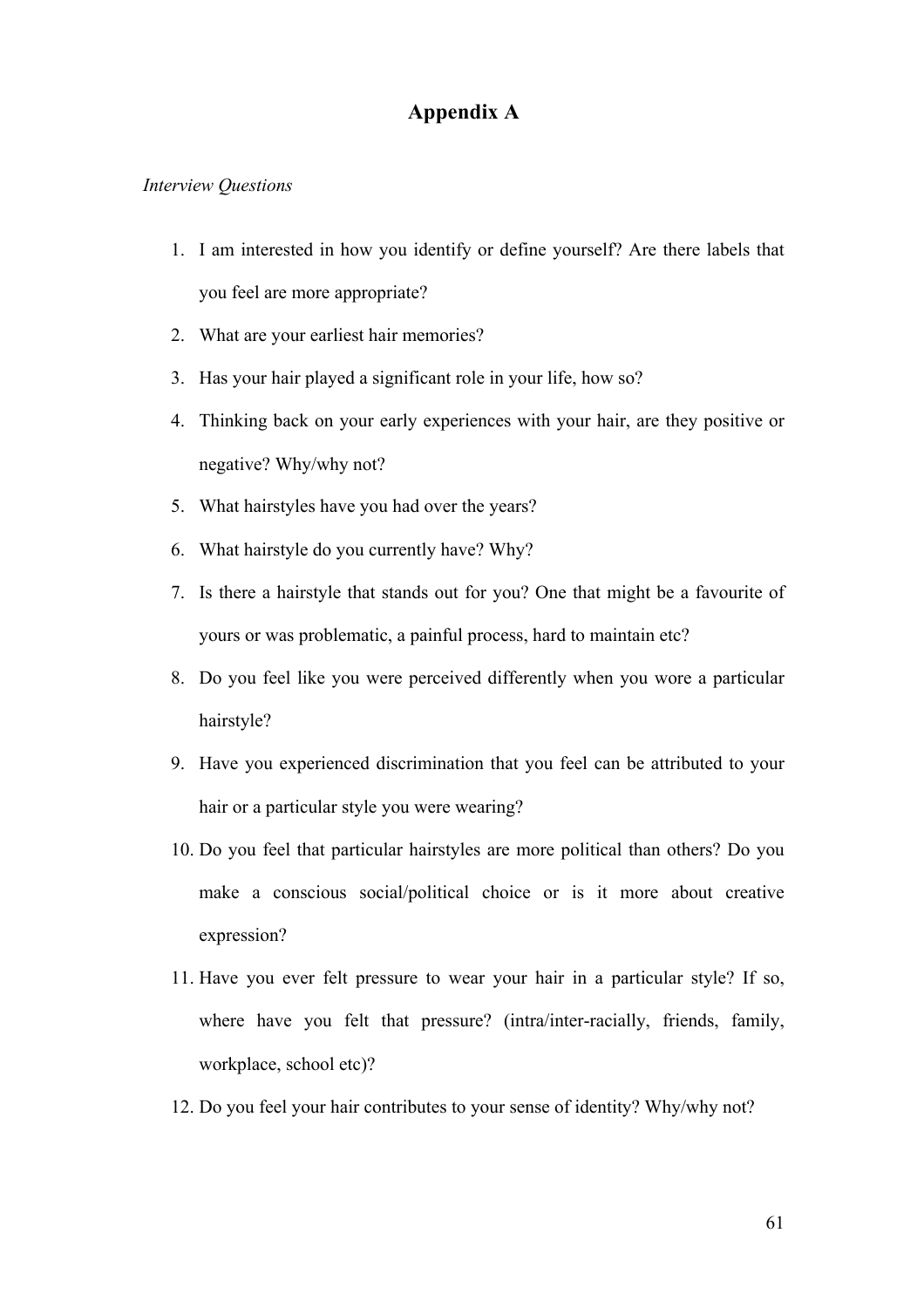- 13. Do you believe that certain hairstyles are privileged within the African-Australian community?
- 14. What have been your experiences of hair within the African-Australian community?
- 15. What have been your hair experiences outside of the African-Australian community?
- 16. Have you experienced strangers coming up and wanting to touch your hair? If so, how has that made you feel?
- 17. What have been your hair experiences in the workplace? Positive/negative?
- 18. Have you seen the film *Good Hair*?
- 19. If so, did you see any connections between the conversations in the African-American community and those within the African-Australian community?
- 20. Is there such a thing as 'good' hair? If so, what do you consider 'good' hair?
- 21. Do you believe that this idea of 'good' hair is present in the African-Australian community?
- 22. In *Good Hair*, Chris Rock asks African-American men if they're allowed to touch their partner's hair during sex and the women are asked whether they allow their partner to touch their hair or if they go swimming or shower. Nia Long makes a comment that she felt showering could be more intimate than sex because it's a big deal to get her hair wet. So have you experienced that or can you relate to that?
- 23. Have you heard of the Natural Hair Movement in the USA?
- 24. Do you think there is a Natural Hair Movement in Australia?
- 25. What are your thoughts on 'natural' hair, weaves, and relaxers?